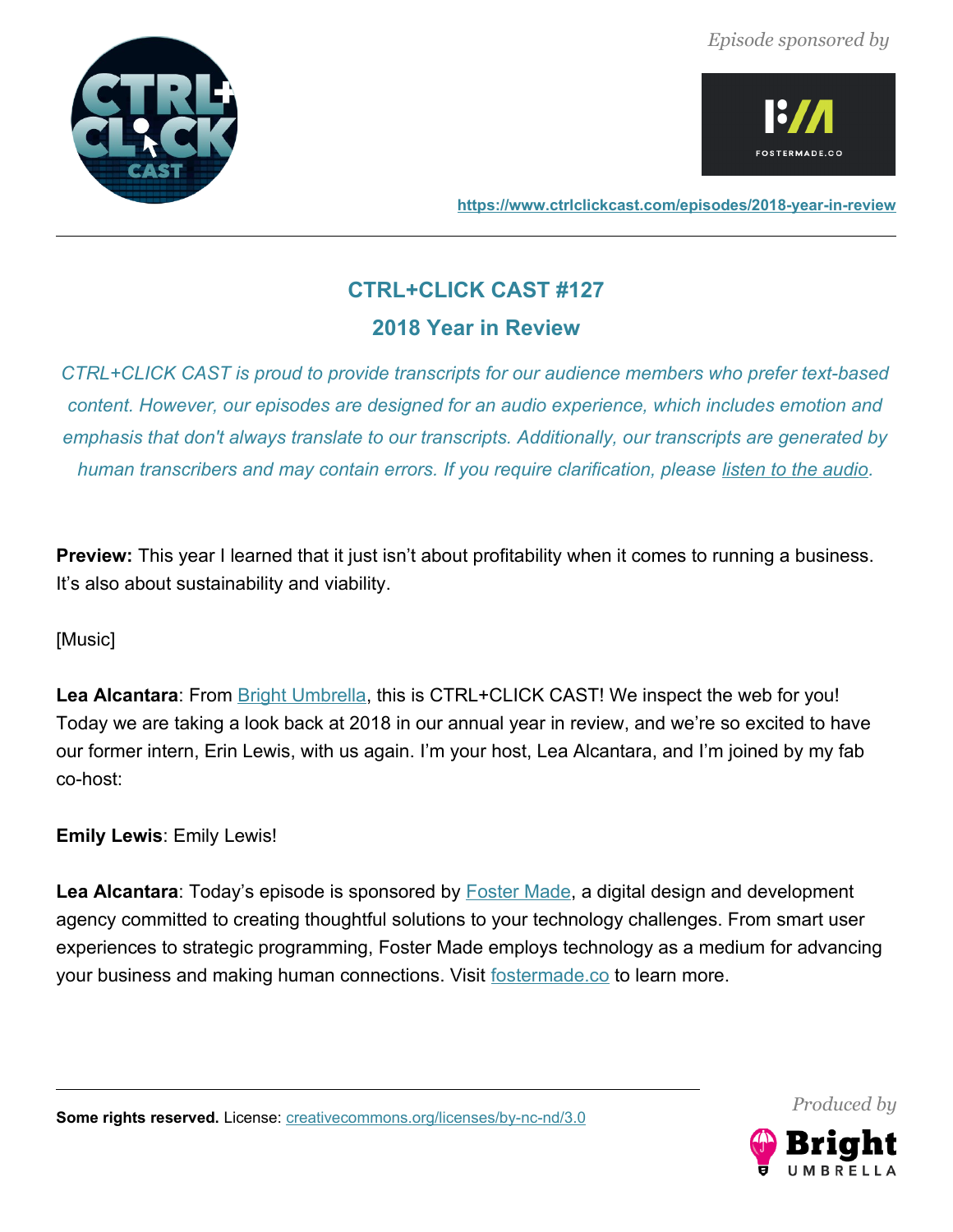



**<https://www.ctrlclickcast.com/episodes/2018-year-in-review>**

**Emily Lewis**: Before we get to today's episode, I wanted to remind our listeners about our Patreon. For just \$5 a month, you can help us keep this podcast going, and in return, you get access to our private Slack where we chat with other listeners about past episodes. And if that's not your speed, we have lots of other rewards. You can pick what's best for you. Visit [patreon.com/ctrlclickcast.](http://www.patreon.com/ctrlclickcast) And now to today's topic, our  $8<sup>th</sup>$  year in review episode.

**Lea Alcantara**: Ah, it's hard to believe it's been that long. [Laughs]

**Emily Lewis**: [Laughs]

**Lea Alcantara**: As we say, time flies when you're having fun.

**Emily Lewis**: Yes. And we're so excited that Erin is joining us as our special guest today. Our longtime listeners may remember her as our intern who joined us on previous Year in Review episodes. We missed her last year because she was deep into her new job, but we twist her arm to join us again this year because we love her and her rapid fire recaps.

**Lea Alcantara**: [Laughs]

**Emily Lewis**: So welcome back to the show, Erin.

**Erin Lewis**: Thank you for having me.

**Lea Alcantara**: Of course, since it's been a while you've been on the show, Erin, can you tell our listeners what you've been up to?

**Erin Lewis**: Absolutely, the last time I was on the show, I had just taken a job as assistant director of communications at a private school and I'm still there. I do photography, video, web stuff and

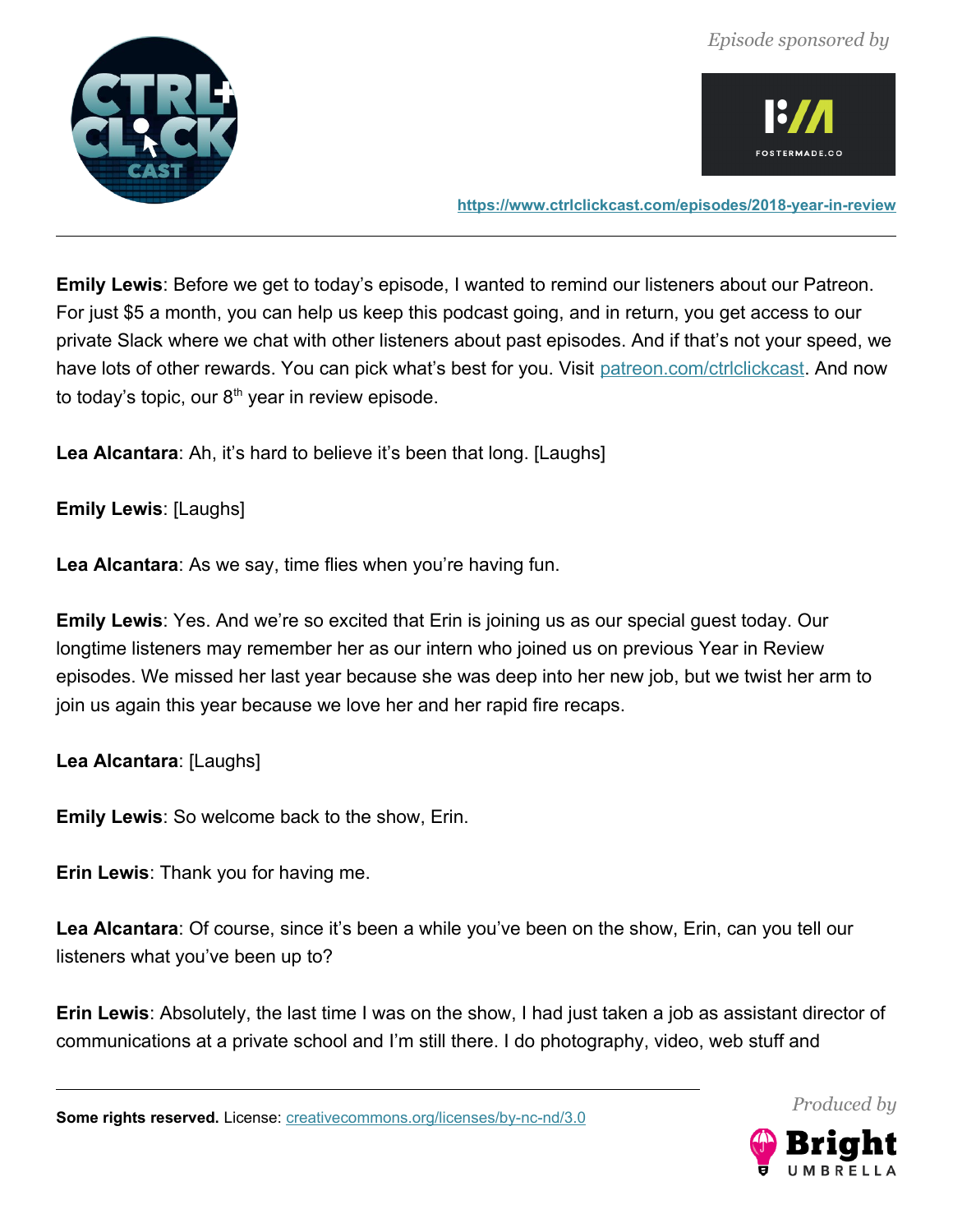



**<https://www.ctrlclickcast.com/episodes/2018-year-in-review>**

copywriting for the school and I really, really love the work. I love my job. I listened back to the last episode that I was on and I said that my goal was to get good at making people feel feelings.

**Emily Lewis**: [Laughs]

**Erin Lewis**: And now, my goal is to get great at it.

**Emily Lewis**: Nice.

**Lea Alcantara**: Awesome.

**Emily Lewis**: So our tradition for these year-in-review episodes is to reflect on what we learned over the year in tech, business and life. So Lea, why don't you start us off with tech lessons?

**Lea Alcantara**: Sure. So this is very recent, and in fact, while we're recording this, Ben Croker just released this, so Ben Croker, he just started a weekly challenge called Craft Coding Challenge, and each week, he puts together a specific scenario that you need to solve using Twig and Craft.

**Emily Lewis**: Oh, clever.

**Lea Alcantara**: Yeah, like all native stuff, and there's no prize, and the judge and criteria is based on native Craft functionality, clarity and simplicity, and each week our colleagues send in their potential solutions and the following week, Ben breaks it down. You know, to me, it's just so fascinating to see how differently our peers tackle the same problem.

**Emily Lewis**: It's kind of like when we get a chance to take over a site that someone else had built and see how they had built it.

Some rights reserved. License: [creativecommons.org/licenses/by-nc-nd/3.0](http://creativecommons.org/licenses/by-nc-nd/3.0/)

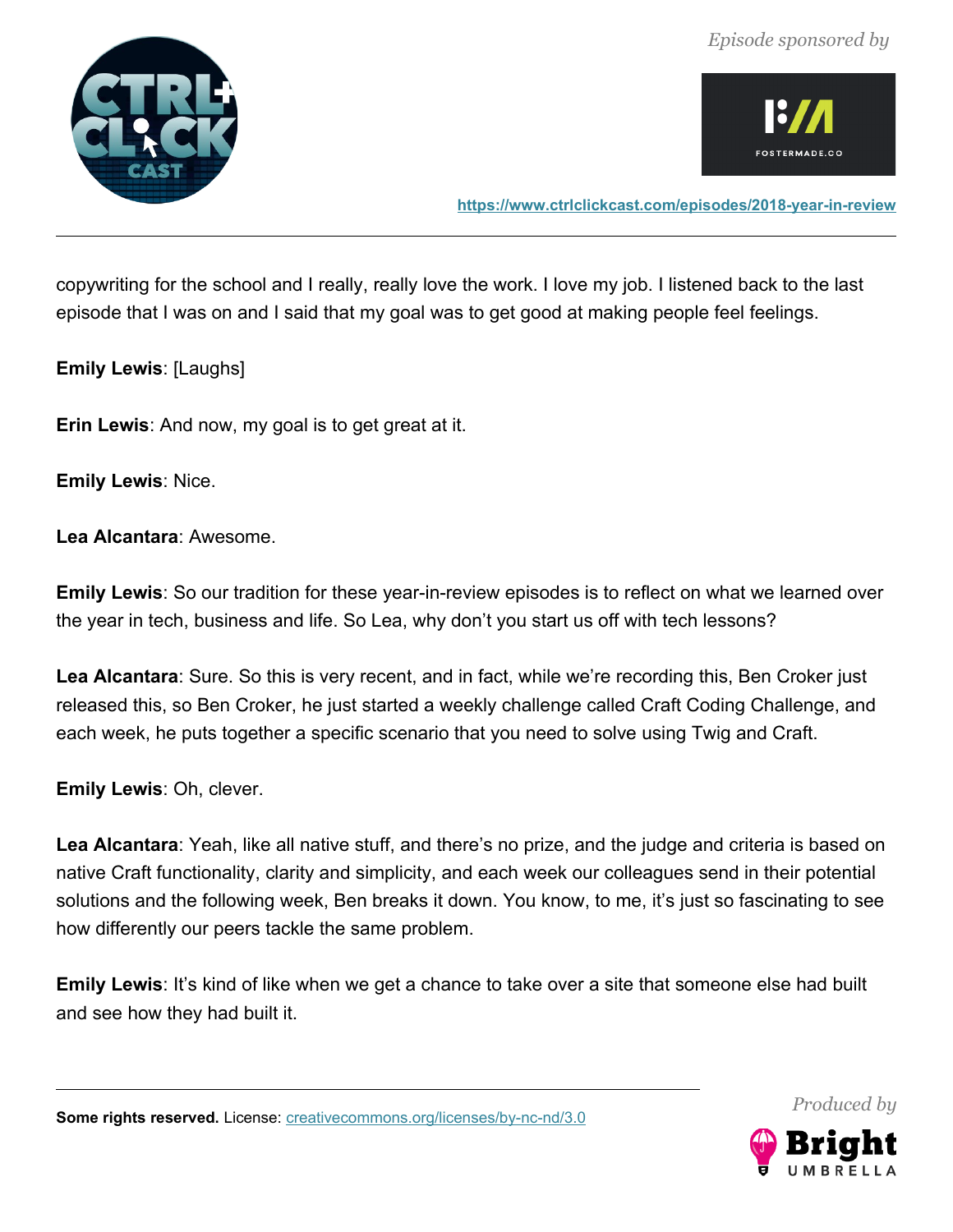



**<https://www.ctrlclickcast.com/episodes/2018-year-in-review>**

**Lea Alcantara**: Yeah, absolutely. I mean, I love being able to see like how people's thought patterns and processes work and in the end having the same outcome.

#### **Emily Lewis**: [Agrees]

Lea Alcantara: Yeah. So that's [craftcodingchallenge.com.](http://www.craftcodingchallenge.com/)

**Emily Lewis**: Cool. Erin, what did you learn about tech this year?

**Erin Lewis**: So this year and last year, I've been doing a lot of learning about a lot of tech; video editing and shooting and editing videos are a big part of my job, and I use **Premiere Pro** as a program and I'm self-taught, which means I watch gazillions of tutorials on YouTube.

# **Emily Lewis**: [Laughs]

**Erin Lewis**: There are a ton of free resources out there, but one person or one account that I keep coming back to is **Premiere Gal.** She's super cool. She publishes content regularly. Her tutorials are clear and nicely produced and she makes really good recommendations for gear and plugins.

**Emily Lewis**: [Agrees]

**Erin Lewis**: The bulk of her content is about Premiere Pro, but she's got some after effects and audition stuff, and she also gives a lot of shooting, lighting and sound tips.

**Lea Alcantara**: [Agrees]

**Erin Lewis**: And those are super helpful for a beginner like me. I had never even held a DSLR camera before I took this job where my primary work is to make videos.

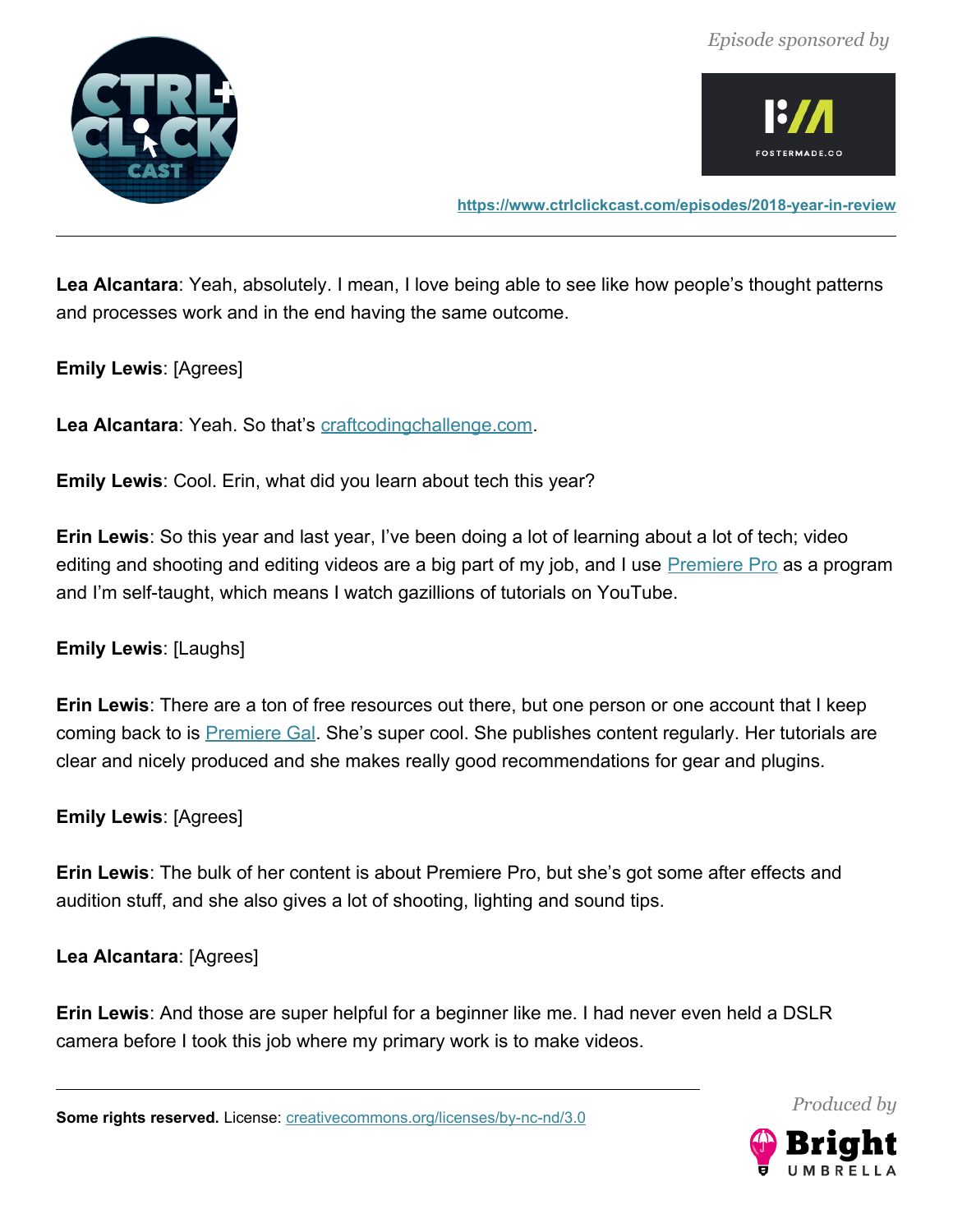



**<https://www.ctrlclickcast.com/episodes/2018-year-in-review>**

**Emily Lewis**: Wow.

**Erin Lewis**: So she's been a tremendous resource to me, plus she's just cool, like I like her.

**Emily Lewis**: Nice.

**Lea Alcantara**: So how about you, Em?

**Emily Lewis**: Well, for our listeners, if you tuned into our last episode, then you know some of the business challenges we faced this year, and one of the unfortunate results of not bringing in new work and focusing so much on trying to turn around the business, I just didn't get to do much development this year.

**Lea Alcantara**: [Agrees]

**Emily Lewis**: But thanks to the podcast, I did learn about service workers, which we talked about in our episode with Jeremy Keith [\[Offline Web Experiences with Jeremy Keith\]](https://ctrlclickcast.com/episodes/offline-web-experiences). That episode and Jeremy's book got me really excited about JavaScript, which is just a rarity in and of itself, but it also reinforced that there are so much more to web accessibility than has been traditionally discussed in our industry.

**Lea Alcantara**: [Agrees]

**Emily Lewis**: I never really thought about the offline web experience as an accessibility issue, but it is.

**Lea Alcantara**: [Agrees]

Some rights reserved. License: [creativecommons.org/licenses/by-nc-nd/3.0](http://creativecommons.org/licenses/by-nc-nd/3.0/)

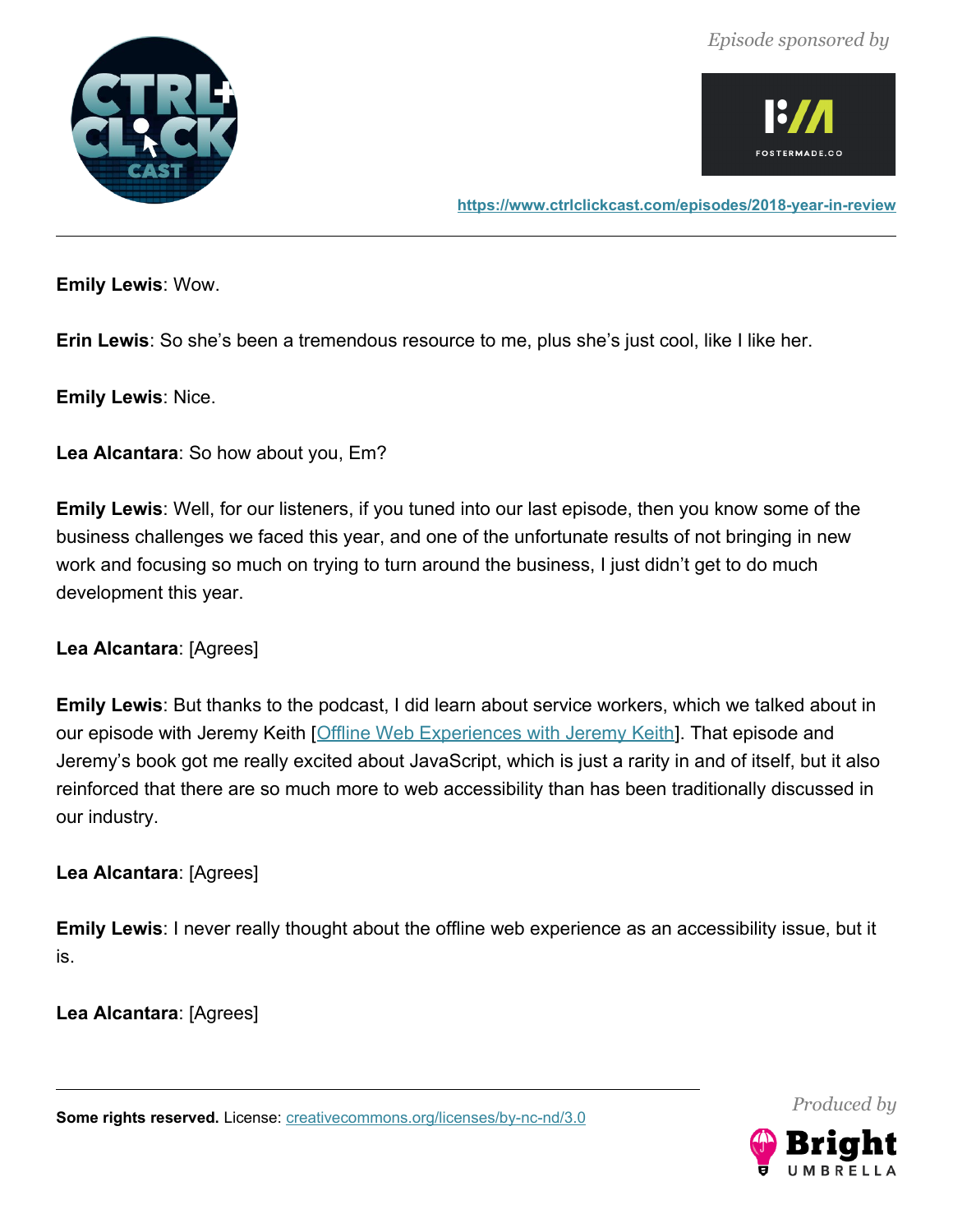



**<https://www.ctrlclickcast.com/episodes/2018-year-in-review>**

**Emily Lewis**: Jeremy's book was super easy to follow and really approachable, and so I was able to experiment with service workers when I was working on the front end for our **ctriclickcast.com** site refresh. Don't go looking for it. [Laughs]

**Lea Alcantara**: [Laughs]

**Emily Lewis**: My experimenting isn't complete and isn't included in our recent site launch. It's just one of the extras I'll be working on post launch.

**Lea Alcantara**: Very cool. Now, let's talk about the professional lessons we learned this year. Erin, why don't you kick us off?

**Erin Lewis**: So this has to do with building relationships at work.

**Emily Lewis**: [Agrees]

**Erin Lewis**: I work for a pretty big organization. There's like a hundred faculty and staff members and then a lot of kids, and we're all part of the same community, and what I've learned over this past year is that it's important to figure out the way that your people like to communicate and then make it a goal to reach out to them in that way more often than not.

**Emily Lewis**: [Agrees]

**Erin Lewis**: Some people are okay with email or just messaging, like text or Basecamp or whatever, but a lot of folks want to talk on the phone, which I hate talking on the phone.

**Emily Lewis**: [Laughs]

Some rights reserved. License: [creativecommons.org/licenses/by-nc-nd/3.0](http://creativecommons.org/licenses/by-nc-nd/3.0/)

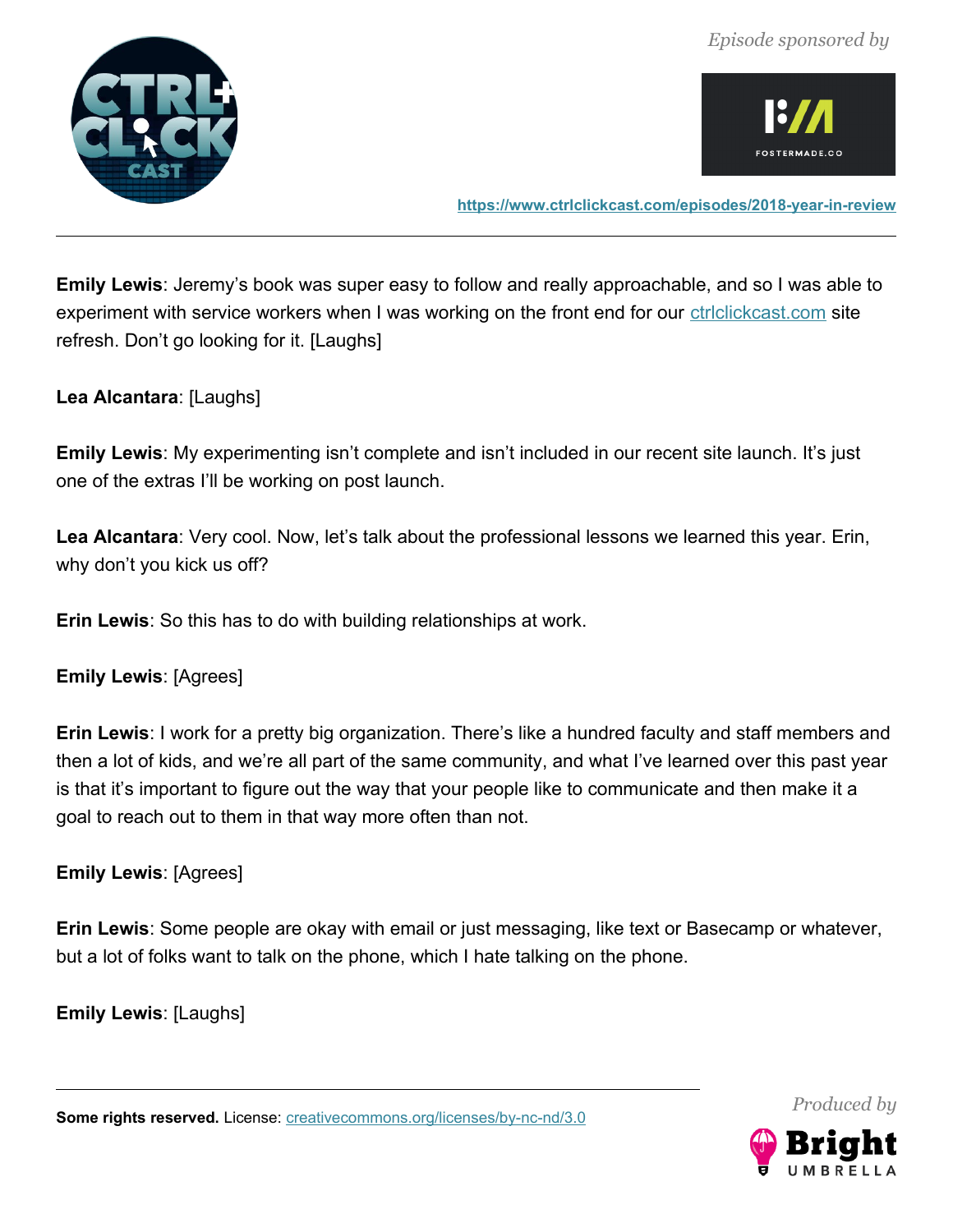*Episode sponsored by*





**Erin Lewis**: But a lot of people are really comfortable with it, and even more people do better in a face-to-face situation, at least in my community.

**Emily Lewis**: [Agrees]

**Lea Alcantara**: [Agrees]

**Erin Lewis**: I found that I get more consistent follow through when I meet whoever it is in whichever way they're most comfortable. It's really important for my job to have positive relationships with everyone in the school. I just can't my job done if the faculty and staff and students don't trust me and feel good about talking to me.

**Emily Lewis**: [Agrees]

**Erin Lewis**: So little things like walking to meet somebody or calling rather than firing an awesome email go a long way with the right person.

**Emily Lewis**: It makes sense.

**Erin Lewis**: it kind of gives you a chance to like be a person.

**Lea Alcantara**: Yeah.

**Erin Lewis**: You can give them a compliment or ask them something about something outside of work or school. You can kind of infuse a little joy into this business interaction in a way that you really can't do with text without being kind of awkward or disingenuous.

**Emily Lewis**: [Agrees]

Some rights reserved. License: [creativecommons.org/licenses/by-nc-nd/3.0](http://creativecommons.org/licenses/by-nc-nd/3.0/)

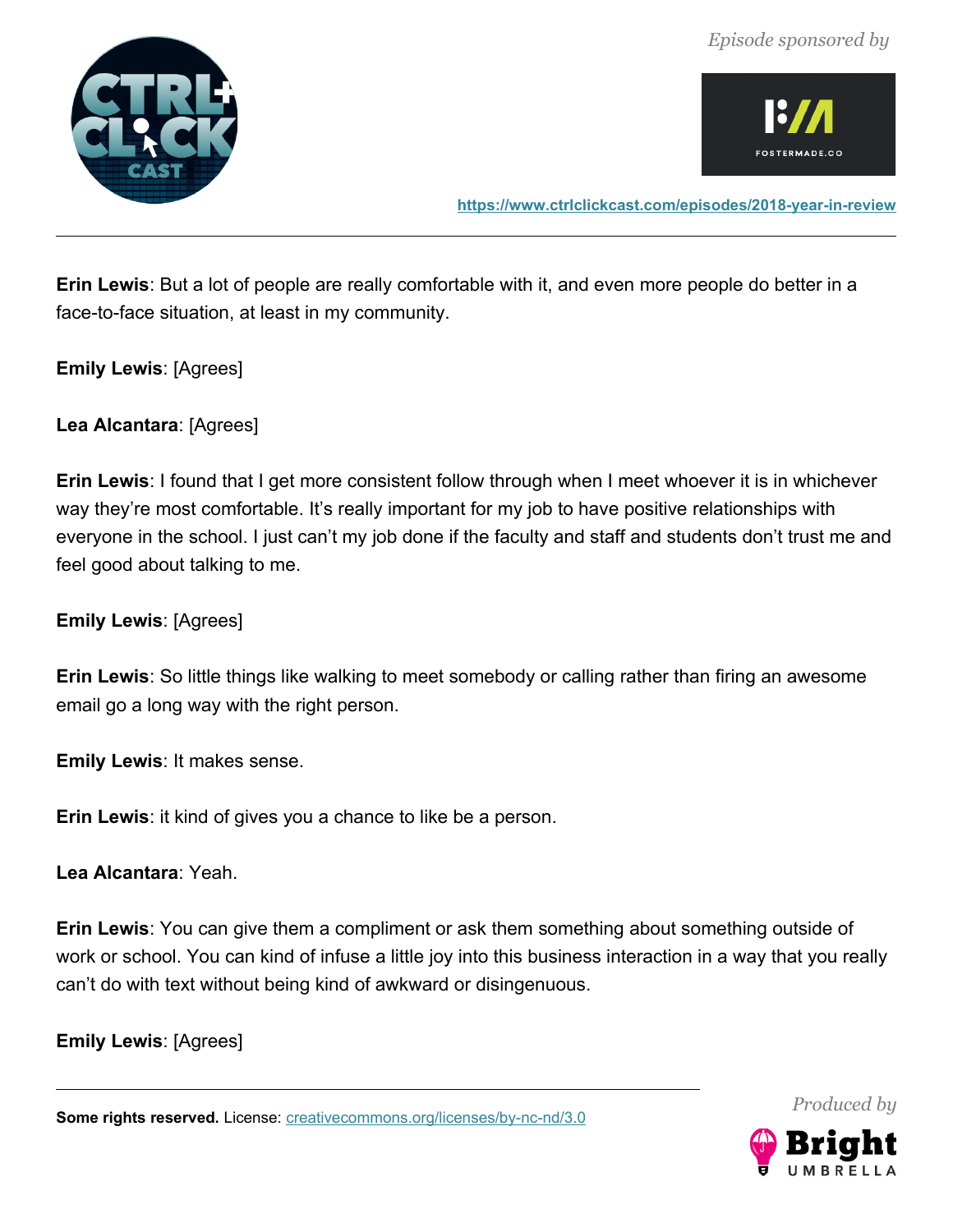*Episode sponsored by*





**Erin Lewis**: And that's something I've really worked on this year, and I think it's helping me in my work.

**Emily Lewis**: Yeah, Lea, I think that was something that you were mentioning in our last episode, just about how important it is to video chat, the face-to-face situation.

#### **Lea Alcantara**: Right.

**Emily Lewis**: Especially for sales.

**Lea Alcantara**: Right. And I'm going to touch on that on my end, on my answer a bit more, but before I do that, Em, what did you learn about business this year?

**Emily Lewis**: Well, this year I learned that it just isn't about profitability when it comes to running a business. It's also about sustainability and viability.

#### **Lea Alcantara**: [Agrees]

**Emily Lewis**: After having our most profitable year in 2017, this year couldn't have been more different. I just about drained my savings to get by, and that's because we were not sustainable. We didn't have processes in place to ensure that the business could keep that profitability from last year going forward. We didn't have basics in place to ensure the business itself is viable with things like a business plan and understanding our margins. And what really helped me with this lesson was the book *[Street Smarts: An All-Purpose Toolkit for Entrepreneurs](https://smile.amazon.com/Street-Smarts-All-Purpose-Tool-Entrepreneurs/dp/1591843200)*. It's by Norm Brodsky, and by Chapter 3, like it was so quick, it was crystal clear to me what we were lacking in the business and in our mindsets, and I wished I had read it eight years ago before I even started freelancing, much less running Bright Umbrella. So yeah, how about you, Lea, what did you learn about business?



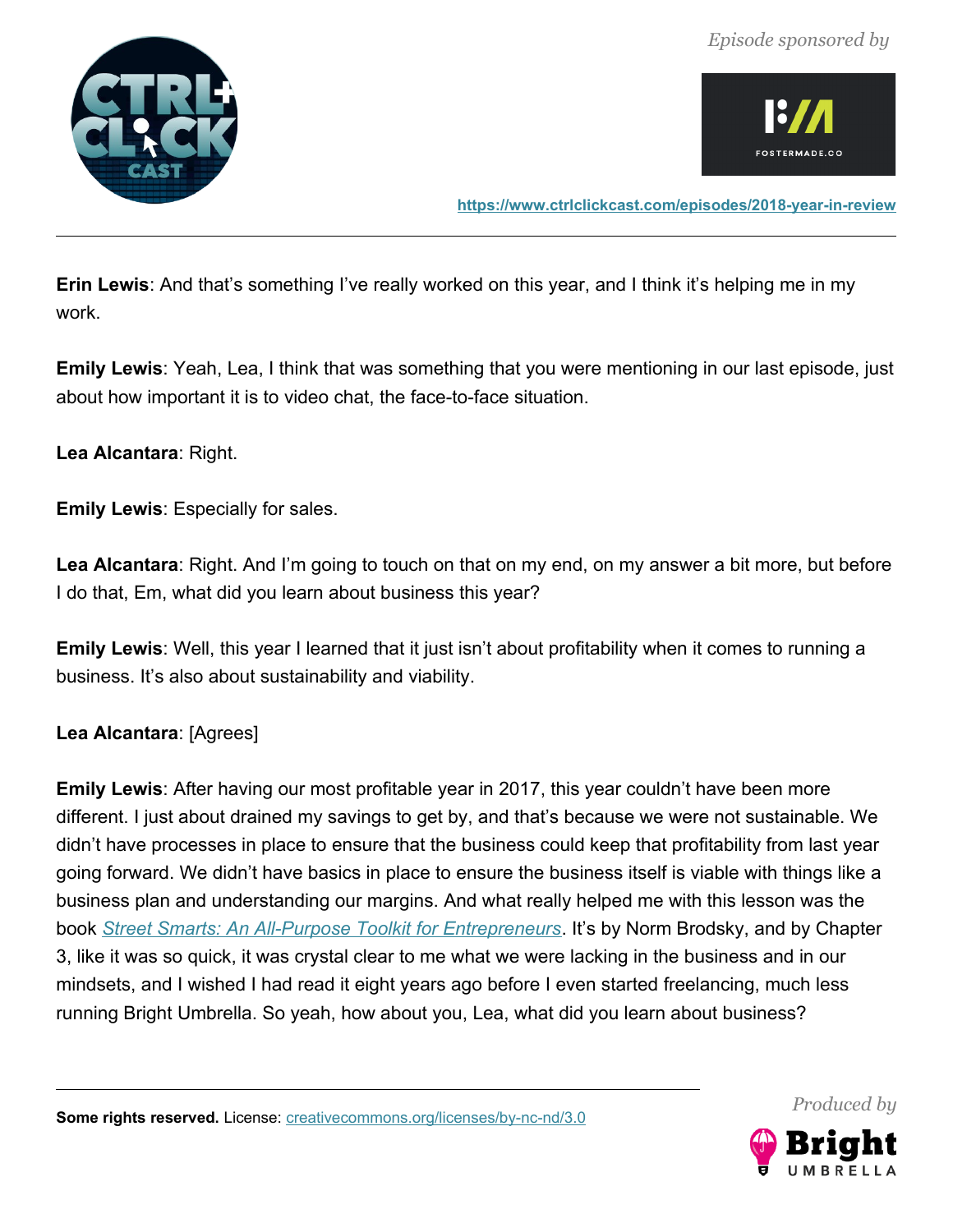



**<https://www.ctrlclickcast.com/episodes/2018-year-in-review>**

**Lea Alcantara**: Well, kind of jumping off that last point about like processes and understanding what it takes to keep a business profitable and sustainable, one of my largest lessons was to take some time to formalize the sales process. So I think I mentioned this in our business challenges episode where it's like, "Well, I had a process, but it was kind of like by instinct rather than true Point A to Point B, and here's why." And then so I thought I was doing a good job with follow-ups, but they weren't, and follow-ups are crucial, but if you don't have a plan in place or even what that means, then a lot of balls can be dropped, like kind of jumping off of what Erin said earlier too, like even understanding how people respond to specific communication methods, and so for us, unfortunately, a little belated learning, video chat was really crucial, and even in-person networking was a lot more effective for us.

#### *Timestamp: 00:10:06*

Anyway, but once you invest the time in figuring out a process that works for you, one of the benefits is you have less cognitive clutter and confusion about where you are in the process in what to do next. But speaking on follow-up, so just really building on this umbrella of communication really, the next most important thing I learned is to remove assumptions and check in more regularly with your coworkers and business partners. Have a very specific – so that's a key word, "specific" – understanding of positives and negatives for the week to remind yourself what's going well, but also to get ahead of anything that is going is sideways sooner.

**Emily Lewis**: And you mentioned it on our last episode, but we're trying to do that with end of the week, weekly, we call them "temperature checks," right?

**Lea Alcantara**: Yeah, absolutely. So let's wrap up a bit of these lessons learned with what we learned in our personal lives. Em?

*Produced by*

Some rights reserved. License: [creativecommons.org/licenses/by-nc-nd/3.0](http://creativecommons.org/licenses/by-nc-nd/3.0/)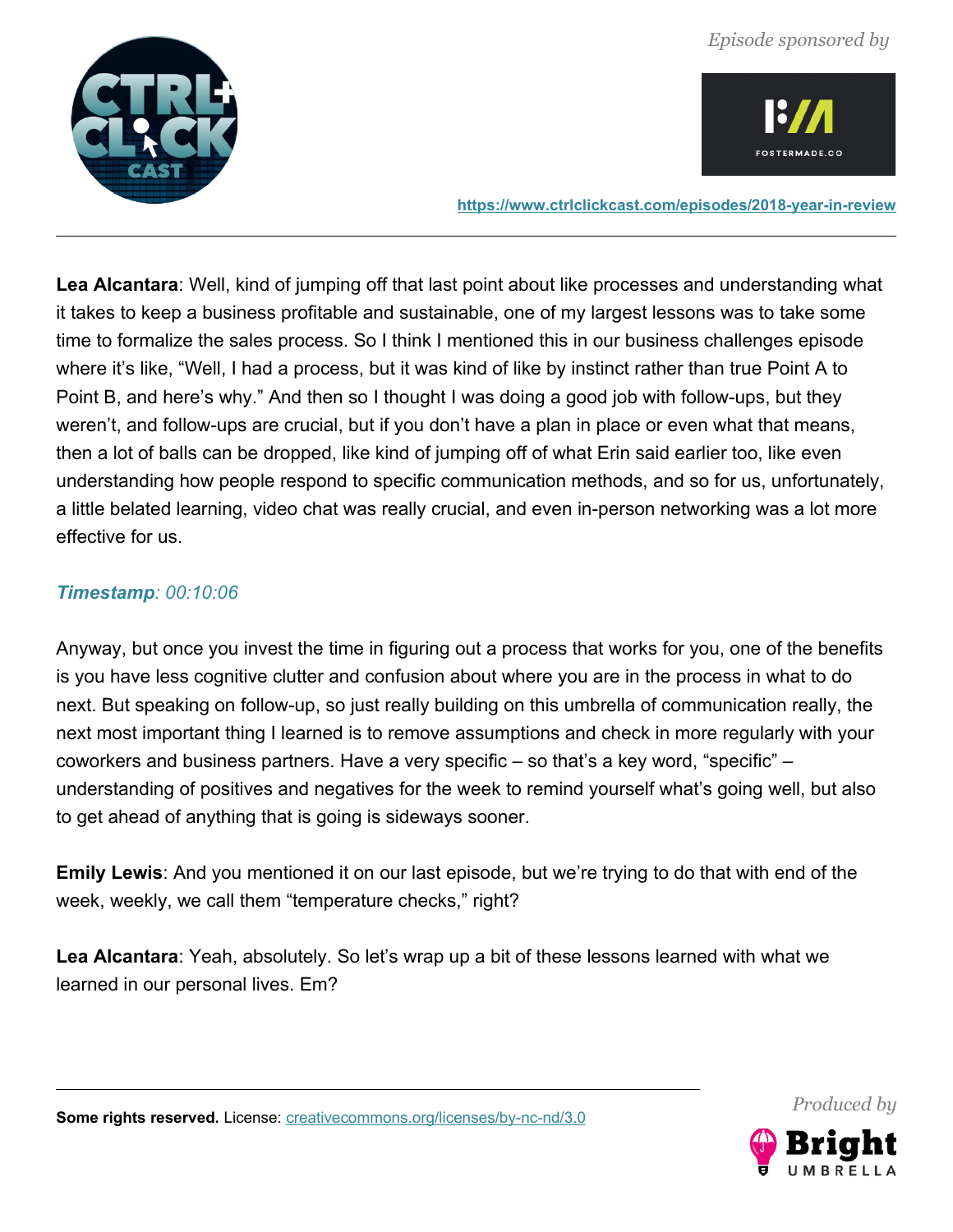



**<https://www.ctrlclickcast.com/episodes/2018-year-in-review>**

**Emily Lewis**: Well, if you've been tuning in to these Year-in-Review episodes, you know that I've been focusing on my mental health the past few years as well as running the business, but that put me in a position where I just didn't feel I had the energy to give back to my local community like I once did when I started, when I moved out here and starting freelancing. But this year, I really felt like I was finally in a good place to get involved again, and I'm so glad I did. I've been working with students at the Deep Dive Coding Program here in Albuquerque, and it gives me so much personal and professional satisfaction.

#### **Lea Alcantara**: Yeah.

**Emily Lewis**: I love working with students, I love sharing what I know, and I'm even now mentoring one of those students one on one, which is incredibly exciting because I've made a lot of mistakes and learned a lot of stuff that I can share. [Laughs]

**Lea Alcantara**: [Laughs]

**Emily Lewis**: So my lesson for quality of life is just get back; it feels great.

**Lea Alcantara**: Oh, I just wanted to say that beyond just it feeling great, it reminds you that you have expert knowledge to share, you know?

**Emily Lewis**: Yeah. It's hard to forget that when things aren't great at work. [Laughs]

**Lea Alcantara**: [Laughs] Well, yeah, or it's just that there are certain pieces of knowledge. For example, part of the volunteering I did is a presentation on design basics.

**Emily Lewis**: [Agrees]

Some rights reserved. License: [creativecommons.org/licenses/by-nc-nd/3.0](http://creativecommons.org/licenses/by-nc-nd/3.0/)

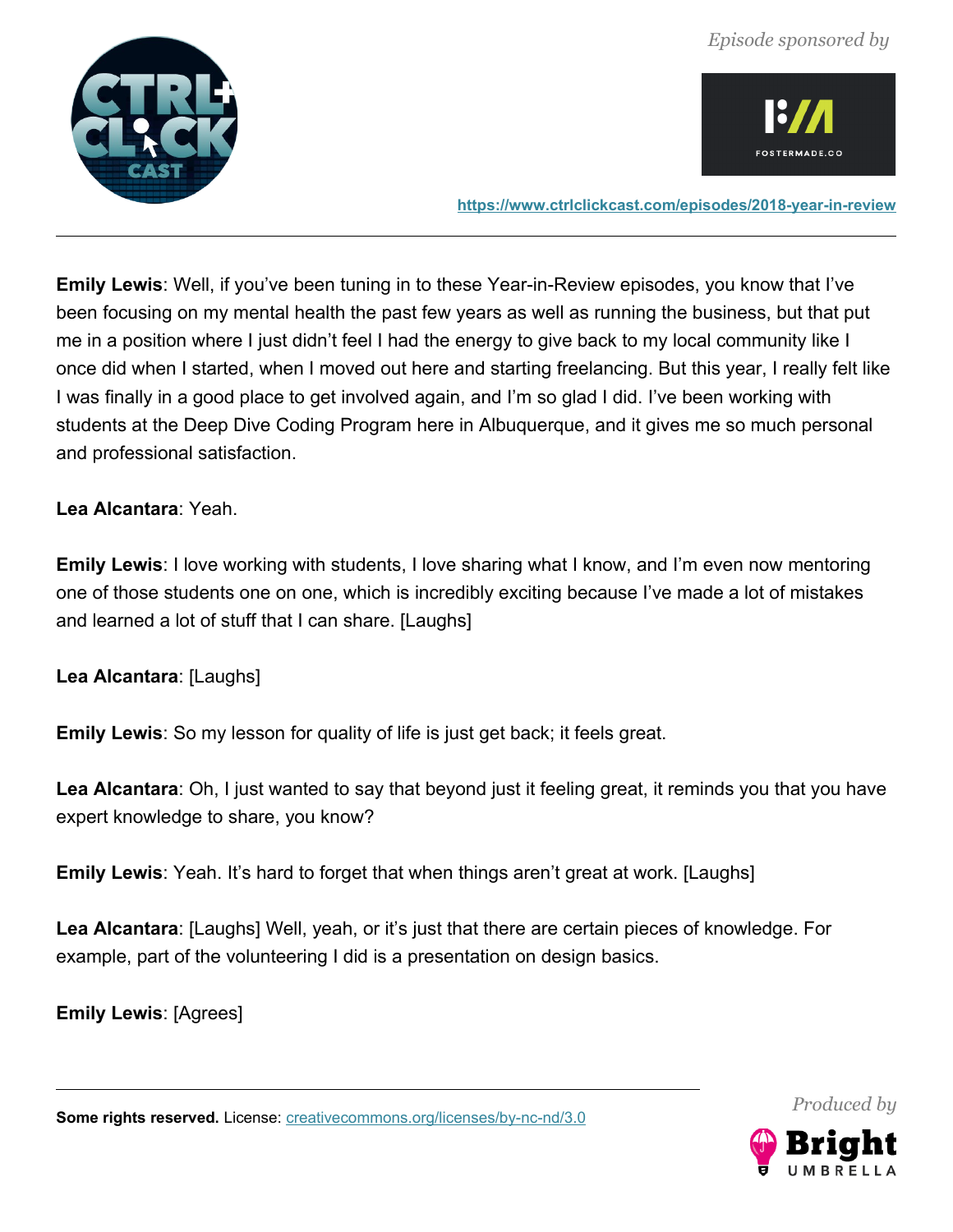



**<https://www.ctrlclickcast.com/episodes/2018-year-in-review>**

**Lea Alcantara**: And they're basic so to me, I've known them for 20 years, so I don't even really think about it anymore; it's just inherent.

**Emily Lewis**: [Agrees]

**Lea Alcantara**: But after breaking it down for these students, I realized these tenets are new to a lot of people, you know?

**Emily Lewis**: [Agrees]

Lea Alcantara: Yeah, like I think that beyond just giving back, it's just also reiterating what you know, and that, yeah, you're the expert here.

**Emily Lewis**: [Agrees]

**Lea Alcantara**: [Laughs]

**Emily Lewis**: Well, how about you, Lea, then, what was your kind of life lesson this year?

Lea Alcantara: So like one of our guests we had earlier this year, Gina DeLapa [Thriving at Work [with Gina DeLapa\]](https://ctrlclickcast.com/episodes/thriving-at-work), she says, "Self-care is oxygen."

**Emily Lewis**: [Agrees]

**Lea Alcantara**: But that means so many different things, so for me, that manifested to doing more things by myself.

**Emily Lewis**: Oh.

Some rights reserved. License: [creativecommons.org/licenses/by-nc-nd/3.0](http://creativecommons.org/licenses/by-nc-nd/3.0/)

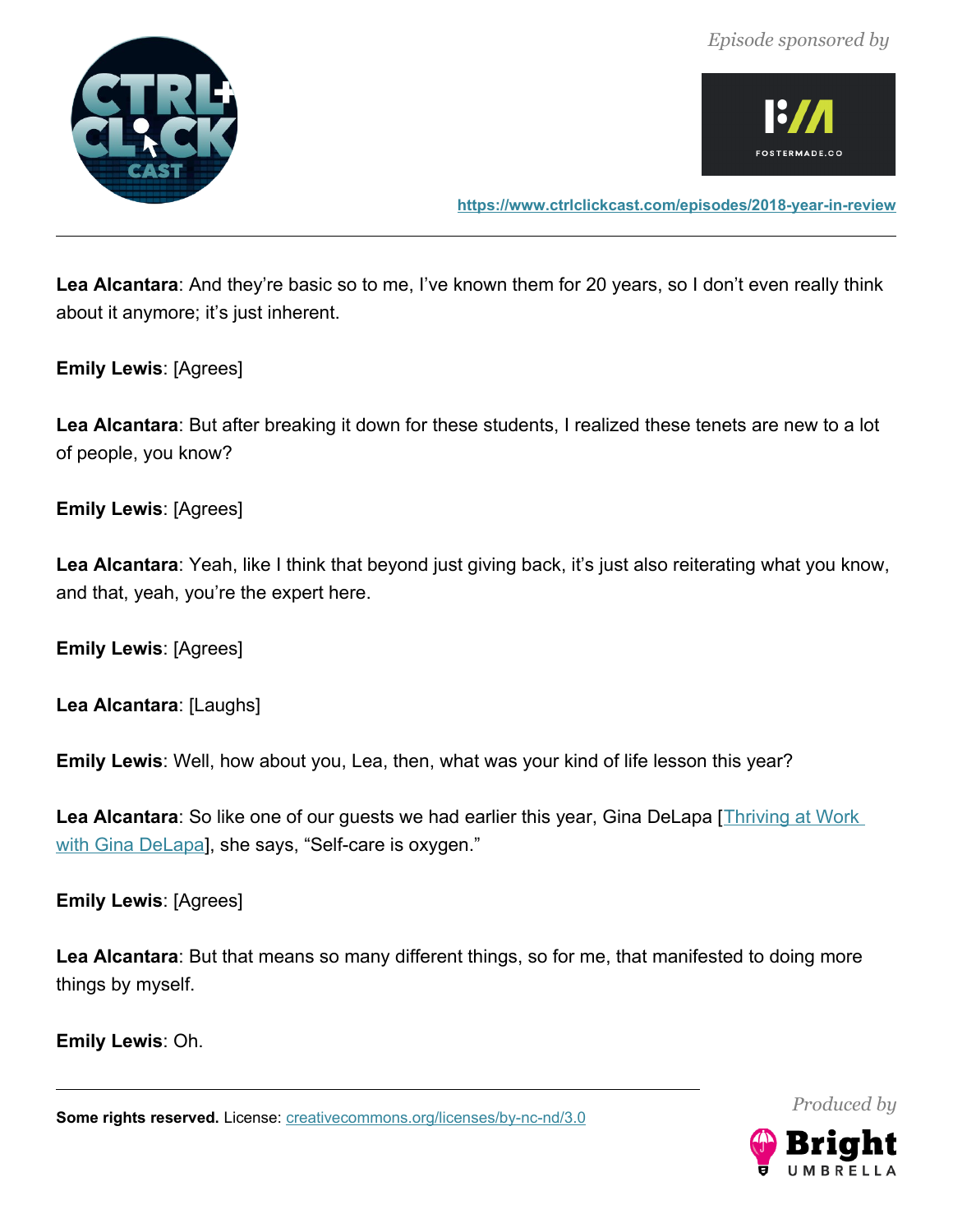



**<https://www.ctrlclickcast.com/episodes/2018-year-in-review>**

**Lea Alcantara**: So, you know, I think I get into the habit of trying to always coordinate schedules with friends or my husband and family.

**Emily Lewis**: Yeah.

**Lea Alcantara**: But sometimes, you know, it's a great thing to give permission to just do it yourself.

**Emily Lewis**: [Agrees]

Lea Alcantara: Just go do stuff by yourself. I recently went to a **Black Violin** concert alone, and it was so much fun.

**Emily Lewis**: [Laughs]

**Lea Alcantara**: And also, when you go by yourself, you tend to get like really great seats. [Laughs]

**Emily Lewis**: [Laughs]

**Lea Alcantara**: Because they're solo, and the second thing that I learned personally this year is that an uncluttered space equals an uncluttered mind.

**Emily Lewis**: [Laughs]

Lea Alcantara: Now, I don't subscribe to **Marie Kondo** in her entire magical tidying spiel, but there's something to be said when the space you work and live in is tidy. I moved into my new house, and for almost a year, a year, I had books and crap all over the floor.

**Emily Lewis**: [Laughs]

Some rights reserved. License: [creativecommons.org/licenses/by-nc-nd/3.0](http://creativecommons.org/licenses/by-nc-nd/3.0/)

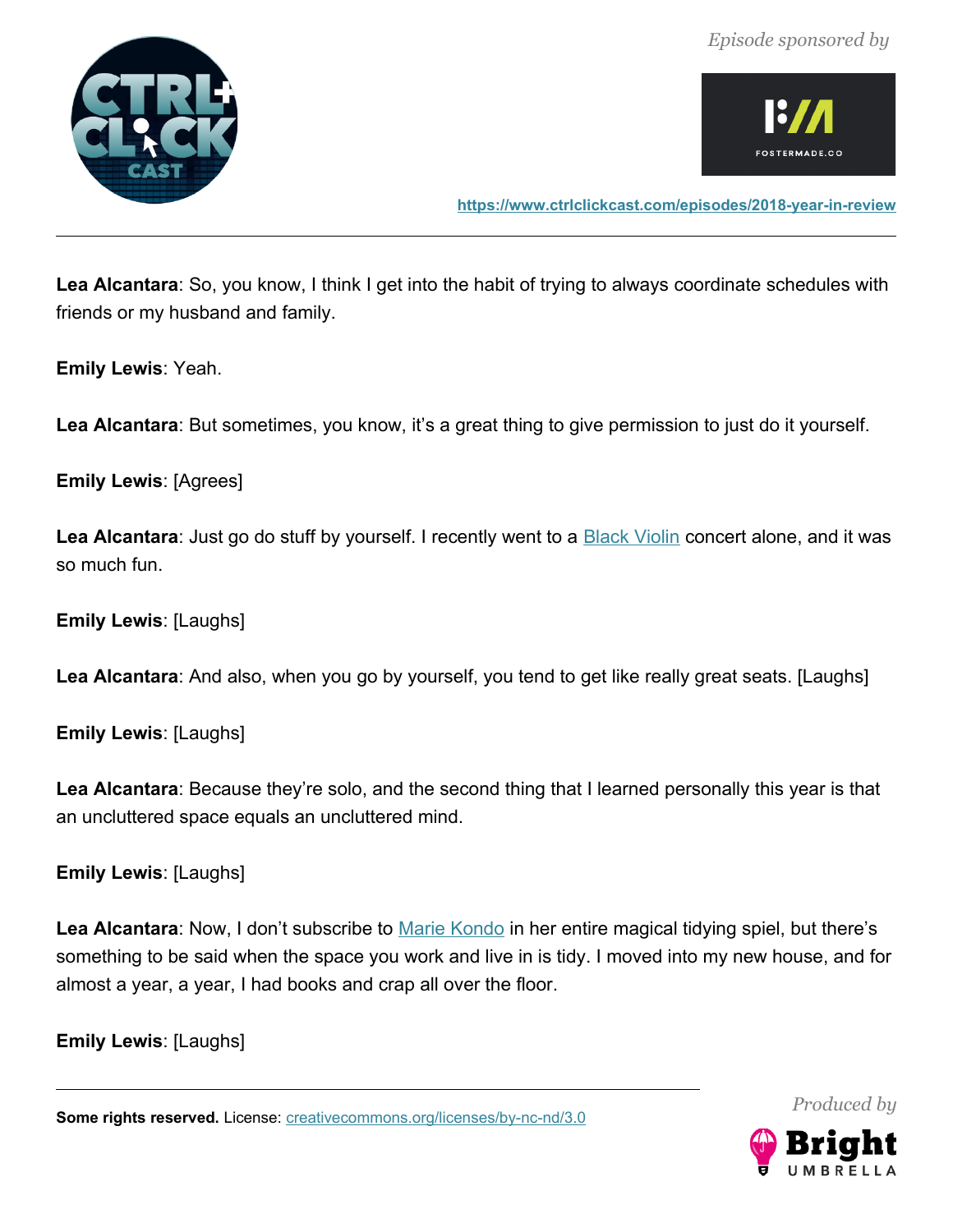



**<https://www.ctrlclickcast.com/episodes/2018-year-in-review>**

**Lea Alcantara**: Like it was just everywhere, then one day I just had enough, I bought bookcases like an adult. [Laughs]

**Emily Lewis**: [Laughs]

**Lea Alcantara**: Proper shelving and containers, and honestly, I feel so much better now that everything is in its place.

**Emily Lewis**: I completely know that feeling. I'm not a clean freak; I'm a neat freak. I like things neat.

**Lea Alcantara**: [Agrees]

**Emily Lewis**: I don't really care if it's clean. I just want them put away…

**Lea Alcantara**: In their place, yeah.

**Emily Lewis**: Yeah. [Laughs]

**Lea Alcantara**: So Erin, how about you, what was your quality of life lesson this year?

**Erin Lewis**: Oh, so this year, it's self-advocacy.

**Emily Lewis**: [Agrees]

**Lea Alcantara**: [Agrees]



Some rights reserved. License: [creativecommons.org/licenses/by-nc-nd/3.0](http://creativecommons.org/licenses/by-nc-nd/3.0/)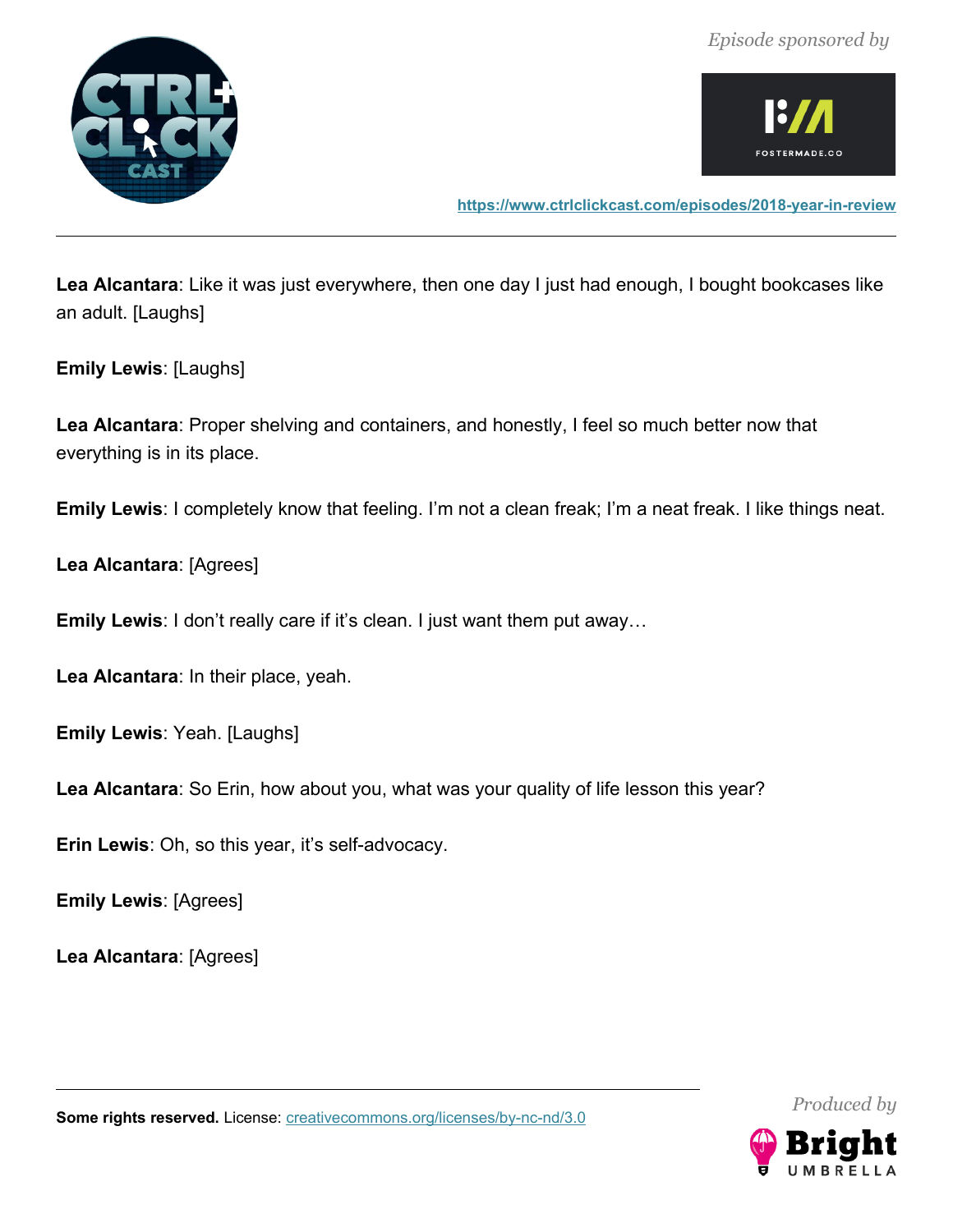



**<https://www.ctrlclickcast.com/episodes/2018-year-in-review>**

**Erin Lewis**: It's something that I'm completely working on. Professionally and personally, really wherever, just being able to speak up for myself. It's ridiculous how hard that can be to do even in everyday situations.

**Emily Lewis**: Yeah.

**Lea Alcantara**: [Agrees]

**Erin Lewis**: You know, I'll be at the grocery store and I'll ask some person's help and they'll like show me something, but it's not really what I want, but I take it because I feel like I'll be rude to them if I say no.

**Emily Lewis**: [Agrees]

**Lea Alcantara**: [Agrees]

**Erin Lewis**: It's so dumb like, and I end up doing things that I don't want to do for no reason. I wouldn't hurt anyone for me to just say, "Nope, that's not what I want. I want something else instead." That's a very simple example, but I'm kind of tired of just saying that everything is fine when everything isn't always fine.

**Emily Lewis**: [Agrees]

**Erin Lewis**: So I'm trying to undo some of those habits and speak up for myself and to other people in a respectful way.

**Lea Alcantara**: Right.

Some rights reserved. License: [creativecommons.org/licenses/by-nc-nd/3.0](http://creativecommons.org/licenses/by-nc-nd/3.0/)

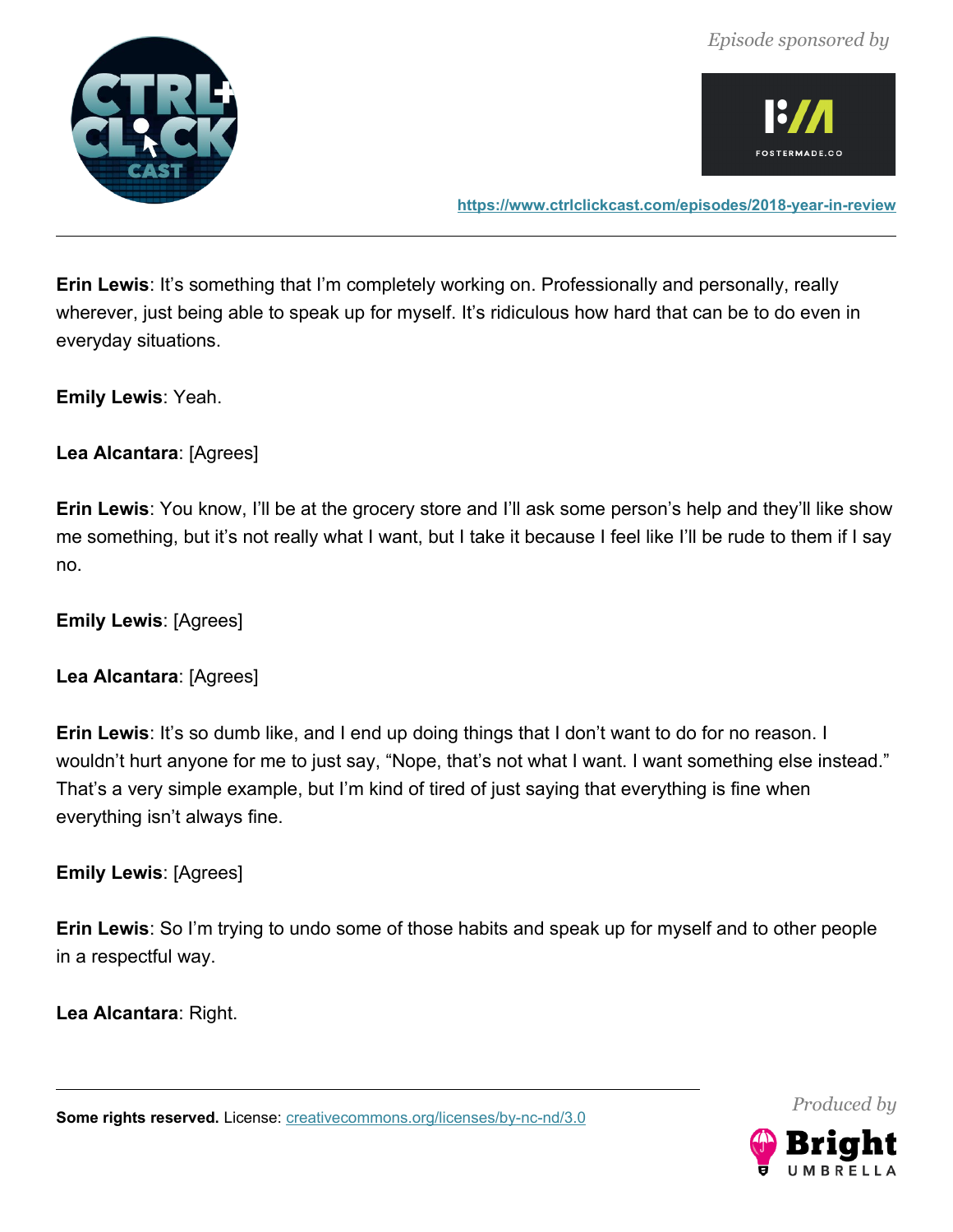



**<https://www.ctrlclickcast.com/episodes/2018-year-in-review>**

**Erin Lewis**: Like not getting angry, but just saying, "No, this is what I'm looking for or this is how I would like this situation to play out." It's extremely uncomfortable, but I'm finding it necessary.

Lea Alcantara: This actually reminds me a bit [**Public Bathrooms** bit] Ellen Degeneres did with her stand up.

**Emily Lewis**: [Agrees]

**Lea Alcantara**: She spoke about why is it that we're always reflexively saying, "Oh, it's okay," when like an incident happens.

**Emily Lewis**: [Agrees]

**Lea Alcantara**: And the scenario she set up with was like, "Yeah, like if somehow you're in a public bathroom and someone like bangs the door open and then they say like, 'Oh, sorry,' and you're like, 'Oh, it's okay.'"

**Erin Lewis**: "I am fine." [Laughs]

**Lea Alcantara**: [Laughs]

**Emily Lewis**: [Laughs]

**Lea Alcantara**: Is it? Is it really? [Laughs]

**Erin Lewis**: Right. I was actually listening to a podcast, and I forgot the name of it, a little earlier. They had a line that was something like, "You wouldn't believe the number of physical and sexual assault cases that have happened in the United States because women didn't want to be rude."



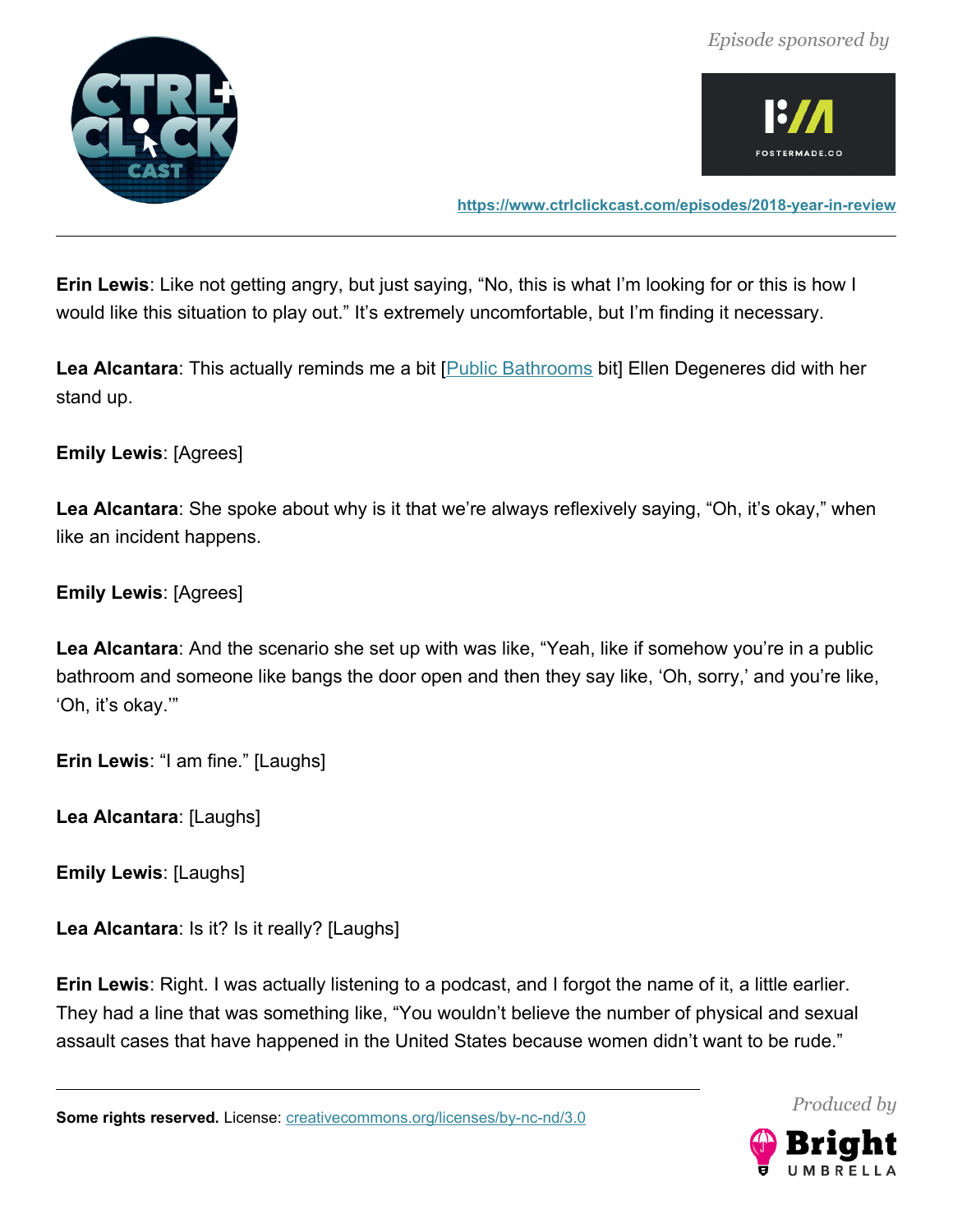



**Lea Alcantara**: [Agrees]

**Emily Lewis**: [Agrees]

**Erin Lewis**: You know, I mean, that's an extreme, the opposite end of the spectrum.

**Lea Alcantara**: Yeah.

**Erin Lewis**: But our fear of being rude, I can really screw you over, you know?

**Lea Alcantara**: Yeah, totally.

**Erin Lewis**: And the thing is, it's not about being rude or not being rude. It's just about being clear and knowing what it is that you want and then saying it, and for some reason or at least for me and a lot of my friends, that comes across as rude, and it's not, you're just being assertive.

**Emily Lewis**: Yeah, I struggle with that too, Erin. It doesn't surprise me you and I are similar in that way.

**Erin Lewis**: Yeah. Well, working at them though.

**Emily Lewis**: Yeah, exactly. [Laughs]

**Lea Alcantara**: [Laughs]

**Emily Lewis**: So those are our lessons that we learned this year. Let's talk a little bit about some of our favorites from the year, maybe books or podcasts, anything you like really loved and would recommend. Lea, why don't you start?

Some rights reserved. License: [creativecommons.org/licenses/by-nc-nd/3.0](http://creativecommons.org/licenses/by-nc-nd/3.0/)

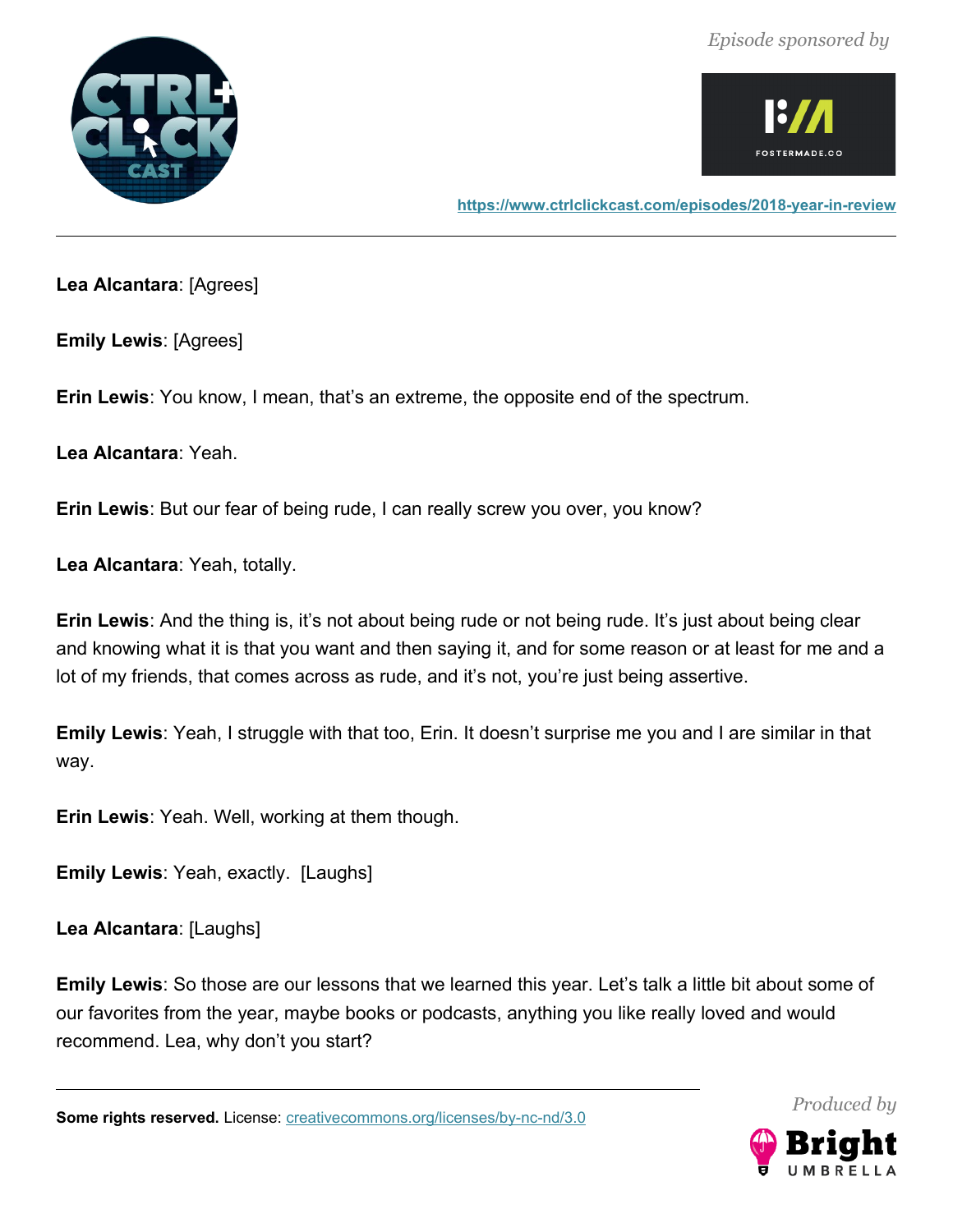



**<https://www.ctrlclickcast.com/episodes/2018-year-in-review>**

**Lea Alcantara**: So I'm not going to lie, I'm super into the rise of the romcom this year.

**Erin Lewis**: Yes, yes.

**Lea Alcantara**: And super into the fact that it's refreshingly led by a lot of Asian-Americans for some reason.

**Emily Lewis**: [Agrees]

**Lea Alcantara**: So two movies, *[To All the Boys I've Loved Before](https://www.netflix.com/title/80203147)*, which is also a book series.

**Emily Lewis**: Loved it.

**Lea Alcantara**: On Netflix, I loved it. And of course, *[Crazy Rich Asians](http://www.crazyrichasiansmovie.com/)*. Those two movies have been highlights of my movie-watching year.

**Emily Lewis**: I love both of those. [Laughs]

**Lea Alcantara**: Yeah, it's so good, and I hope it just opens the door for just more romcoms in general, and of course, Asian-Americans, it's just nice being represented on screen.

**Emily Lewis**: [Agrees]

**Lea Alcantara**: Random recommendation, there is this YouTube channel. Emily, I'm not sure, you should watch this if you haven't heard of it, it's called **[Simon's Cat.](https://www.youtube.com/channel/UCH6vXjt-BA7QHl0KnfL-7RQ)** [Laughs]

**Emily Lewis**: Oh, yeah, yes.

Some rights reserved. License: [creativecommons.org/licenses/by-nc-nd/3.0](http://creativecommons.org/licenses/by-nc-nd/3.0/)

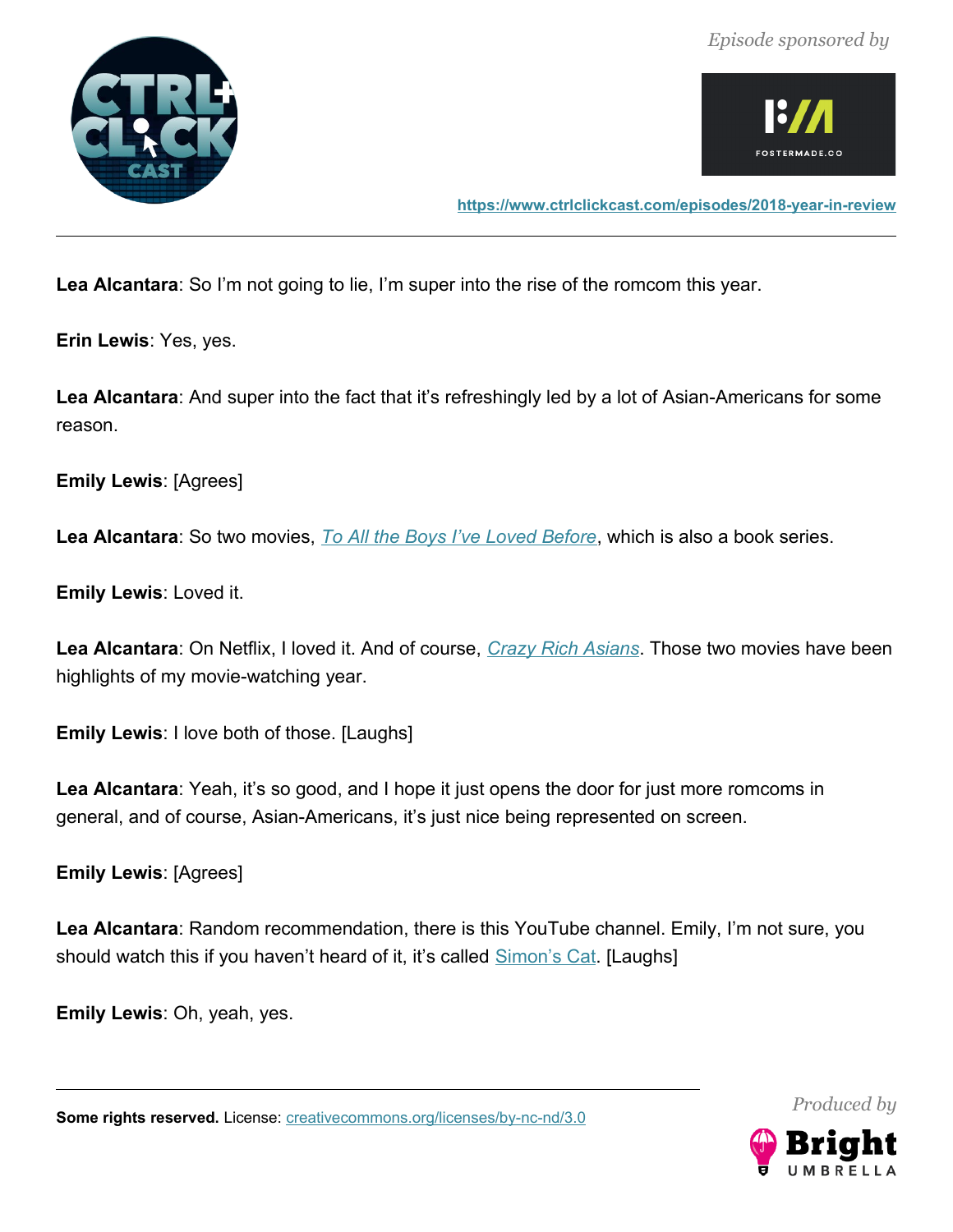



**<https://www.ctrlclickcast.com/episodes/2018-year-in-review>**

Lea Alcantara: Yeah. It's like silent cartoon and it's literally this white cat and it's Simon's cat. It's super cute, and I've been really enjoying this like bubble popper game that uses its character designs.

**Emily Lewis**: What's a bubble popper game?

Lea Alcantara: It's basically one of those things where there's a character in the middle bottom of the screen and there's kind of like this arrow thing and there's a bunch of bubbles at the top half of the screen and you're supposed to match the colored bubbles from the bottom character to the top group of bubbles.

# **Emily Lewis**: Oh.

**Lea Alcantara**: And if you get like three or four in a row depending on what the game is like or what the rules are, then it pops the bubbles, and then theres'…

# **Emily Lewis**: Oh.

**Lea Alcantara**: Yeah, and then so there are different levels and scenarios of difficulty for all of that to happen and it's just super, super cute and the characters are great, and it's literally called Simon's [Cat Pop Time.](https://itunes.apple.com/us/app/simons-cat-pop-time/id1340819732?mt=8) [Laughs]

**Emily Lewis**: [Laughs]

**Lea Alcantara**: And it's free and then if you want to like pay for like to get ahead or whatever or you can watch some ads, that's basically what it is, but generally speaking, it's free and it's addictive.

**Emily Lewis**: [Laughs]

Some rights reserved. License: [creativecommons.org/licenses/by-nc-nd/3.0](http://creativecommons.org/licenses/by-nc-nd/3.0/)

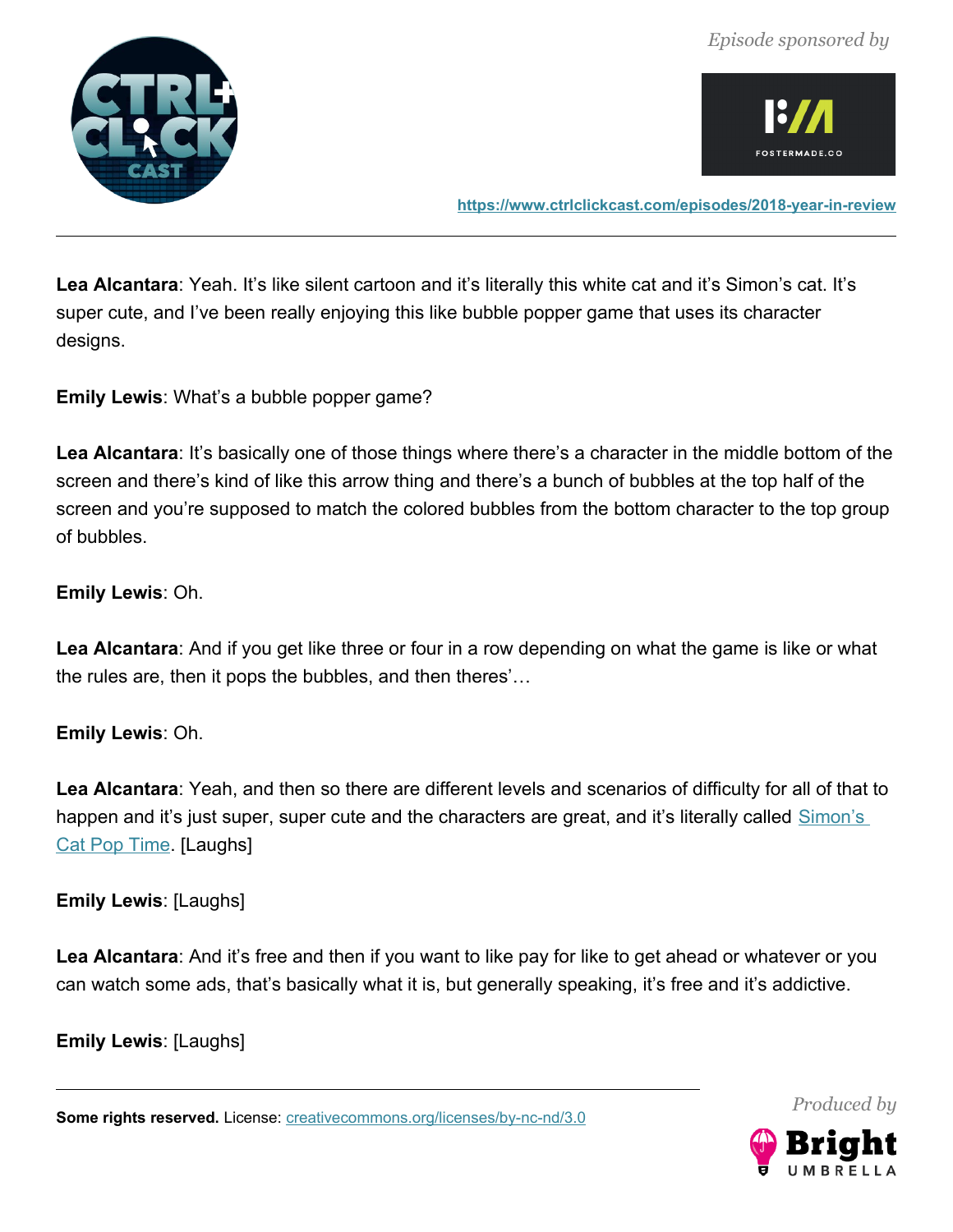



**<https://www.ctrlclickcast.com/episodes/2018-year-in-review>**

**Lea Alcantara**: And so that's a fun like brainless app I recommend. An album I want to recommend, you don't hear this name anymore, but he was so big in the 90's and 2000's. I've been really loving Lupe Fiasco's newest album called Drogas Wave.

**Emily Lewis**: [Agrees]

**Lea Alcantara**: Great music to bop to, but also, lyrically, really super strong and thoughtful.

# *Timestamp: 00:20:00*

**Emily Lewis**: Oh, awesome.

**Lea Alcantara**: You know, a lot of cultural criticism, but then you could dance to it. [Laughs]

**Emily Lewis**: Is it on Spotify?

**Lea Alcantara**: It should be. I suspect Amazon Music and that's where I discovered it under their like new music recommendations kind of thing.

**Emily Lewis**: I'll check it out and see if it's on Spotify.

**Lea Alcantara**: Yeah.

**Emily Lewis**: That's where I'm listening these days at least.



*Produced by*

Some rights reserved. License: [creativecommons.org/licenses/by-nc-nd/3.0](http://creativecommons.org/licenses/by-nc-nd/3.0/)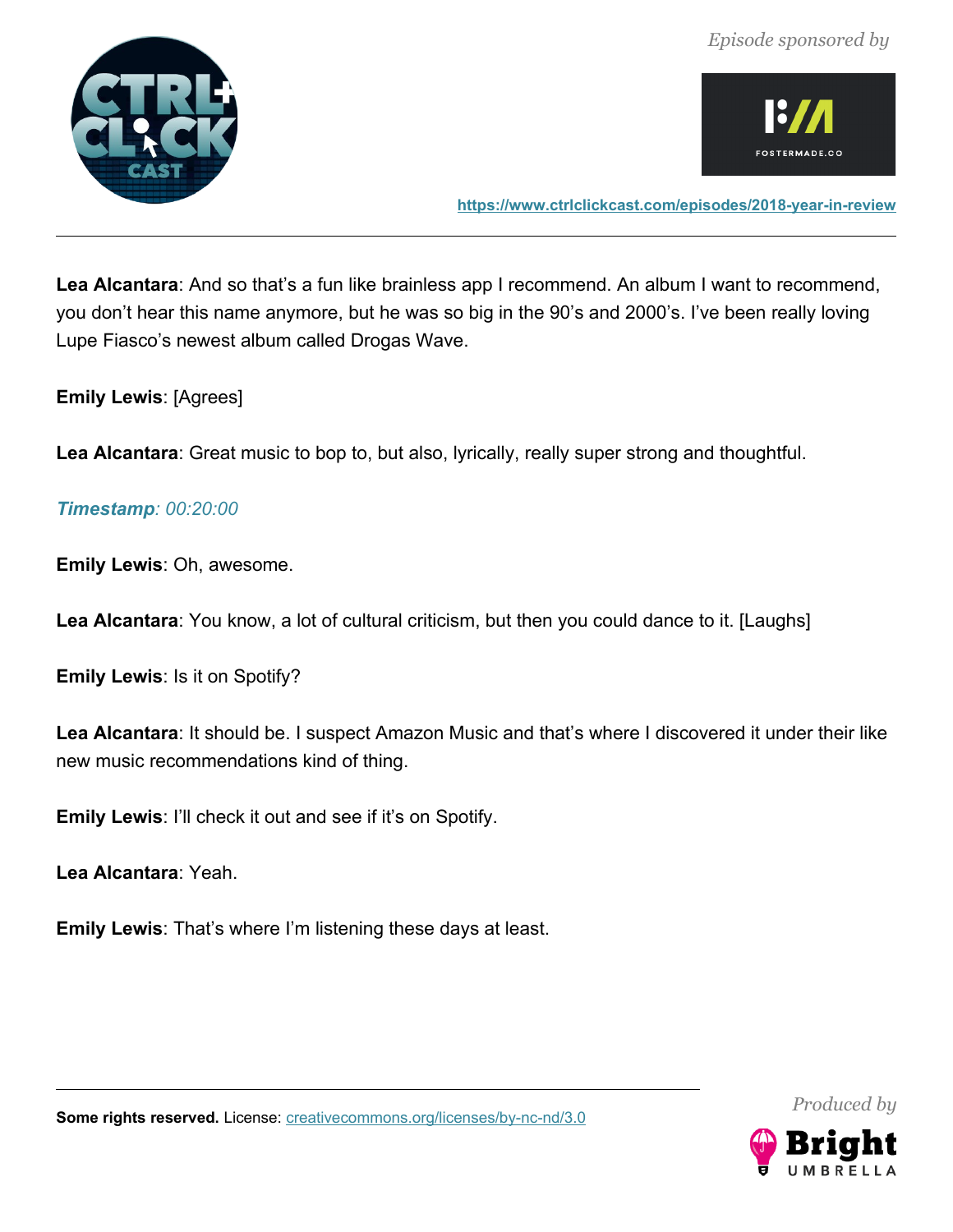



**<https://www.ctrlclickcast.com/episodes/2018-year-in-review>**

**Lea Alcantara**: Yeah. Drogas Wave, and since we're on a podcast, let me recommend a fun one I listen to, it's called *[Show Your Work](https://itunes.apple.com/us/podcast/show-your-work/id1183089072?mt=2)*, and it focuses on the Hollywood industry and dishes the hot tea on the actual work it takes to work and succeed in show business. So it's actually kind of like a business podcast, but it's all about Hollywood with a bunch of gossips thrown in so it's Elaine Lui.

# **Emily Lewis**: [Agrees]

Lea Alcantara: Yes, Elaine Lui and Duana Taha of [Lainey Gossip](https://www.laineygossip.com/) fame. They both host the show, and yeah, it's really fun hearing them deep dive into the world of entertainment and kind of talk about how entertainment is a reflection of culture and society, and I especially love the heavy feminist lens they give to the show. So, there is a lot of like insider info on just Hollywood in general, and yeah, and everything in the business with Hollywood.

**Emily Lewis**: Yeah, that seems completely up your alley.

**Lea Alcantara**: [Laughs]

**Emily Lewis**: I think you've always looked at pop culture and Hollywood gossip as that sort reflection. I know you've talked to me about it years ago and stuff.

**Lea Alcantara**: Yeah, yeah, yeah.

**Erin Lewis**: So that sounds cool.

Lea Alcantara: Yeah, I know. It's fun. Especially because it really feels like listening to a couple of girlfriends where, yeah, you're just kind of like talking about the world at large.

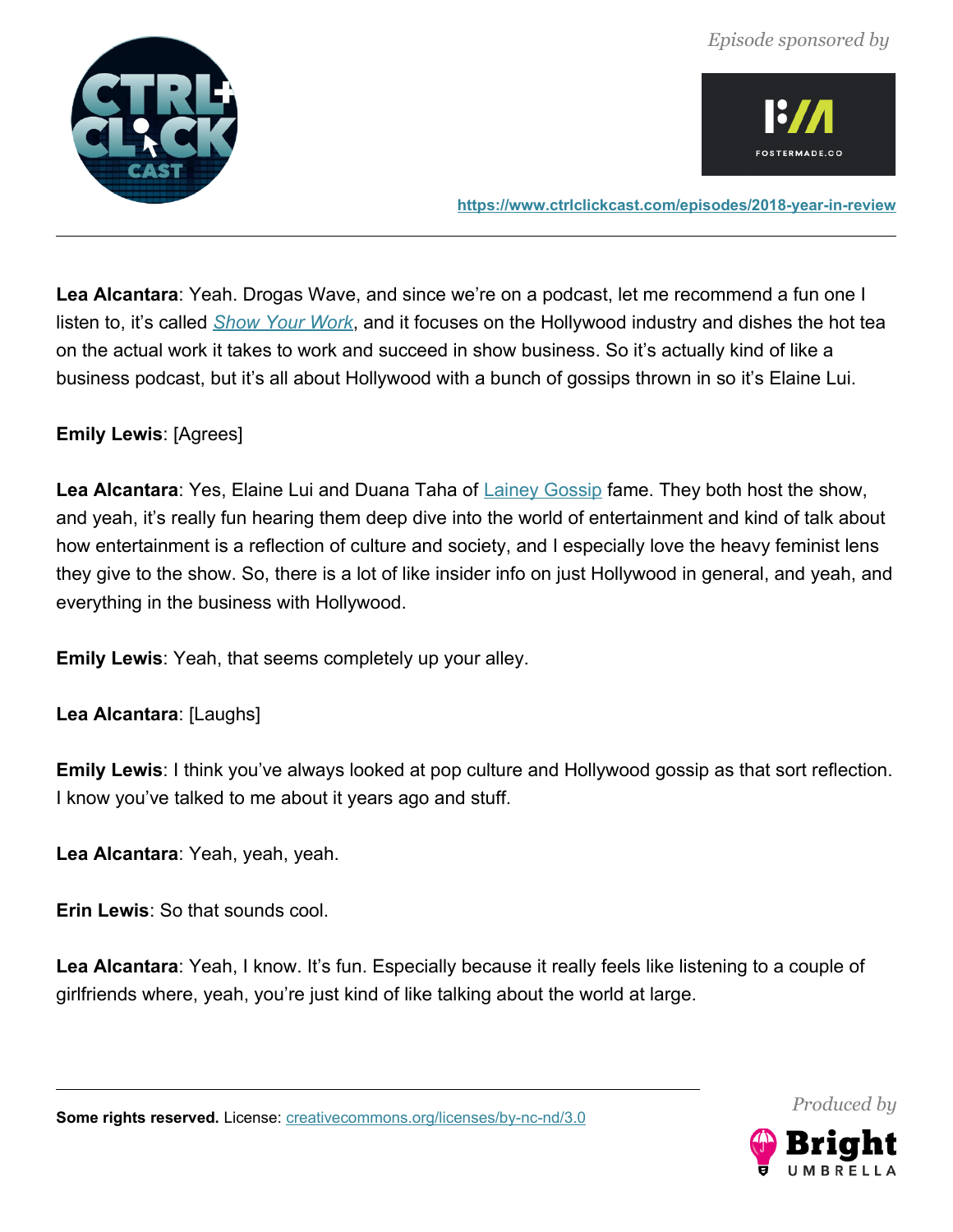



**Emily Lewis**: [Agrees]

**Lea Alcantara**: But then you throw a wind real housewives' conversation in the middle of it, right? [Laughs]

**Erin Lewis**: You had me at the word "gossip." I just like added it to my list.

**Lea Alcantara**: Okay. I think you'd like Erin.

**Erin Lewis**: [Laughs]

**Emily Lewis**: All right, Erin, how about you? What were some of your favorites that you would recommend to listeners?

**Erin Lewis**: One of my new favorite shows right now is called *[The Good Doctor](https://abc.go.com/shows/the-good-doctor)*. Have either one of you guys watched this?

**Emily Lewis**: I've seen the preview, but I haven't watched it yet.

**Erin Lewis**: Okay. I love any doctor drama, but this one is different in that the main character is a surgeon who has autism.

**Lea Alcantara**: Oh, it's like this young doctor, right?

**Erin Lewis**: Yeah, yeah.

**Emily Lewis**: Yeah.

Some rights reserved. License: [creativecommons.org/licenses/by-nc-nd/3.0](http://creativecommons.org/licenses/by-nc-nd/3.0/)

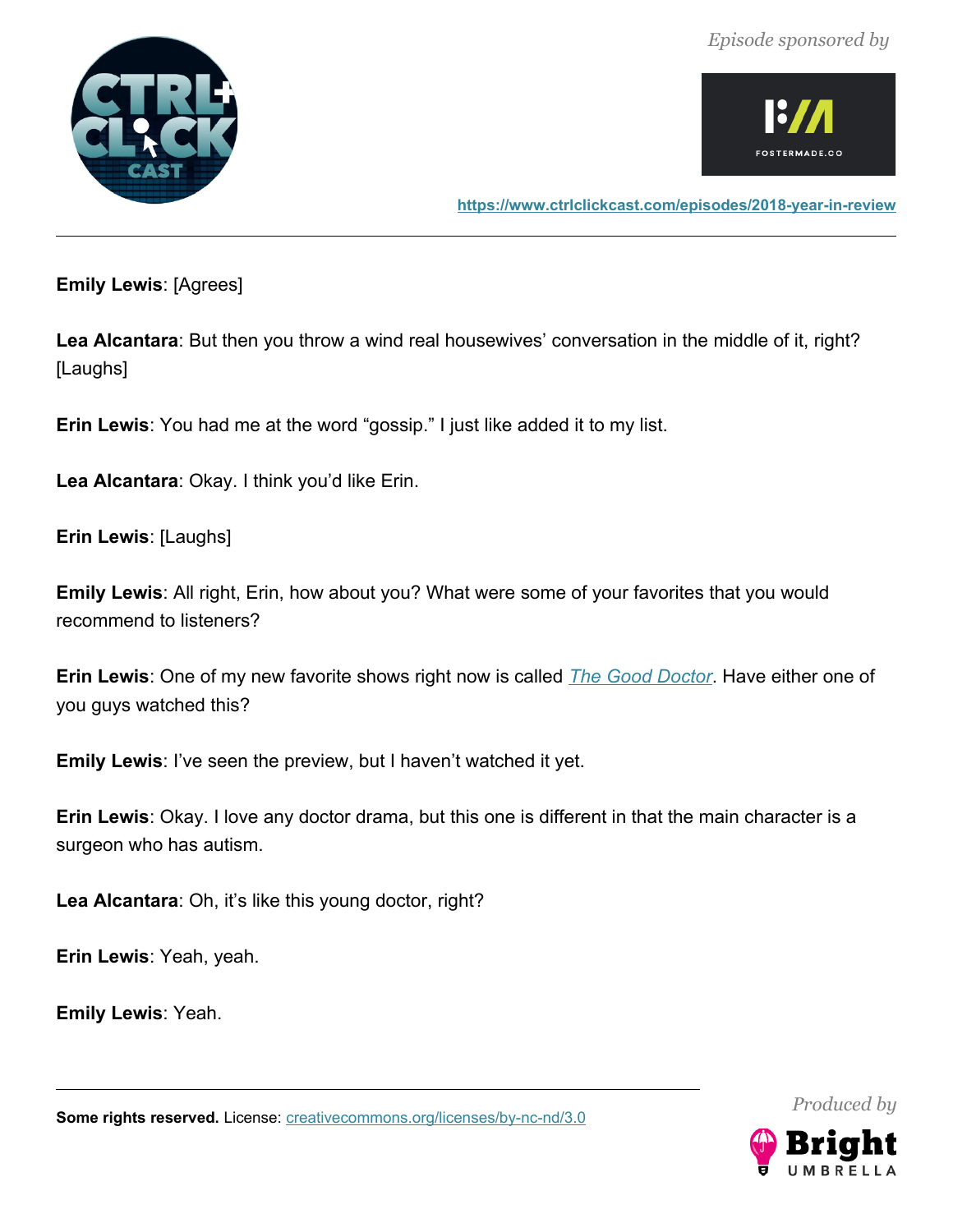



**<https://www.ctrlclickcast.com/episodes/2018-year-in-review>**

**Lea Alcantara**: Okay.

**Erin Lewis**: It's like reminiscent of **Doogie Howser** days. I don't know if you know that.

**Lea Alcantara**: Yeah.

**Emily Lewis**: Gotcha.

**Lea Alcantara**: [Laughs]

**Erin Lewis**: But I can't really speak for how accurately they portray someone with autism on the show because I don't have any personal experience to connect that to, but I just love how they address social and emotional issues. It's from this really unique perspective, like through the lens of someone who has autism, but it becomes very universal and kind of demonstrates the ways that we are all human and we all struggle with these things regardless of what we're dealing with in our lives.

**Emily Lewis**: [Agrees]

**Lea Alcantara**: [Agrees]

**Erin Lewis**: And so it gives me the feels. When I first started watching it, I was like, "Oh, I don't really know about this show." But two or three episodes in and now I'm super psyched when it comes up on Hulu.

**Emily Lewis**: [Laughs]

**Erin Lewis**: I love it, and I don't know, I think it's cool. I think it's cool. I think it's a good direction, and it's MBC so it's not even like a mainstream network.

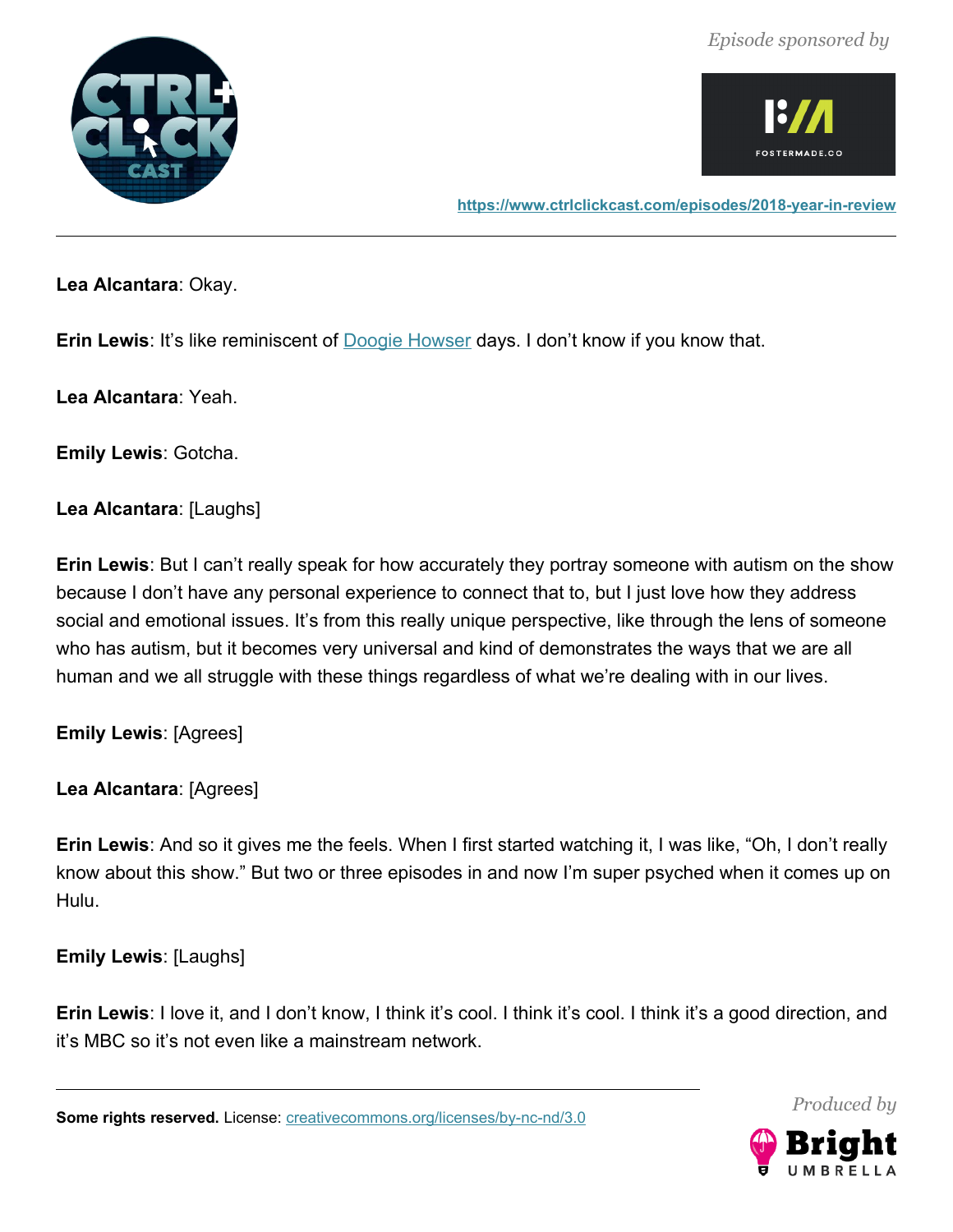



**<https://www.ctrlclickcast.com/episodes/2018-year-in-review>**

**Emily Lewis**: [Agrees]

**Lea Alcantara**: [Agrees]

**Erin Lewis**: Okay, and now I'm going to talk about books for a minute, so everyone, if you don't like listening about books, just fast forward like…

**Emily Lewis**: She's a librarian, she can't help it. [Laughs]

**Lea Alcantara**: Yeah. [Laughs]

**Erin Lewis**: So one of my favorite books this year is called **The Power**, and the author is Naomi Alderman. Forgive me if I am pronouncing any of these names wrong, but it's a super cool sci-fi story about shifting power from those who have it to those that don't. It's got a real feminist slant to it. It's really exciting and it's well written. Splashed on the cover, it says it's one of Barack Obama's favorite books of 2017.

**Emily Lewis**: [Laughs]

**Erin Lewis**: And that's an endorsement I can get behind. [Laughs]

**Emily Lewis**: [Laughs]

**Lea Alcantara**: [Laughs]

**Erin Lewis**: Another book that I really love is called *The American Marriage* by, I think you say it Tayari Jones. She is a very, very talented writer. Every word is just overflowing with emotion and the story itself is compelling from the first to the last page. It's just really beautiful story, and then the third



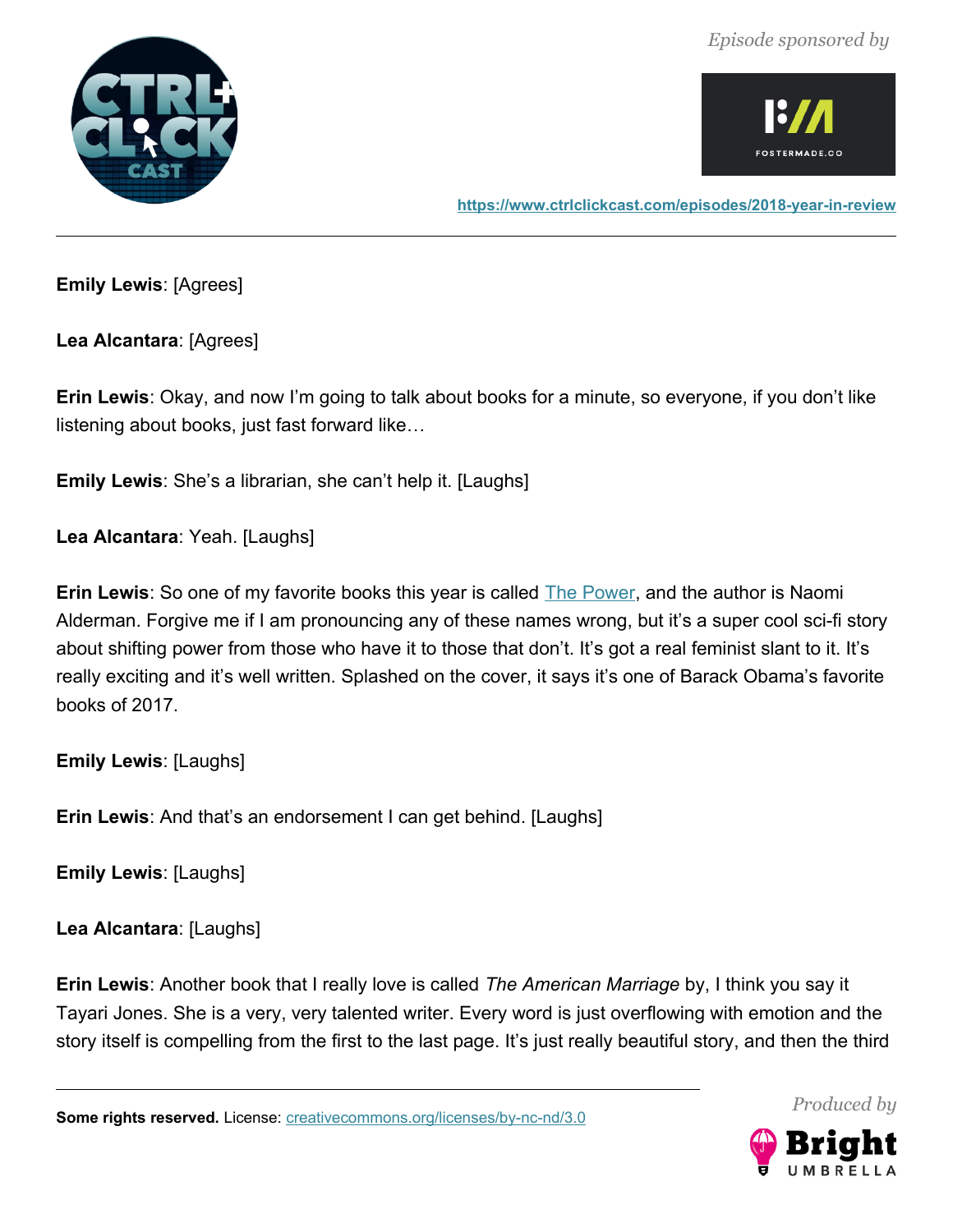



**<https://www.ctrlclickcast.com/episodes/2018-year-in-review>**

one I really love this year, this is actually the Pulitzer Prize winner from last year, which I didn't realize when I picked it up from the library, it's called *[Less](https://smile.amazon.com/Less-Winner-Pulitzer-Prize-Novel/dp/0316316121)* by Andrew Sean Greer. It's not the kind of book I would normally choose. It's an offhand comedy of errors kind of book about an author. It's about a man who's about to turn 50, coming to terms with his age and all the different twists and turns of his life as he travels on a self-made literary tour.

#### **Emily Lewis**: Oh.

**Erin Lewis**: The story is not that super interesting to me, but the book is fantastic. I don't think I've ever read a comedy or a satire that was so well written. You can tell that this author knows how to write. It was heartwarming and hilarious. I highly recommend every single one of those books. They're awesome.

**Emily Lewis**: Yeah, you recommended *The Power* and the *American Marriage* to me, and those are all on my list, but you hadn't mentioned *Less*, so now I get to put that one on my list.

**Erin Lewis**: I've got to warn you there, it's really good, and it's not just any book, it won that big old prize. [Laughs]

**Emily Lewis**: [Laughs]

**Lea Alcantara**: [Laughs]

**Erin Lewis**: Okay, and then I'm going to talk about podcasts and then I'll leave you because I could go on and on about my favorite things. I'm going to do your listeners a kindness by not listing all my favorite podcasts.

**Emily Lewis**: [Laughs]

Some rights reserved. License: [creativecommons.org/licenses/by-nc-nd/3.0](http://creativecommons.org/licenses/by-nc-nd/3.0/)

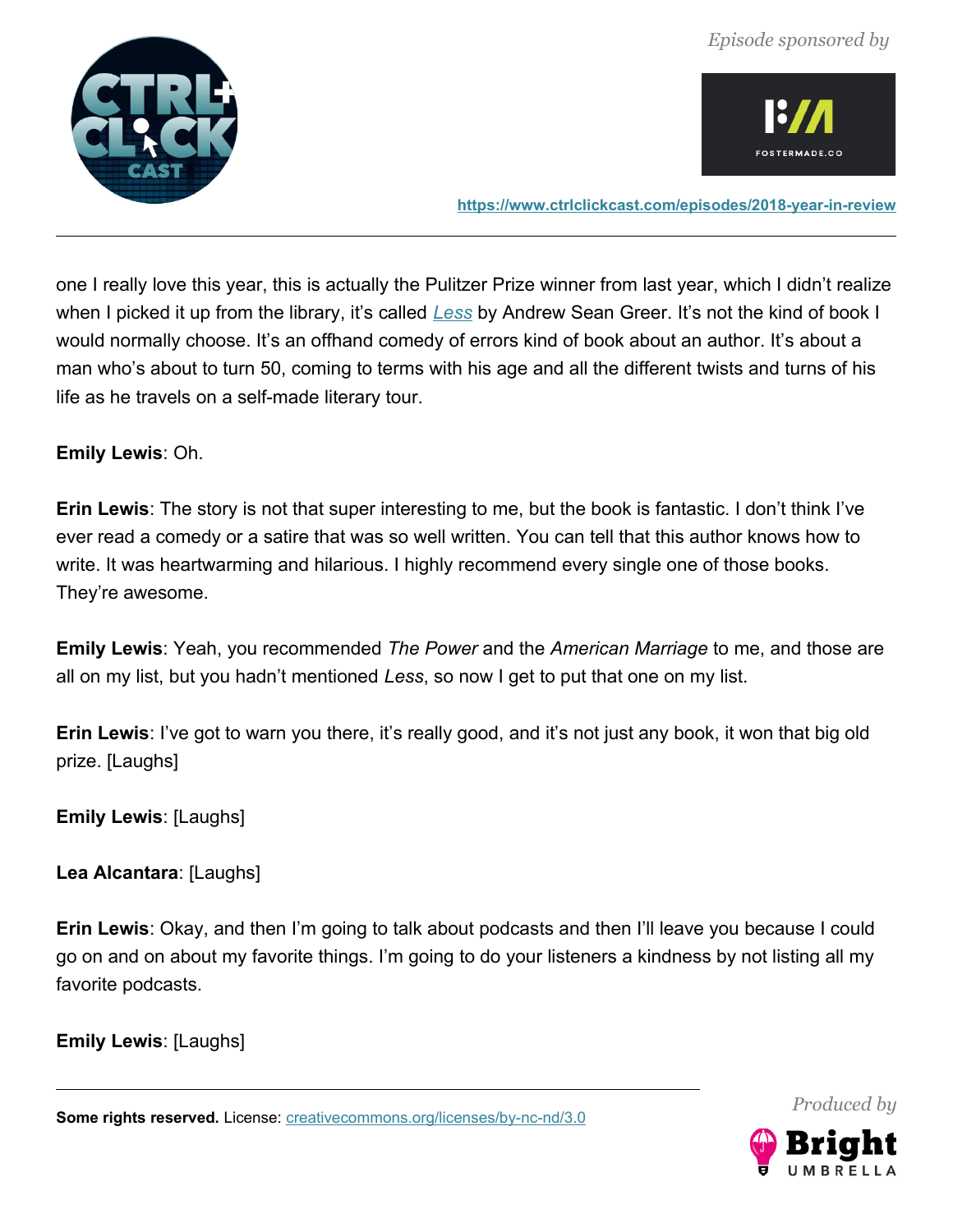



**<https://www.ctrlclickcast.com/episodes/2018-year-in-review>**

# **Lea Alcantara**: [Laughs]

**Erin Lewis**: I brought so many and I listen to them all the time and there are so many good shows out there, how could I pick? But there's one miniseries that made a really big impact on me this year. The show is called *[The Heart](https://www.radiotopia.fm/podcasts/the-heart)*, and it's produced by Radiotopia, and it's a little miniseries within that show, and the series is a 4-part exploration of sexual consent called [No.](https://www.theheartradio.org/no-episodes/)

# **Emily Lewis**: [Agrees]

# **Lea Alcantara**: [Agrees]

**Erin Lewis**: I won't really go into any more of it, but I think that everyone should listen to this show. I actually found it because another one of my favorite shows, Radio Lab, did a spin off of the *No* series to kind of get the word out about it, so both were awesome. You could listen to Radio Lab and then if you like that, then go to *The Heart*, but if you're interested at all in issues of self-advocacy and consent, check it out. It's raw and it's real and it's very, very good.

**Lea Alcantara**: Awesome. I'm adding all of the above to my list. [Laughs]

**Erin Lewis**: Yes. [Laughs]

**Emily Lewis**: Erin is like tops for recommendations. Every time she and I skypes, she's got at least one book and one podcast recommendation for me.

**Erin Lewis**: Well, I can't get enough books and podcasts. I just want to like… eat them.

**Lea Alcantara**: Awesome. [Laughs]



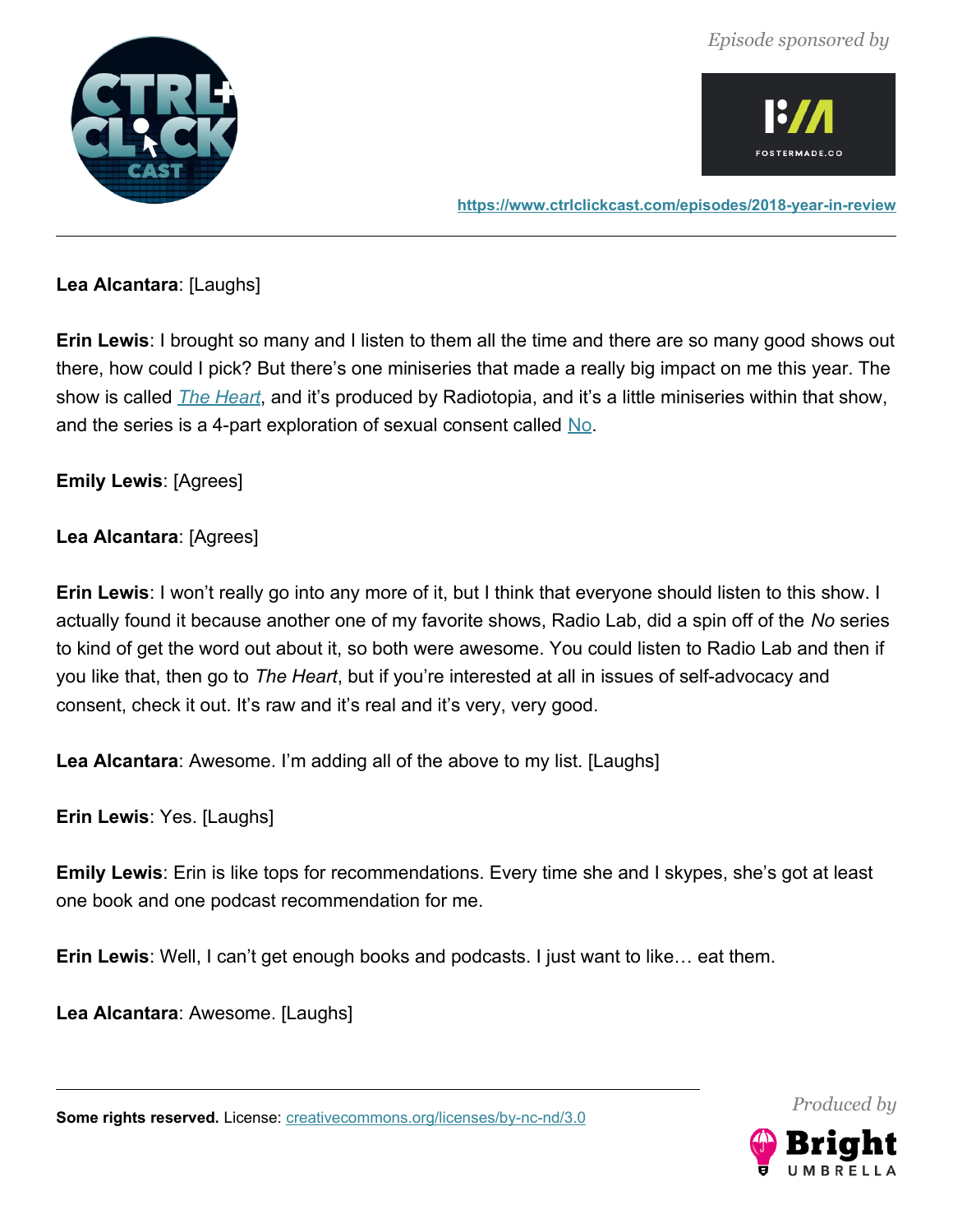



**<https://www.ctrlclickcast.com/episodes/2018-year-in-review>**

**Emily Lewis**: [Laughs]

**Lea Alcantara**: So okay, Em, how about you, your turn.

**Emily Lewis**: Well, Erin took my favorite podcast. I was going to mention the *No* series as well. Erin recommended to me earlier this year. It was amazing and I'm trying to get Jason to listen to it. Yeah, everyone really should, men and women. So my second favorite podcast then is Anna Farris is [Unqualified.](https://www.unqualified.com/)

**Lea Alcantara**: Yes, yes. I love that too.

**Emily Lewis**: It's like an advice show, and I love advice stuff. I don't know what's up with that lately, but I'm just obsessed with advice columns and advice podcasts. It's got a great sense of humor, lots of celebrities. It's fun and easy to listen to. I play it when I'm on my walks. It's super fun, and I kind of have a girl crush on Anna Farris. [Laughs]

# **Lea Alcantara**: [Laughs]

**Emily Lewis**: She's super cute. My favorite blog is an advice column.

**Lea Alcantara**: [Laughs]

**Emily Lewis**: I mentioned it the last episode, it's called [Ask a Manager.](https://www.askamanager.org/) It's just chockfull of great advice for professional relationships and professional challenges, but it's got a bit of that sort of reality show drama where you just can't believe some of the things people write in about. Just this morning, I was reading about a woman, she's a hairstylist and her husband, his boss, demands that the hairstylist cut her hair for free.



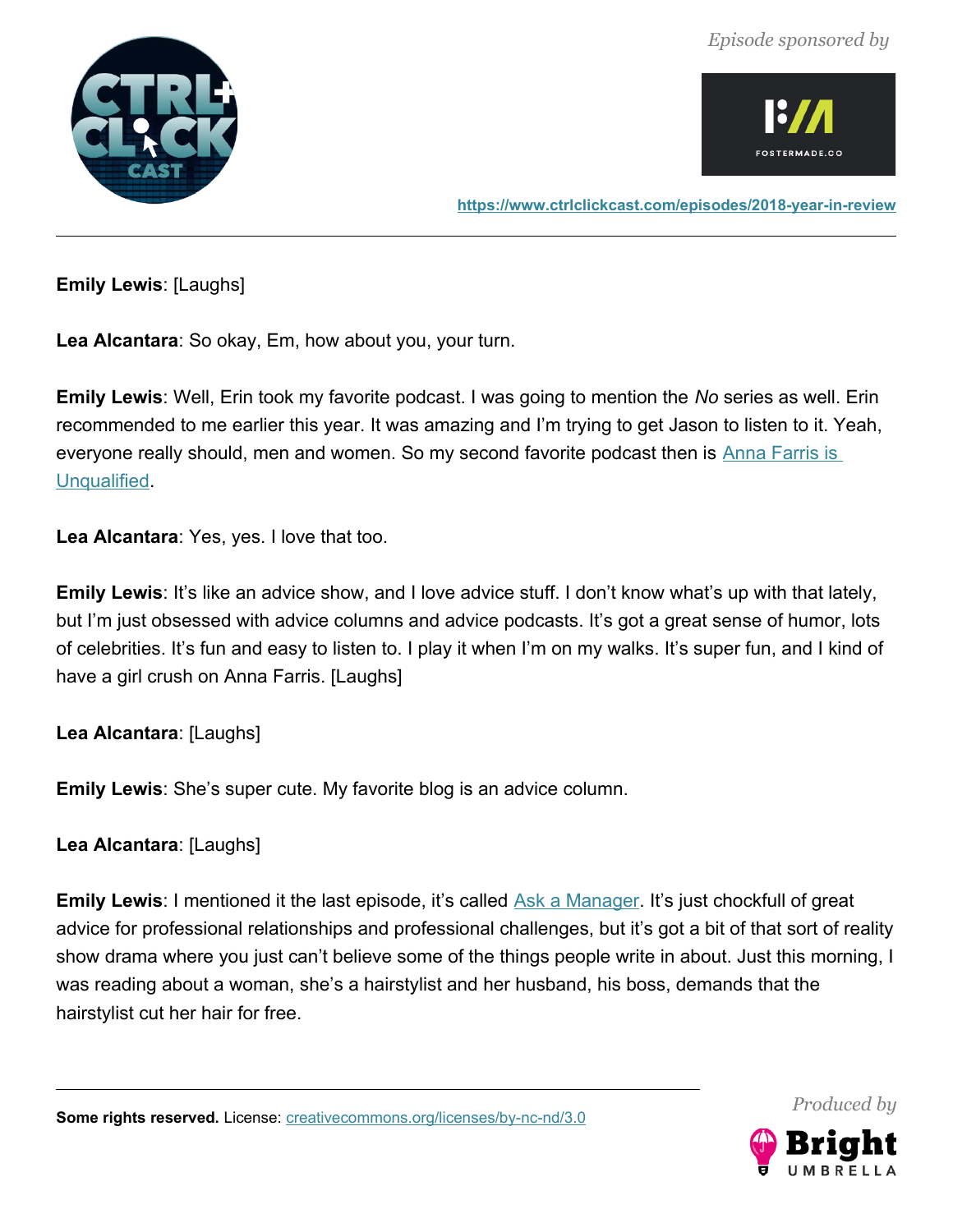



**<https://www.ctrlclickcast.com/episodes/2018-year-in-review>**

**Erin Lewis**: What?

**Emily Lewis**: Right, exactly, what? But…

**Erin Lewis**: Your one is removed, buddy. Sorry. [Laughs]

**Emily Lewis**: [Laughs]

**Lea Alcantara**: [Laughs]

**Emily Lewis**: It's just fun to read about that kind of stuff, but then also get really practical advice on how to handle even that kind of crazy stuff. Let's see, my favorite book, I'm kind of surprised that I'm saying it's my favorite book because I haven't finished yet, I'm still reading it right now, but it's been pretty impactful since I've started it. It's called **Emotional Intelligence: Why It Can Matter More Than IQ** by Daniel Goleman. You know, Lea, you know people are kind of dropping that emotional intelligence all over the place in our industry.

**Lea Alcantara**: Right.

**Emily Lewis**: And after starting this book, I really wonder if those folks understand what it is. This book dives into the biology, neuroscience and psychology of emotional intelligence, which until I started reading it, I didn't realize it, but I think it's critical to understand that, the science of emotional intelligence. If you want to use it, either your own or understand others, to be a better designer, developer or even just human, it's not a buzzword, and it's not just about being sensitive to others. It's so, so much more. But fair warning, it's dense. It's sciency. It's kind of like a textbook, but I found it really, really interesting and I'm already putting some of the knowledge to work in my personal life.

**Lea Alcantara**: Very cool.

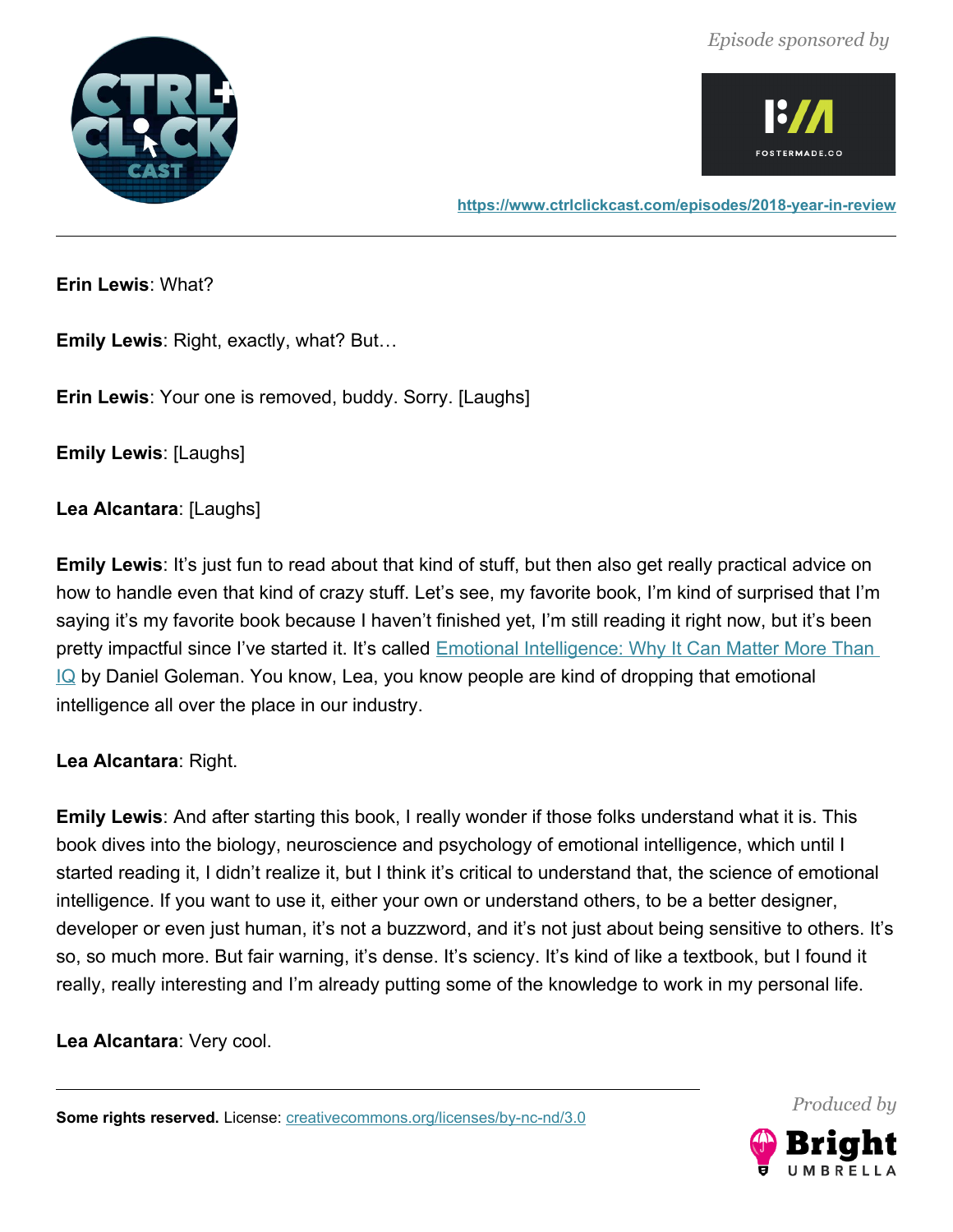



**<https://www.ctrlclickcast.com/episodes/2018-year-in-review>**

**Emily Lewis**: Oh, and the last thing I want to recommend is something I watched this year on Netflix. It's called the **Haunting of Hill House**. Lea, I think I told you about this.

**Lea Alcantara**: Yeah, like I read somewhere on Twitter, like people were like crying about it, like screaming. They were so frightened.

**Emily Lewis**: Yeah. It's chilling and scary, so if you're into that, you're going to like it. It was also poignant, and so if you love drama and family connections and challenges in families, you're going to want to watch it, and then if you're kind of into amazing cinematography, it's absolutely beautiful to watch, the lighting, the staging, great acting. Jason and I were hooked from the first episode to the point where it was like a bright Sunday morning and so we blacked out all the windows just to get the mood right and we just binged all day, until we got to the last episode. It sucked.

# *Timestamp: 00:30:01*

# **Lea Alcantara**: Oh.

**Emily Lewis**: The whole series was great, and then in the last episode, basically, it gets dumb and cheesy and totally ruins the beauty and depth of the show. So if you're going to watch it, just skip the last episode.

**Lea Alcantara**: [Laughs]

**Emily Lewis**: I wished I hadn't watched it. I left kind of being disappointed, but the whole thing up until that point was really, really impressive.

**Lea Alcantara**: Gosh, I mean, endings are hard though. Endings are hard.

Some rights reserved. License: [creativecommons.org/licenses/by-nc-nd/3.0](http://creativecommons.org/licenses/by-nc-nd/3.0/)

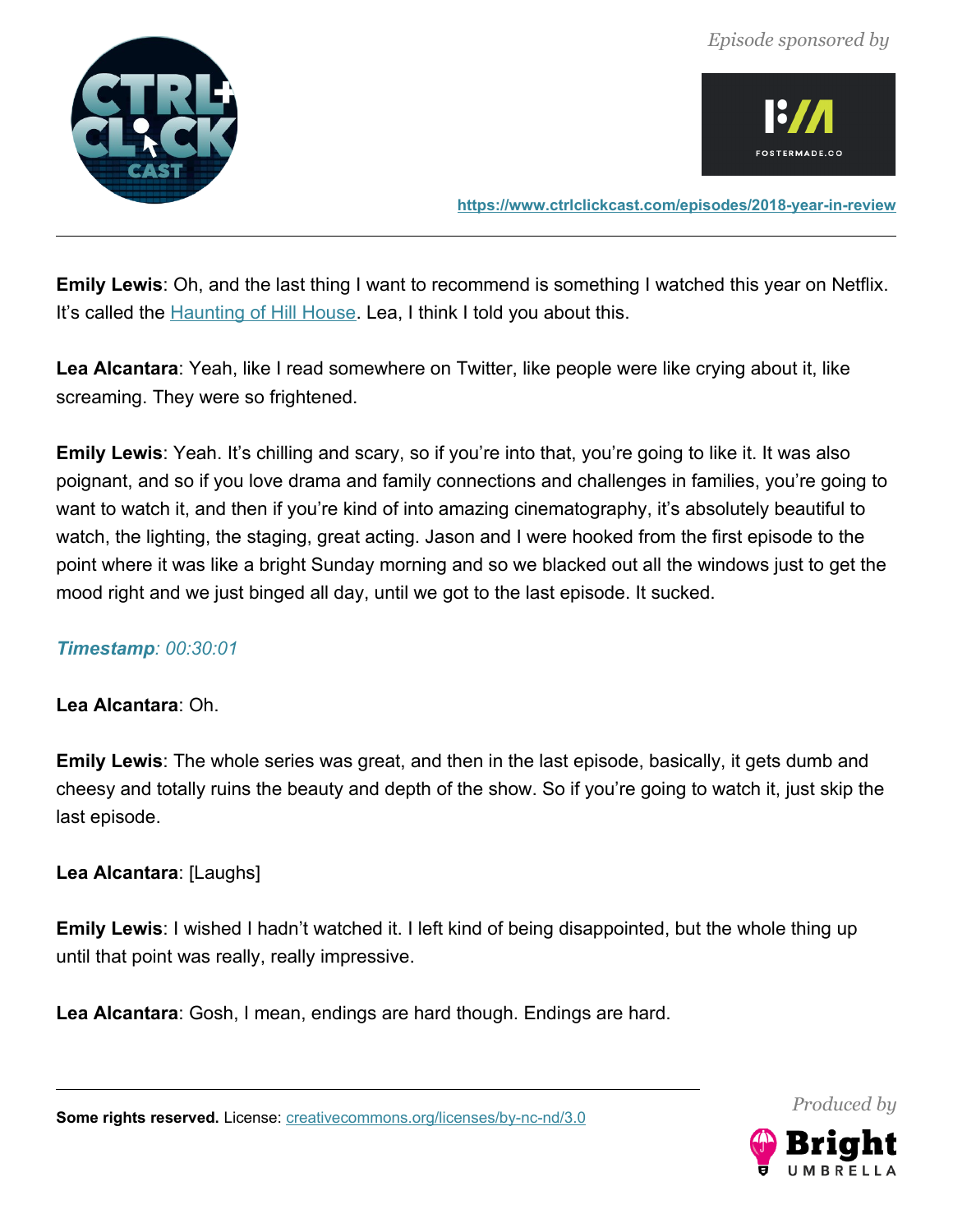*Episode sponsored by*





**Emily Lewis**: They are, but man, to do something so great and to end on a note like it did, Jason and I were like, "What? This is weird, but oh, well, it's Netflix." [Laughs]

**Erin Lewis**: [Laughs]

**Lea Alcantara**: [Laughs]

**Erin Lewis**: You're like, "Next."

**Emily Lewis**: Yeah, exactly. [Laughs]

**Erin Lewis**: [Laughs]

**Emily Lewis**: Yeah, in fact, we did, we went right from that into like another series about haunting. Yeah, we went on. October was all about watching scary stuff for us.

**Erin Lewis**: It's fun.

**Emily Lewis**: Yeah.

**Lea Alcantara**: Yeah.

**Emily Lewis**: So ladies, we're about just a few weeks away from the new year, let's talk about what we want to learn in the coming year. Lea?

**Lea Alcantara**: So for me, I think I want to get back into my design roots.

**Emily Lewis**: Oh.

**Some rights reserved.** License: **creativecommons.org/licenses/by-nc-nd/3.0** 

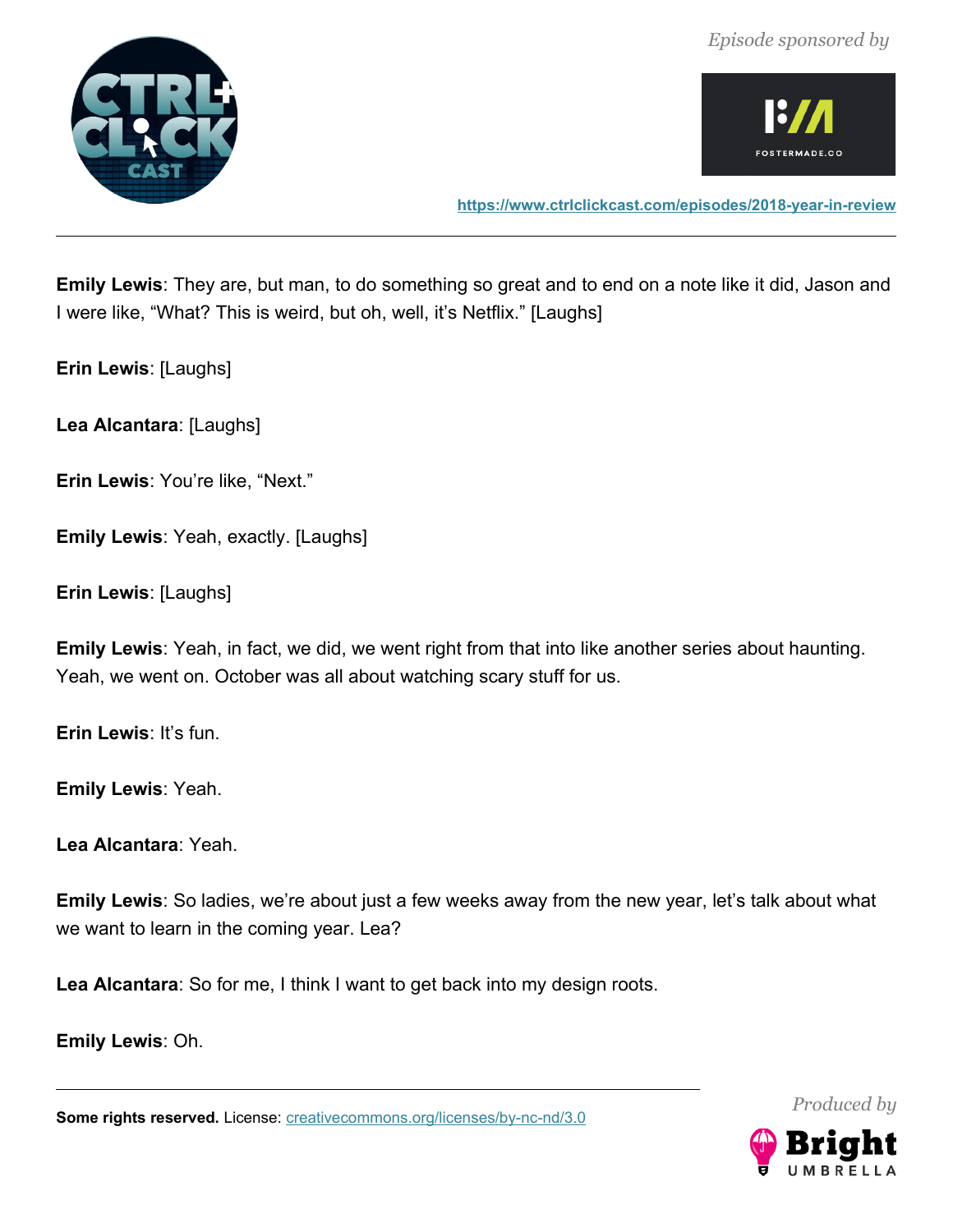



**<https://www.ctrlclickcast.com/episodes/2018-year-in-review>**

**Lea Alcantara**: Yeah. These past two years, I've been pretty focused on like upping my CMS dev skills.

**Emily Lewis**: [Agrees]

**Lea Alcantara**: But it may be time to refocus on design. I designed a couple of proposals recently, old school kind of PDFs.

**Emily Lewis**: [Agrees]

**Lea Alcantara**: You know, it was a lot of fun, and even designing our recent like holiday cards, those types of things, it's like, "Oh, yeah, I like this too." [Laughs]

**Emily Lewis**: [Laughs]

**Lea Alcantara**: And also, there are so many new tools out there that I'd like to take some time and try out something like [Adobe XD](https://www.adobe.com/products/xd.html) and maybe another design process, that kind of stuff.

**Emily Lewis**: Yeah. Erin, how about you, what are your goals for the new year?

**Erin Lewis**: This year, in addition to getting great at making people feel feelings, as I said earlier, I want to dip my toe into the world of motion design.

**Emily Lewis**: Nice.

**Lea Alcantara**: [Agrees]

*Produced by*

Some rights reserved. License: [creativecommons.org/licenses/by-nc-nd/3.0](http://creativecommons.org/licenses/by-nc-nd/3.0/)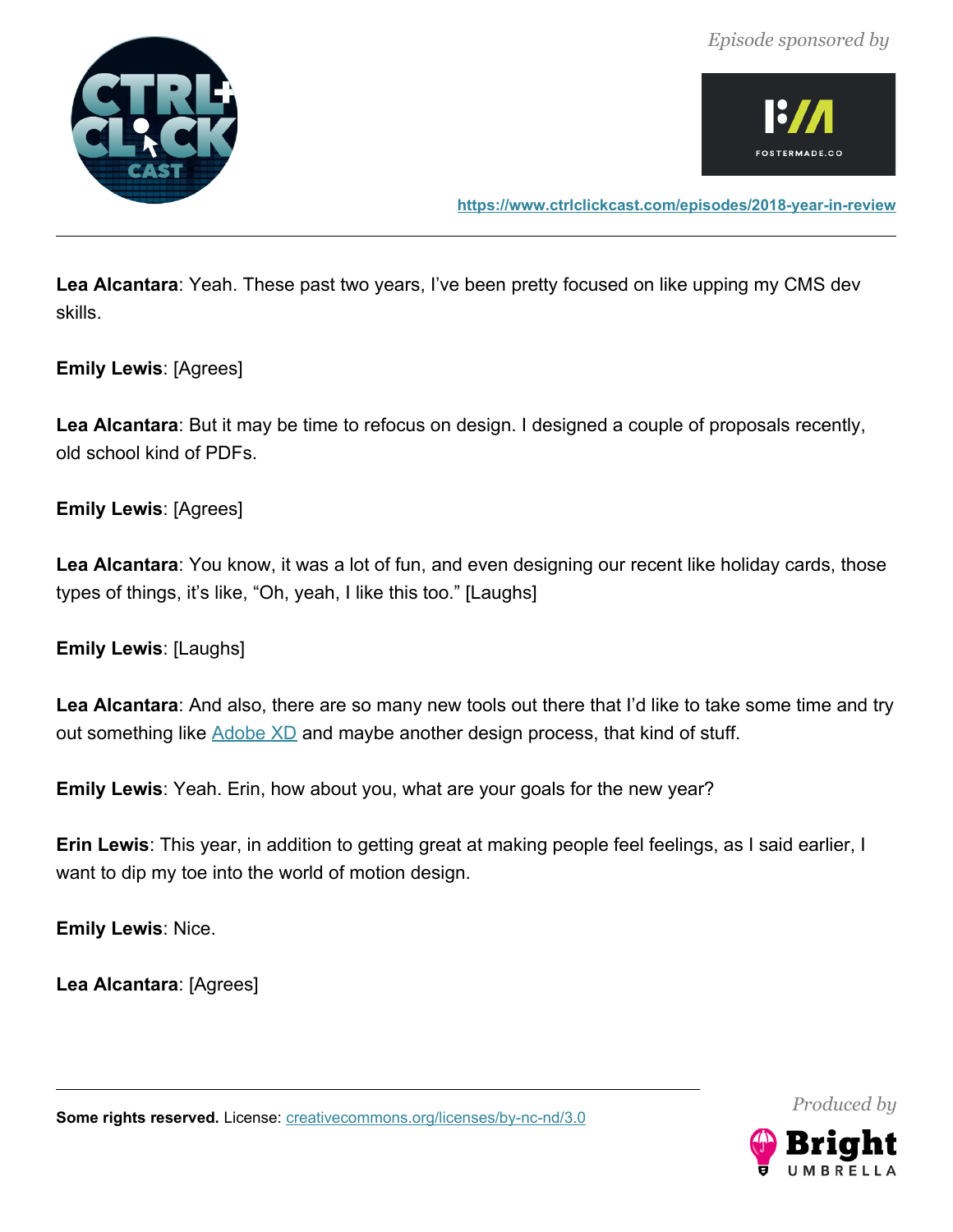



**<https://www.ctrlclickcast.com/episodes/2018-year-in-review>**

**Erin Lewis**: I've used some **After Effects** templates in my videos, and most of the time, I'm unable to customize them enough to look exactly right, and it is the kind of thing that unless it is exactly right, it looks wrong.

**Emily Lewis**: [Agrees]

# **Lea Alcantara**: [Agrees]

**Erin Lewis**: So it might be because I don't have any legit design education to begin with, but even making simple animation is a struggle for me. After Effects is just much, much harder for me to pick up than any of the other programs that I've learned for video. I tended to just use really simple titles that are in Premiere Pro because anything I've made in After Effects just makes the finished products look worse instead of better.

**Emily Lewis**: [Agrees]

**Lea Alcantara**: [Agrees]

**Erin Lewis**: You know, I tend towards simplicity when it comes to design aesthetic, but I want that to be because it's a choice, not because I don't understand how to do something, and I also know that there are so much more to video than the narrative style that I've been working on in the past couple of years. I think understanding motion design could really open up some doors in terms of how I can use video for all types of marketing, and so I'm ready, I'm signed up for a class that starts in January.

**Emily Lewis**: Nice.

**Lea Alcantara**: [Agrees]

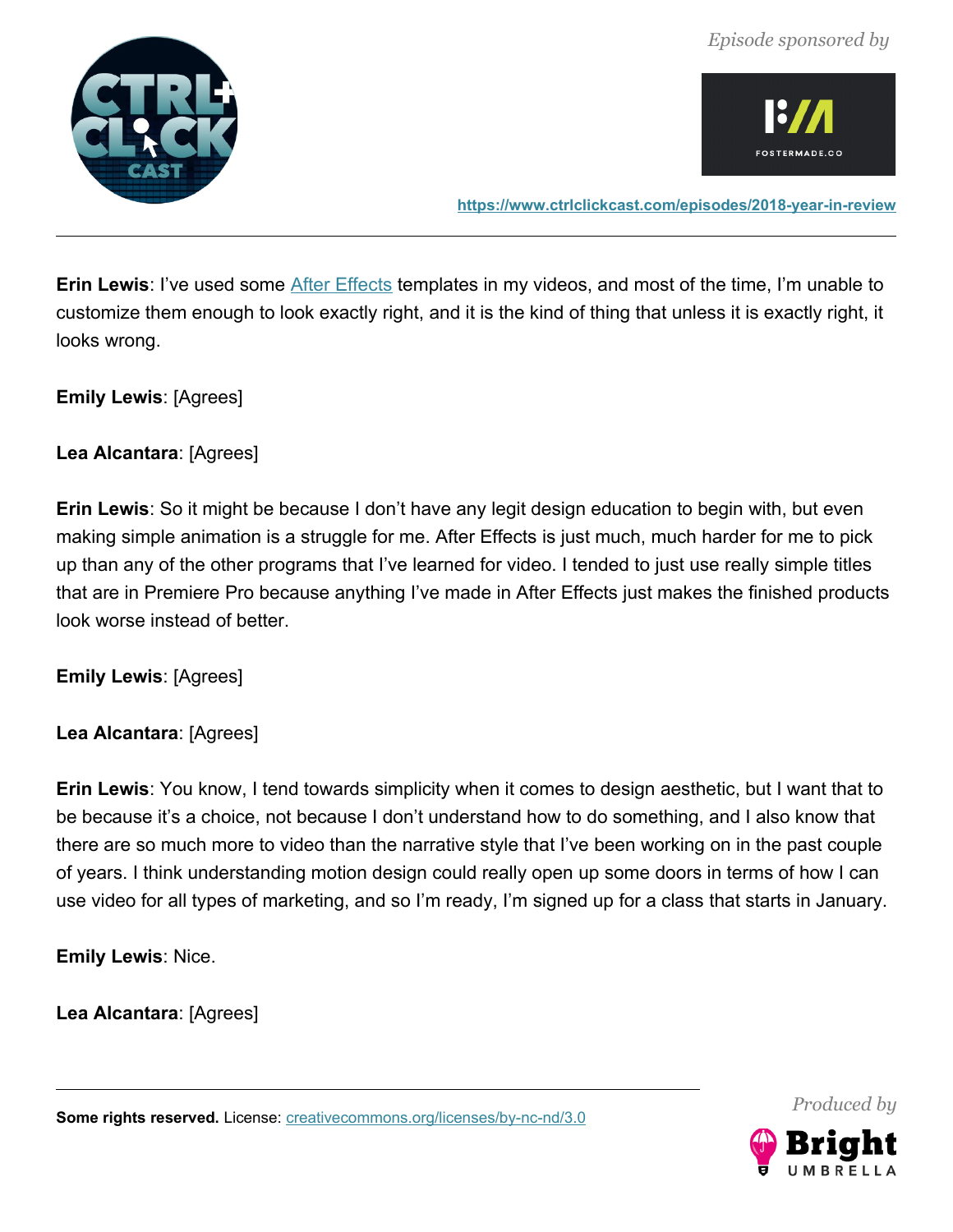



**<https://www.ctrlclickcast.com/episodes/2018-year-in-review>**

**Emily Lewis**: And we're going to rebook Rachel Nabors on our show to talk about web animation, so I think Erin, that might be interesting for you to tune into as well because she's kind of going to go into the science of why motion can compel people to do things.

**Lea Alcantara**: [Agrees]

**Erin Lewis**: Yeah, absolutely.

**Lea Alcantara**: Yeah. And I think it's more, even though the topic is web animation, it's really kind of like Animation's Motion Design 101.

**Emily Lewis**: Yeah, yeah.

**Lea Alcantara**: So yeah, I'm excited to have her on, and I'm excited for you to learn all that stuff so then we can have you.

**Emily Lewis**: [Laughs]

**Lea Alcantara**: You make a wonderful CTRL+CLICK CAST audio-video clips for us.

**Erin Lewis**: Yes. [Laughs]

**Emily Lewis**: [Laughs]

**Lea Alcantara**: [Laughs]

**Erin Lewis**: I'm ready.

Some rights reserved. License: [creativecommons.org/licenses/by-nc-nd/3.0](http://creativecommons.org/licenses/by-nc-nd/3.0/)

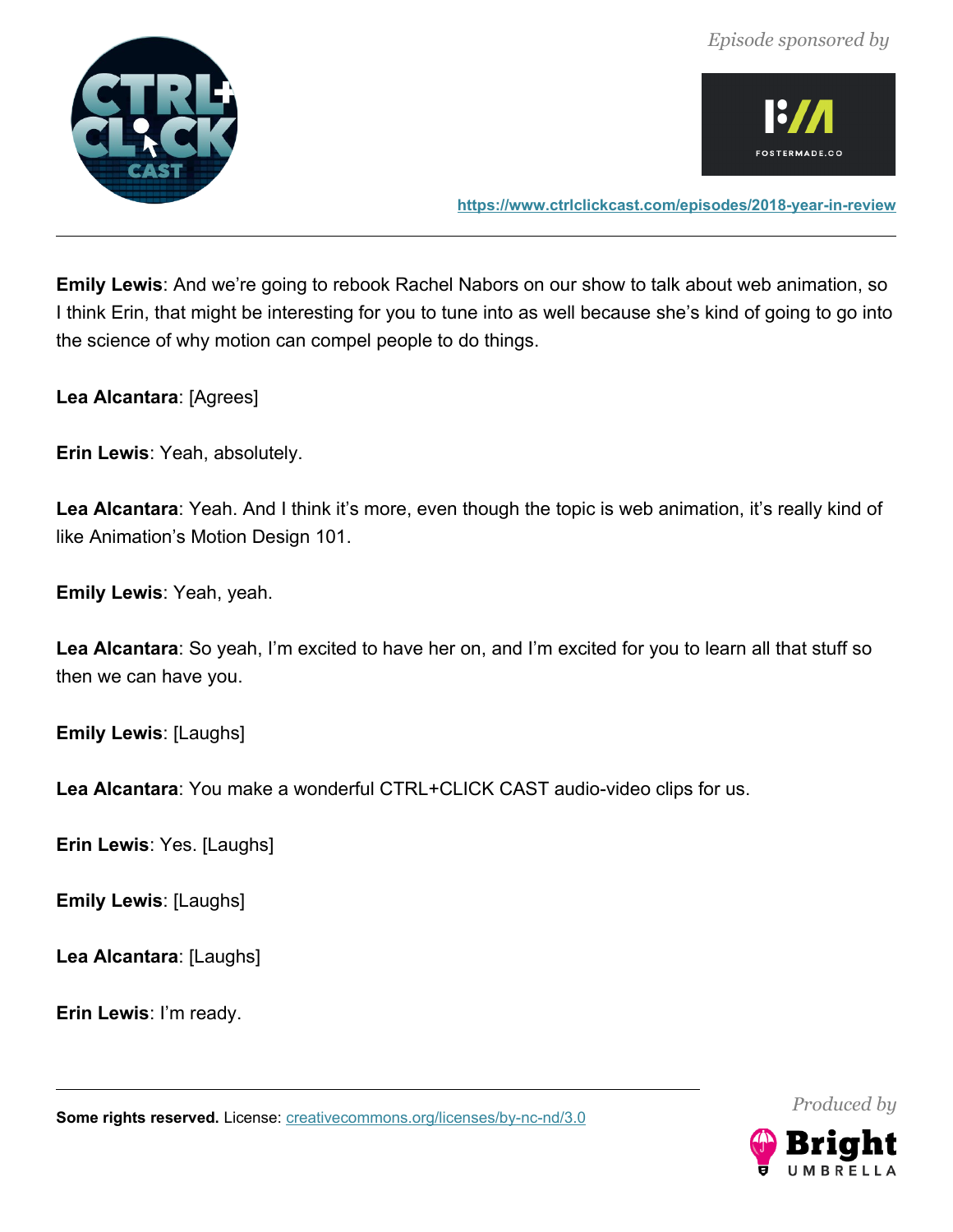



# **Lea Alcantara**: So how about you, Em, 2019?

**Emily Lewis**: You know, my goal for the new year is to get clear about what I want in my life.

# **Lea Alcantara**: [Agrees]

**Emily Lewis**: I turned 44 this year, and over the past 18 months, several of my older relatives passed away.

# **Lea Alcantara**: [Agrees]

**Emily Lewis**: And those two realities have really given me a clarity about what I want for myself that I just didn't have before. It's so cliché, but it's not something about a decade ago, but we've got limited time on this earth and I just wanted to make sure I do and have all the things I want before my time is up, and for me, that means I need to embrace change, which historically I'm not really good at. So to support that, I want to get myself in a good place mentally, emotionally, and physically.

# **Lea Alcantara**: [Agrees]

**Emily Lewis**: So my goals are to continue working on taking care of myself. For me, that means seeing my therapist every week, but it also means actually doing the work that she and I talk about because it's super easy to just show up and then not actually do the follow-through work, and it means taking better care of my health. I'm not managing stress well. I'd like to manage it differently. I'd like to be more active. I'd even like to drink more water. [Laughs]

**Erin Lewis**: [Laughs]

**Lea Alcantara**: [Laughs]

Some rights reserved. License: [creativecommons.org/licenses/by-nc-nd/3.0](http://creativecommons.org/licenses/by-nc-nd/3.0/)

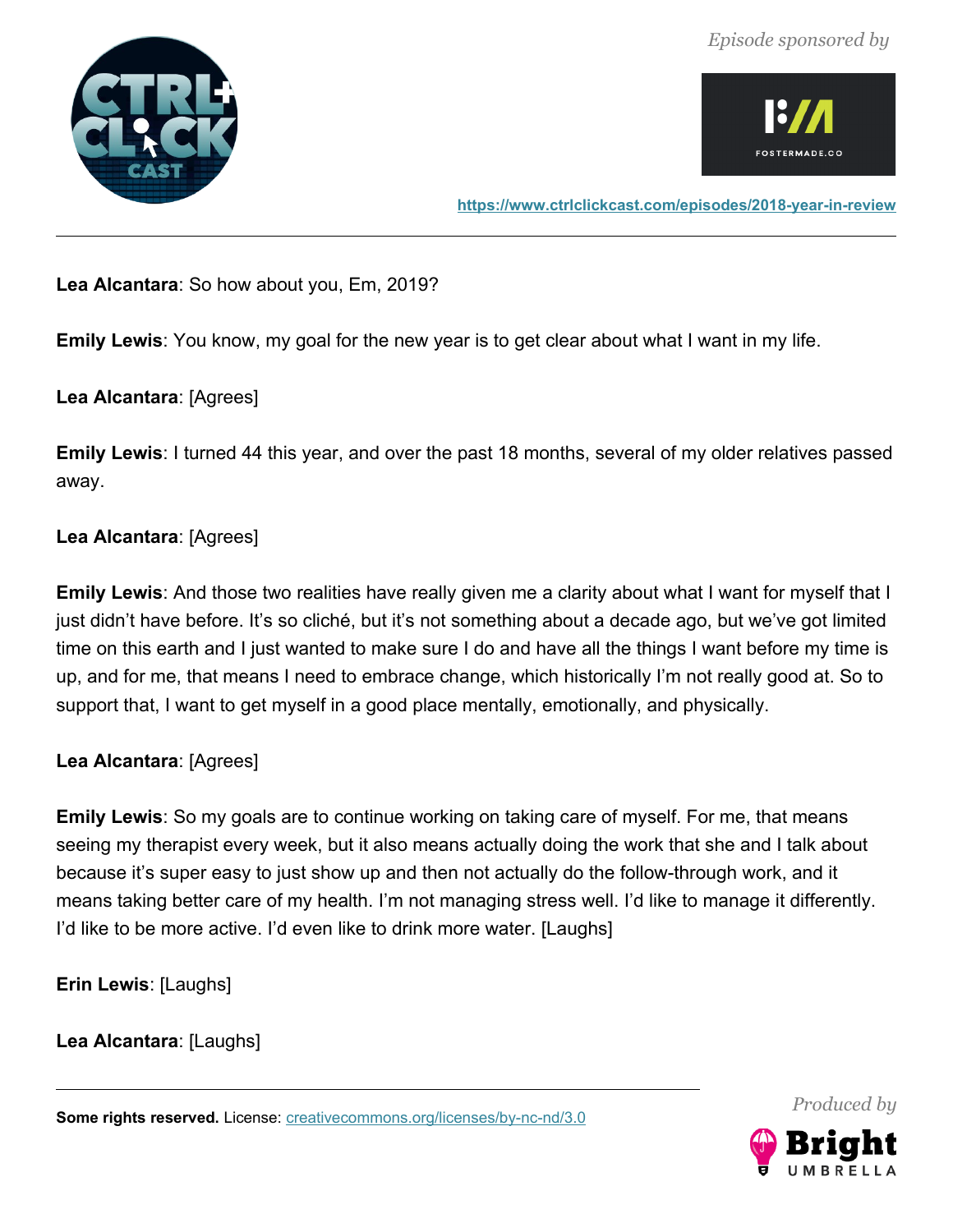



**Erin Lewis**: Yes.

**Lea Alcantara**: Yeah.

**Erin Lewis**: That is only the goal, drink more water.

**Emily Lewis**: Yeah, exactly. [Laughs]

**Erin Lewis**: All of the above.

**Lea Alcantara**: I have this giant jug that I always fill up, and if you just give yourself a goal where it's like, "I just need to finish this by the end of the day," it looks comical.

**Emily Lewis**: [Agrees]

**Lea Alcantara**: It actually looks like half the size of my body, it seems like.

**Emily Lewis**: [Laughs]

**Lea Alcantara**: But…

**Emily Lewis**: We need so much water than I think I was raised to realize.

**Lea Alcantara**: Oh, yeah.

**Erin Lewis**: You really need to be drinking it all day long.

**Emily Lewis**: [Agrees]

**Some rights reserved.** License: **creativecommons.org/licenses/by-nc-nd/3.0** 

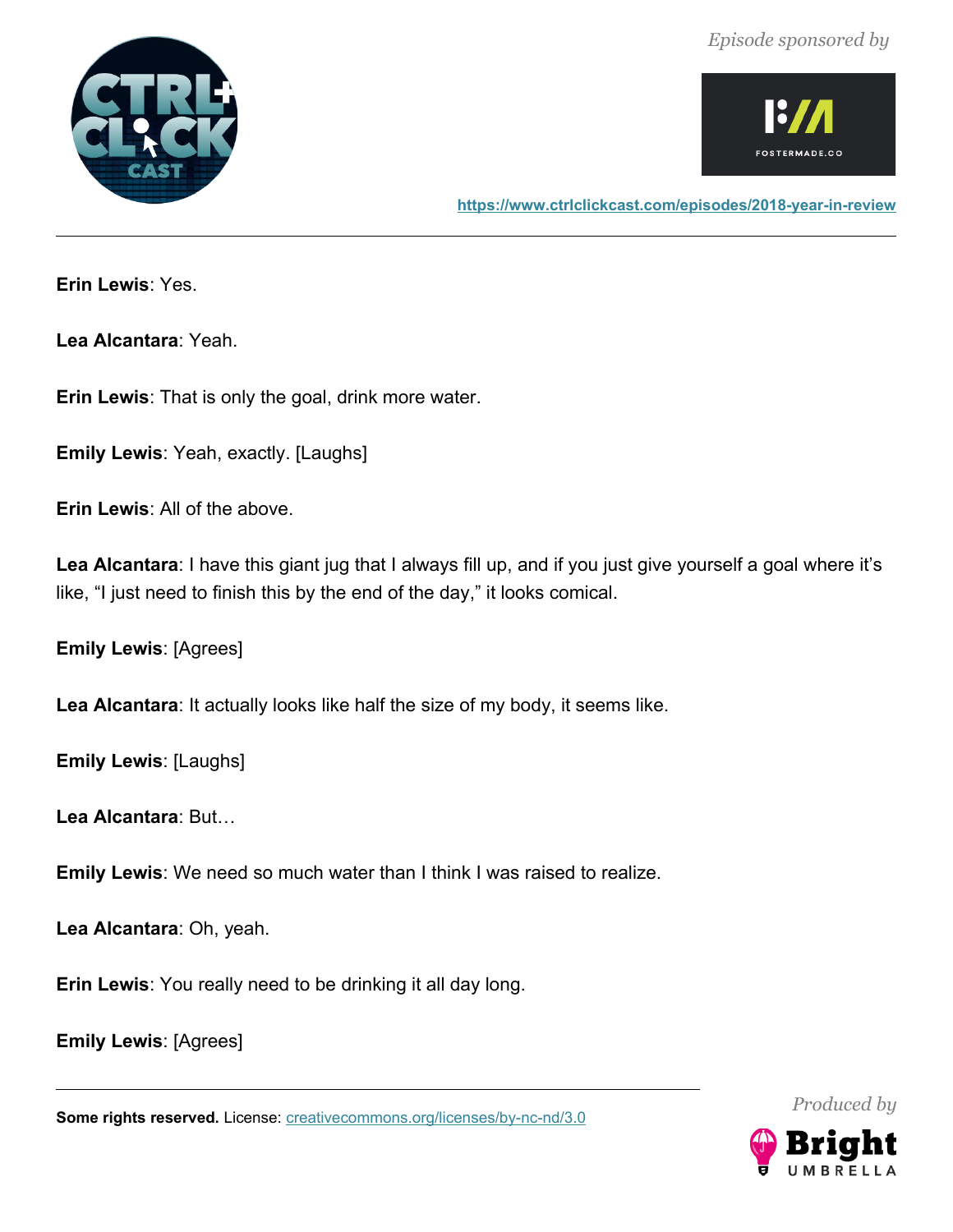



**<https://www.ctrlclickcast.com/episodes/2018-year-in-review>**

**Lea Alcantara**: [Agrees]

**Erin Lewis**: If you're not peeing every half hour, something is wrong. [Agrees]

**Emily Lewis**: [Agrees]

**Lea Alcantara**: [Agrees]

**Emily Lewis: It's the truth.** 

Lea Alcantara: It's so true.

**Emily Lewis**: All right, now, we're going to do one of my absolute favorite segments on the show, Erin's special Rapidfire Recap where she kind of looks back at our guests' answers to our Rapidfire questions, and we're going to do a new set of Rapidfire questions next year like we always do, so Erin, will you give us a look back at this past year's questions?

**Erin Lewis**: Of course, I'd be happy to. I'm just going to jump right in. So the first question that you ask every guest is, "What is your go-to karaoke song?" Our guests clearly fall into two camps on this one.

**Lea Alcantara**: [Agrees]

**Erin Lewis**: And 72% don't miss a beat and they're ready to share their go-to song with pride.

**Emily Lewis**: [Laughs]

**Lea Alcantara**: [Laughs]

Some rights reserved. License: [creativecommons.org/licenses/by-nc-nd/3.0](http://creativecommons.org/licenses/by-nc-nd/3.0/)

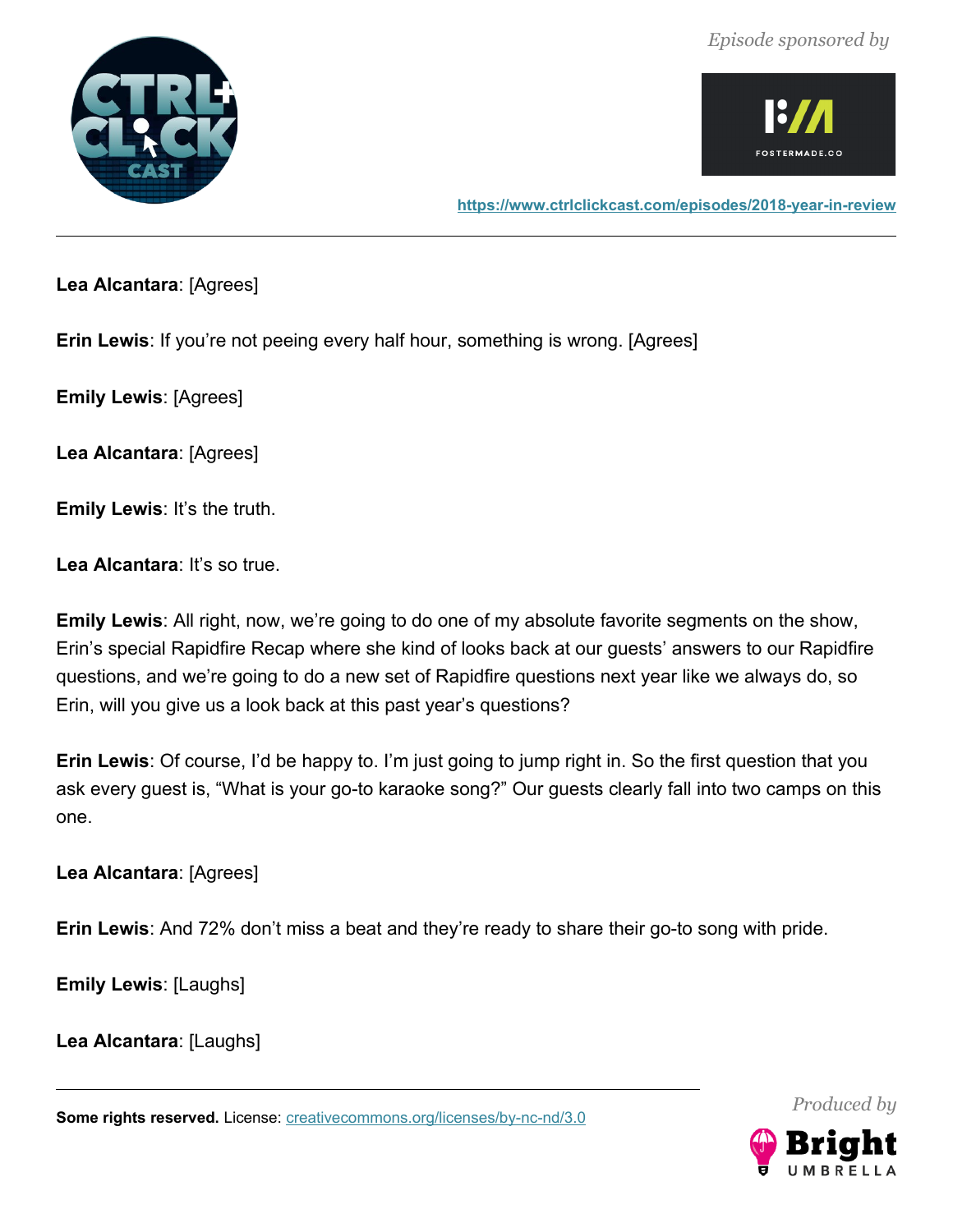



**Erin Lewis**: And 28% are clearly taken aback by the question.

**Emily Lewis**: [Laughs]

**Lea Alcantara**: [Laughs]

**Erin Lewis**: They're protesting that they don't indulge in the lip synch arts.

**Emily Lewis**: [Laughs]

**Lea Alcantara**: [Laughs]

**Erin Lewis**: One of your guests said, "I don't have one, I've never done karaoke," and quickly retracted that statement saying, "Wait, I just did it last week." [Laughs]

**Emily Lewis**: [Laughs]

**Lea Alcantara**: [Laughs]

**Erin Lewis**: There's mixed feelings about karaoke. My favorites were Rachel and Jason who also blessed our listeners by singing a few notes. Do you remember, Jason sung, "The sun will come out tomorrow," and that made my day when I heard it.

**Emily Lewis**: [Laughs]

**Lea Alcantara**: It's hilarious.

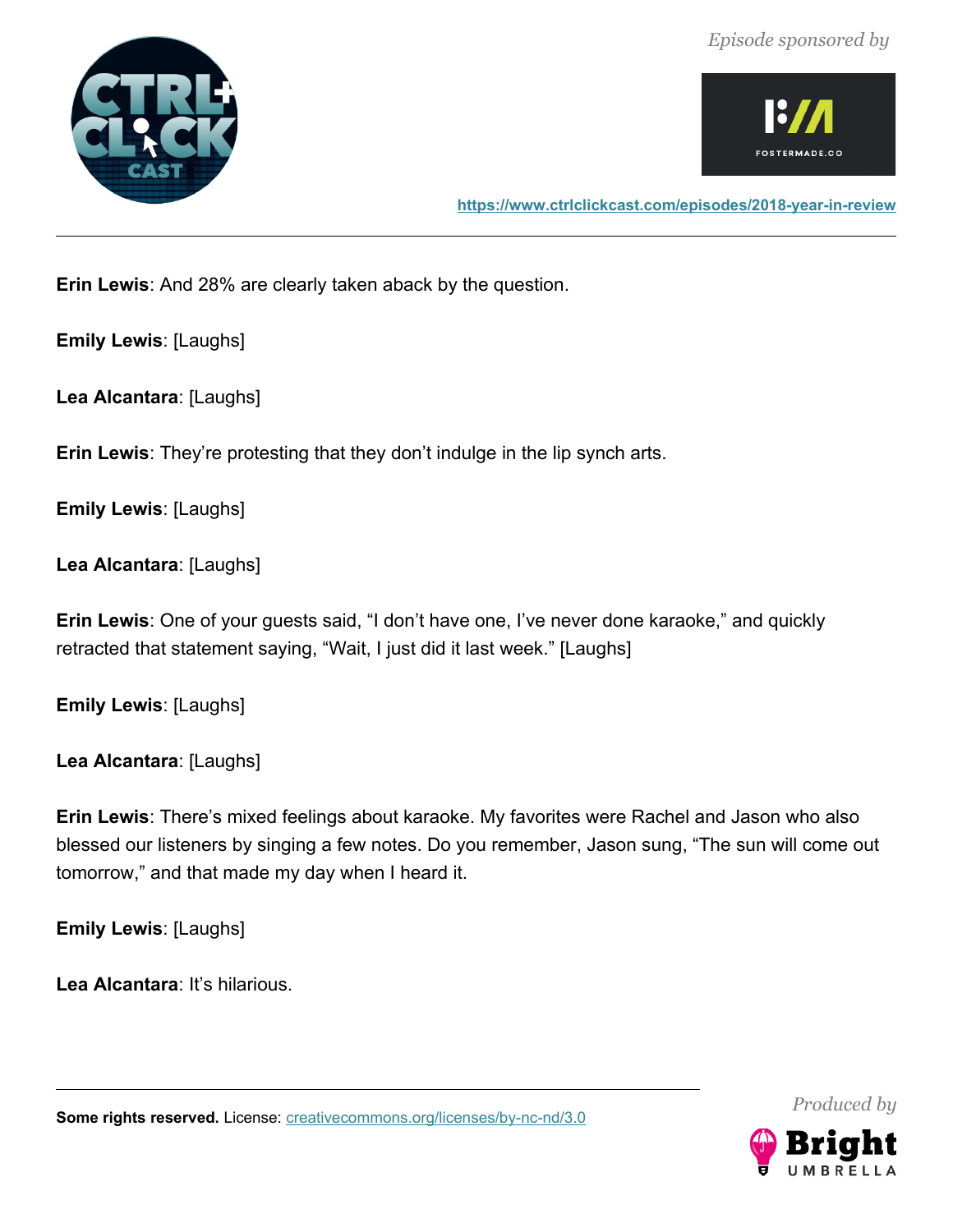



**<https://www.ctrlclickcast.com/episodes/2018-year-in-review>**

**Erin Lewis**: The next question, "What advice would you give to your younger self?" And 33% said some version of "don't worry so much," ranging from "don't worry, life is big and you're little" to "don't worry, you don't look fat in that photo."

**Emily Lewis**: [Laughs]

**Lea Alcantara**: [Laughs]

**Erin Lewis**: And the rest spread the gamut from "shut up and listen, do the work, be patient, slow down, be proactive," and what I believe to be the most sound advice out of the bunch, "we've invented time travel and you need to destroy the time machine as soon as it's invented."

**Emily Lewis**: [Laughs]

**Lea Alcantara**: Nice.

**Emily Lewis**: And that was my favorite, too. That was Jeremy.

**Lea Alcantara**: [Laughs]

**Emily Lewis**: It was so, so funny. [Laughs]

**Lea Alcantara**: [Laughs]

**Erin Lewis**: So favorite PG-curse word….

**Lea Alcantara**: Cockwomble.

Some rights reserved. License: [creativecommons.org/licenses/by-nc-nd/3.0](http://creativecommons.org/licenses/by-nc-nd/3.0/)

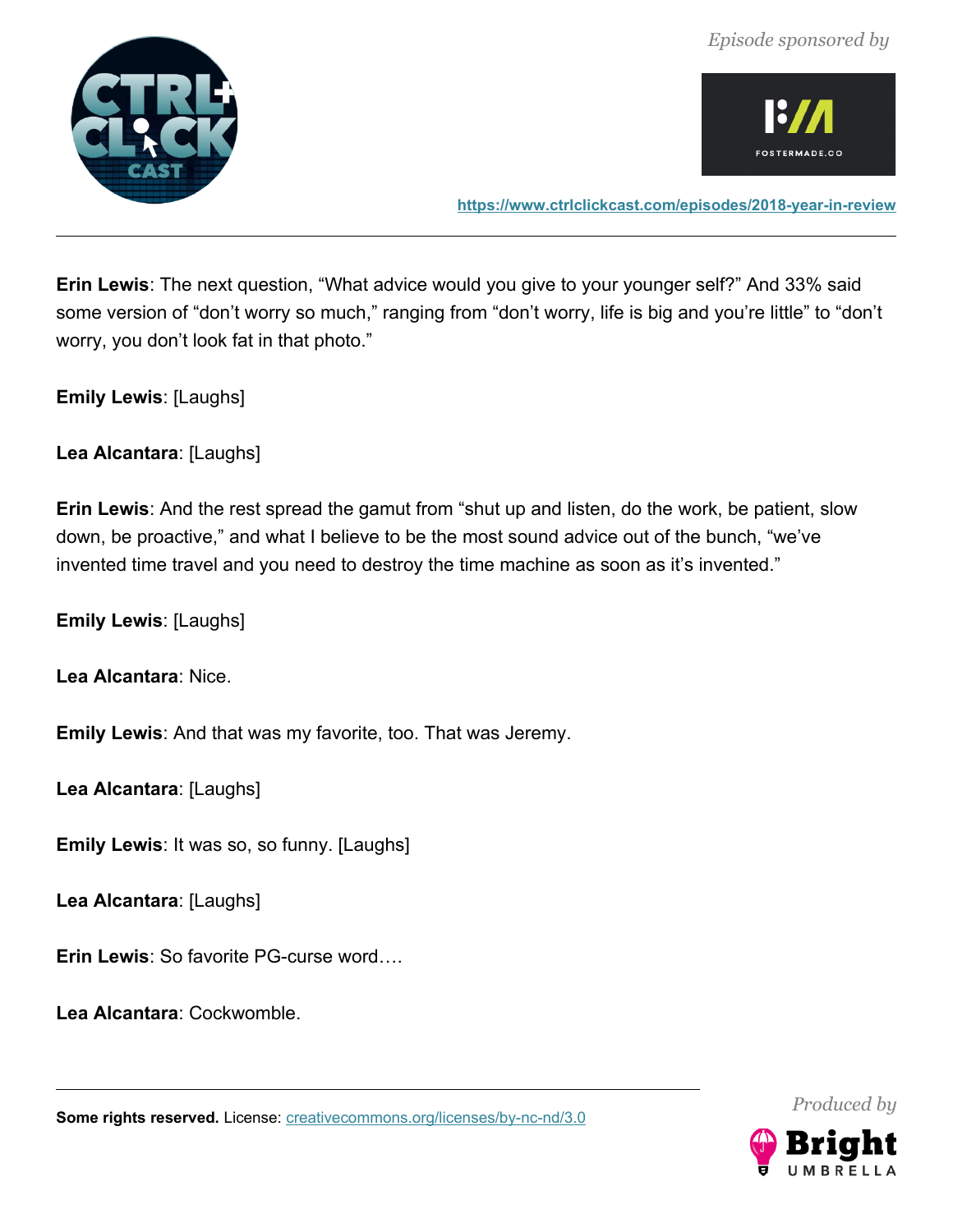



**Emily Lewis**: [Laughs]

**Lea Alcantara**: Jeep snacks.

**Emily Lewis**: Shenanigan.

**Erin Lewis**: I picked a few new vocab words on this one.

**Lea Alcantara**: [Laughs]

**Erin Lewis**: I heard a lot of classic throwbacks like creeps, phooey and darn, but there is one that I really didn't understand. They said clown something, like maybe they said clown and then put another word with it. I'm not really sure. I didn't understand it, but I thought maybe we could cross that with Emily's response, which was jesus falls, and start saying…

**Emily Lewis**: [Laughs]

**Lea Alcantara**: [Laughs]

**Erin Lewis**: Jesus clown balls every time something goes wrong. What do you guys think?

**Emily Lewis**: [Laughs]

**Lea Alcantara**: That's like an interesting combo. [Laughs]

**Erin Lewis**: Clown balls, then we asked what is the favorite superhero, and 33% Wonder Woman, 15% Pink Panther, 15% Batman, and the rest were an assorted variety with my favorite, "I'm a beekeeper, does that count?"

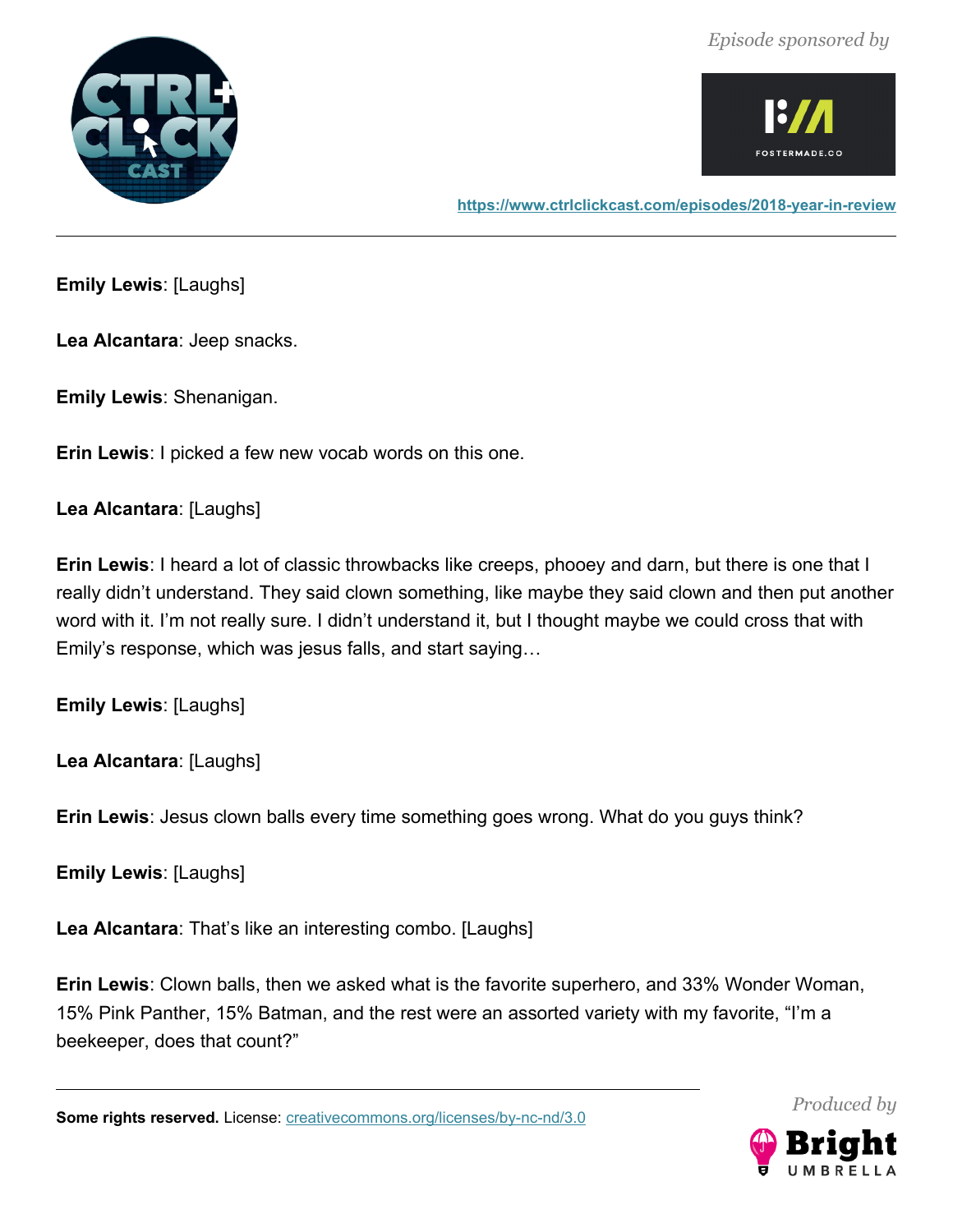



**<https://www.ctrlclickcast.com/episodes/2018-year-in-review>**

**Emily Lewis**: [Laughs]

**Lea Alcantara**: [Laughs]

**Emily Lewis**: It's Chantal.

**Lea Alcantara**: Yeah.

**Erin Lewis**: Yeah, beekeepers are the real superheroes, so yes, yes, it counts.

**Lea Alcantara**: Fun.

**Erin Lewis**: And then what is your favorite time of the year? According to their answers, 52% of our guests are slurping up their pumpkin pie lattes and try to use with huge grins on their faces as we make our way through this fabulous fall, and 10% will be waiting patiently until they see the first daffodils popping up to welcome in spring, and 20% have a long way to go until they get their hot, hot summertime season of choice, and 1% said they love soccer season, which also it's a very different interpretation than anyone else, it's still a very valid answer too.

**Emily Lewis**: [Laughs]

**Lea Alcantara**: [Laughs]

**Emily Lewis**: We have the World Cup this year.

**Lea Alcantara**: Yeah. Yeah, we did.

**Erin Lewis**: Oh, I was disconnected from that. [Laughs]

**Some rights reserved.** License: **creativecommons.org/licenses/by-nc-nd/3.0** 



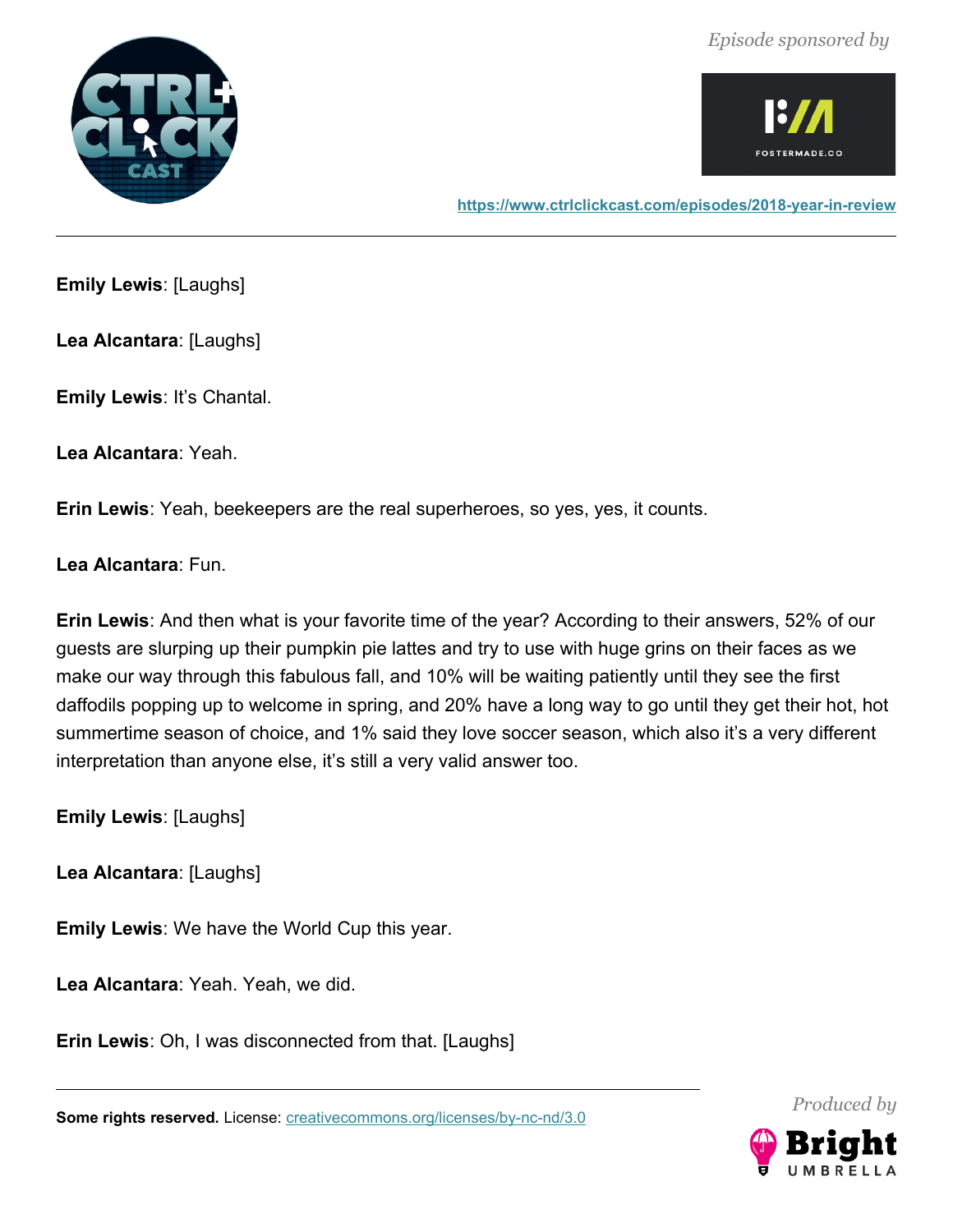



**<https://www.ctrlclickcast.com/episodes/2018-year-in-review>**

**Emily Lewis**: [Laughs]

**Lea Alcantara**: [Laughs]

**Erin Lewis**: Okay, what would we change about the web? Oh, frowning face, long story short, we all love it, but can't stand the creepy ads, negative people, lack of diversity and general douchery abounding on the internet.

**Emily Lewis**: [Laughs]

**Lea Alcantara**: [Laughs]

**Erin Lewis**: One person suggested putting your phone in the fridge to keep it from listening to you and recording your data, and I think that's not a bad idea at all.

**Lea Alcantara**: [Laughs]

**Erin Lewis**: Finally, for the three words to describe yourself and your work, I couldn't really think of a way to break these down, so I put my favorites together in a sentence that we can use to describe our guests en masse.

**Emily Lewis**: Okay.

**Lea Alcantara**: [Agrees]

**Erin Lewis**: Okay, CTRL+CLICK CAST guests are passionate, energetic, weird and quirky robot voices who do rewarding aspirational, inspiring, impactful and sometimes mediocre work.

Some rights reserved. License: [creativecommons.org/licenses/by-nc-nd/3.0](http://creativecommons.org/licenses/by-nc-nd/3.0/)

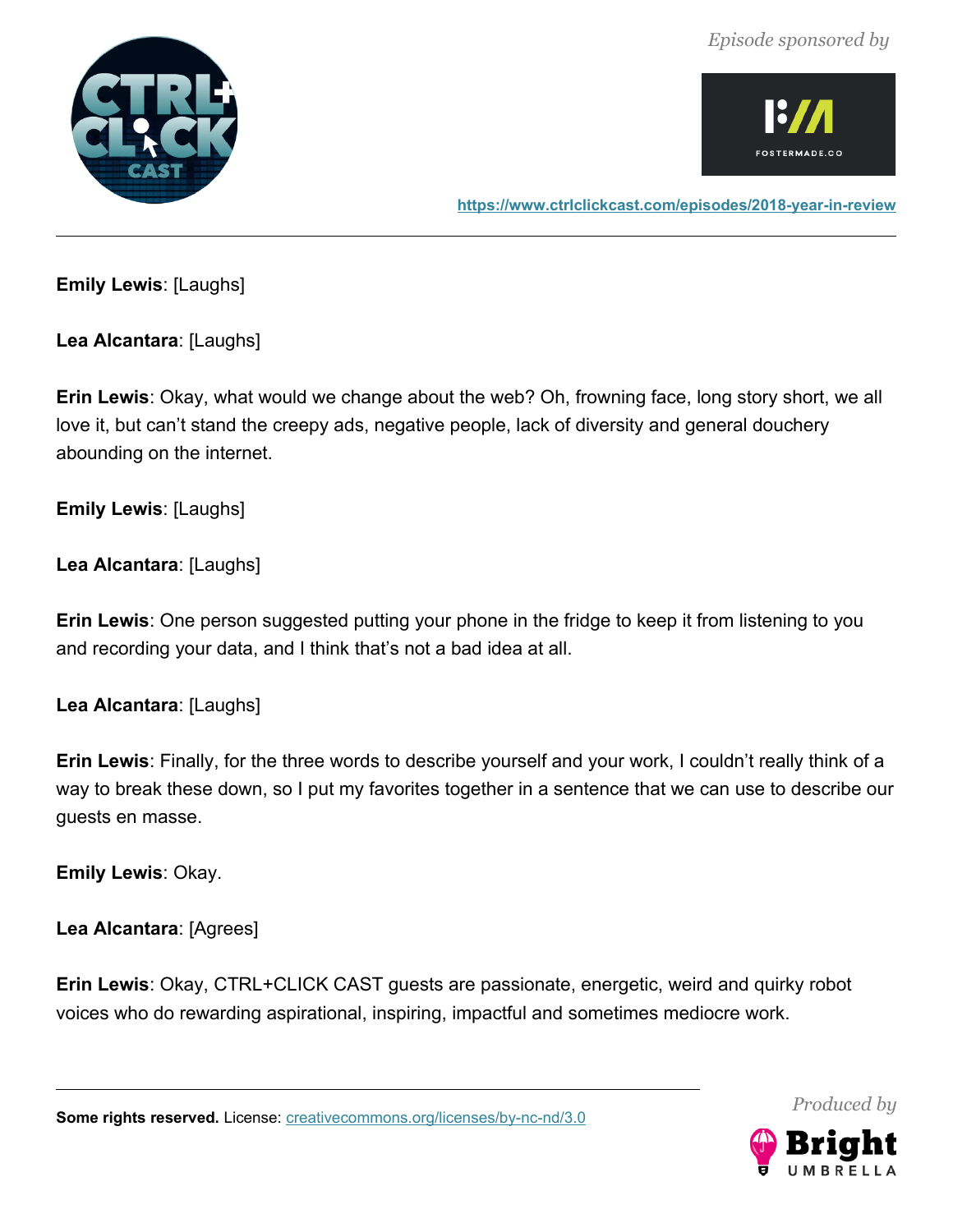



**Emily Lewis**: [Laughs]

**Lea Alcantara**: [Laughs]

**Emily Lewis**: That's awesome.

**Lea Alcantara**: I love it.

**Emily Lewis**: Erin, you always has such a great way of putting that together, that's why I love those. I don't even care if our listeners like it. I like it. [Laughs]

**Lea Alcantara**: No, yeah, I know. Exactly, I'm just like, "This is the best highlight of the year."

*Timestamp: 00:40:03*

**Erin Lewis**: [Laughs]

**Emily Lewis**: [Laughs]

Lea Alcantara: So now, we're done with the recap, it's your turn, Erin, to answer our Rapidfire ten questions.

**Erin Lewis**: Oh.

**Lea Alcantara**: Are you ready?

**Erin Lewis**: I am ready.

**Some rights reserved.** License: **creativecommons.org/licenses/by-nc-nd/3.0** 



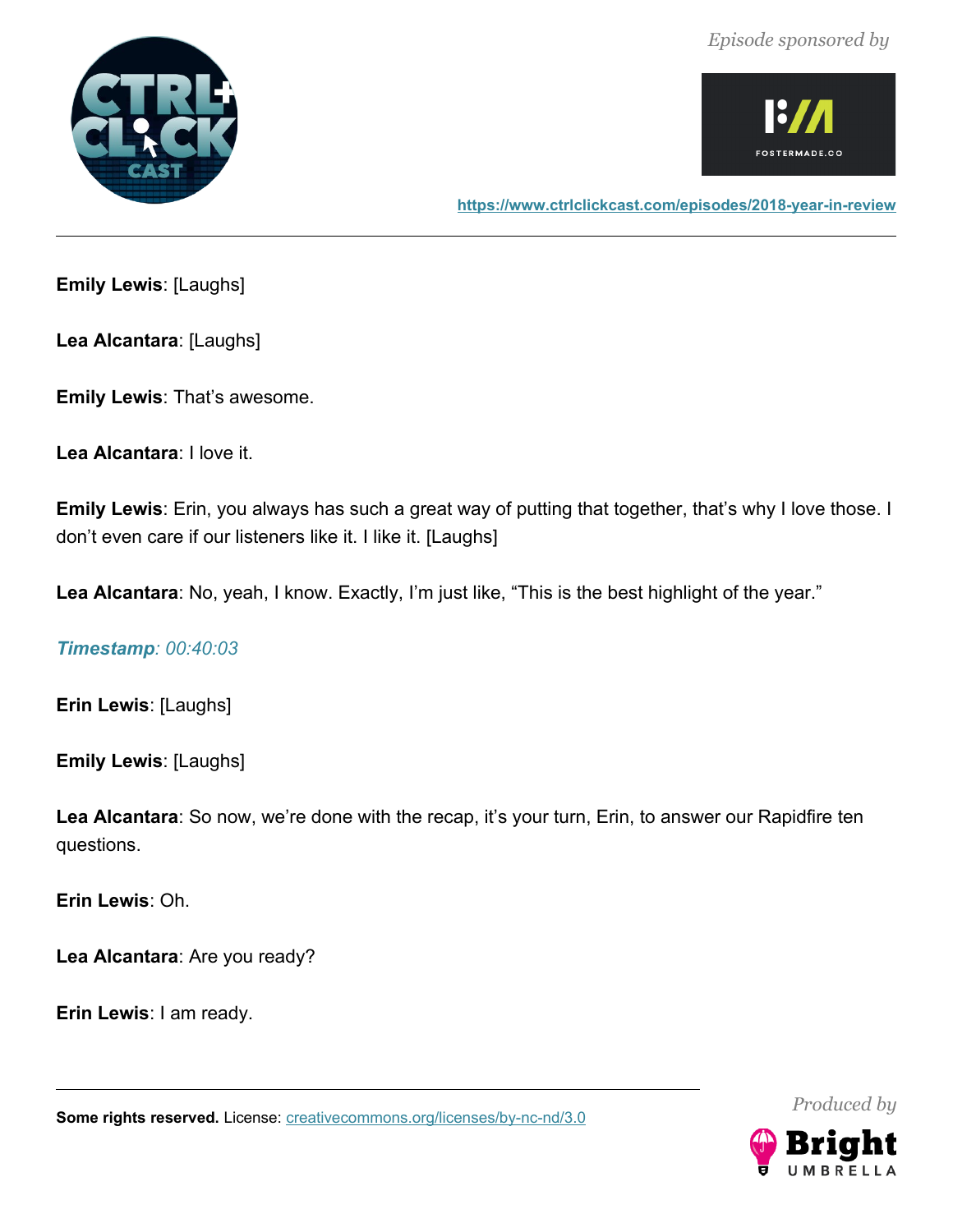



**Lea Alcantara**: So question one, what's your go-to karaoke song?

**Erin Lewis**: Okay, I've only done karaoke one time, it was the summer before the 2004 election. I was at a trashy bar in Ocean City, Maryland. I sang [Seven Nation Army by The White Stripes.](https://www.youtube.com/watch?v=0J2QdDbelmY)

**Emily Lewis**: [Laughs]

**Erin Lewis**: And there was like a stage and the microphone and everything, when I was done, I started yelling at the crowd not to vote for Bush, and they had to pry the microphone away from me and I was escorted out.

**Emily Lewis**: [Laughs]

**Lea Alcantara**: [Laughs]

**Erin Lewis**: It was just taken.

**Lea Alcantara**: You were escorted out, that is epic.

**Emily Lewis**: Wow, in Ocean City, that's impressive, Erin. All right, what advice would you give your younger self?

**Erin Lewis**: Chill the F out.

**Emily Lewis**: Yeah, totally. [Laughs]

**Lea Alcantara**: What's your favorite PG-rated curse word?

Some rights reserved. License: [creativecommons.org/licenses/by-nc-nd/3.0](http://creativecommons.org/licenses/by-nc-nd/3.0/)

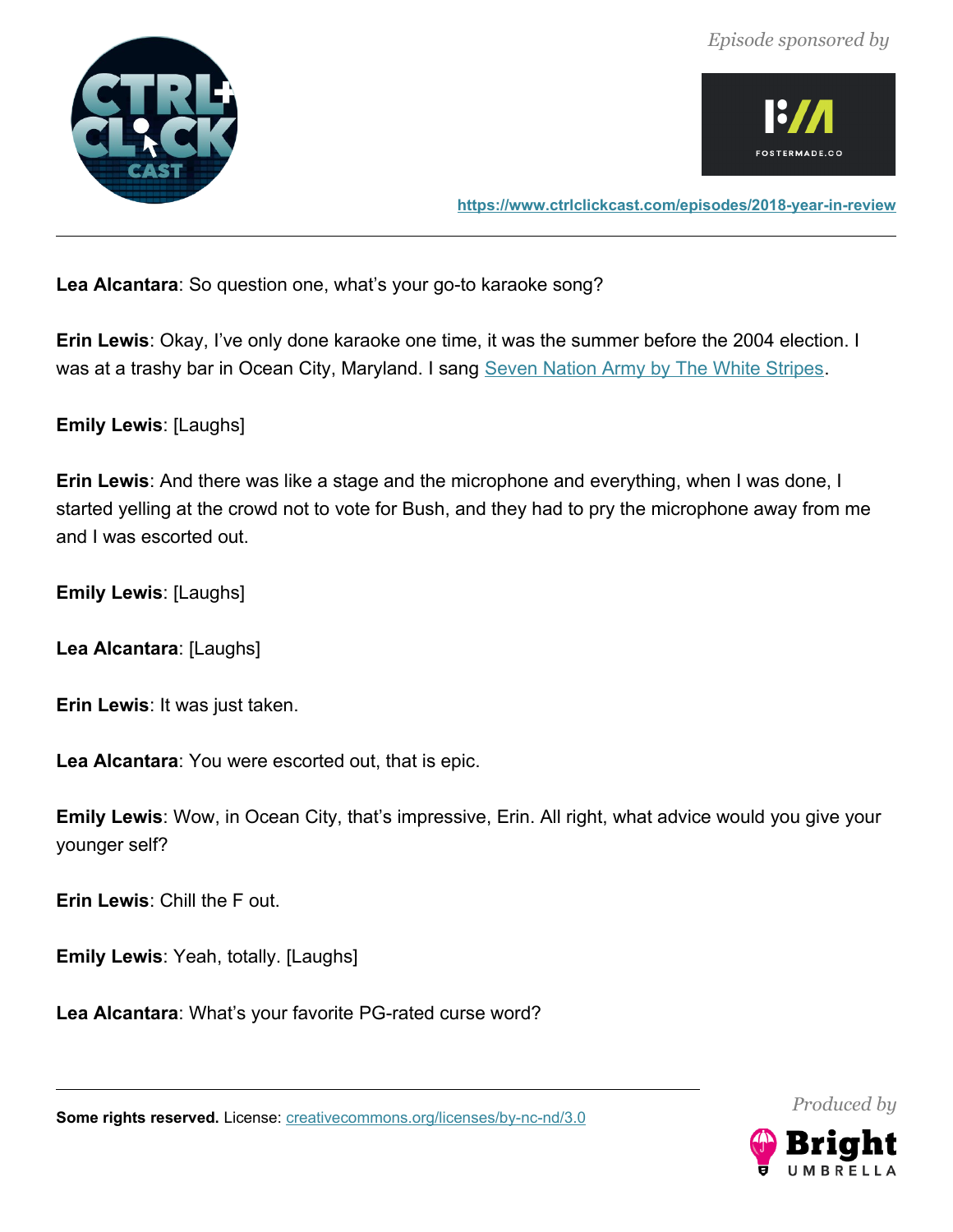



**Erin Lewis**: Dag.

**Emily Lewis**: [Laughs]

**Lea Alcantara**: [Laughs]

**Erin Lewis**: Dag, man.

**Lea Alcantara**: [Laughs]

**Emily Lewis**: Who is your favorite superhero?

**Erin Lewis**: [Rainbow Brite.](https://en.wikipedia.org/wiki/Rainbow_Brite)

**Lea Alcantara**: Oh yeah.

**Emily Lewis**: Oh, my gosh.

**Lea Alcantara**: Excellent answer.

**Emily Lewis**: Your bedroom was Rainbow Brite when you were younger.

**Lea Alcantara**: I'm glad.

**Erin Lewis**: In the bedspread and everything, I love her.

**Emily Lewis**: Yeah, I remember that.

**Some rights reserved.** License: **creativecommons.org/licenses/by-nc-nd/3.0** 



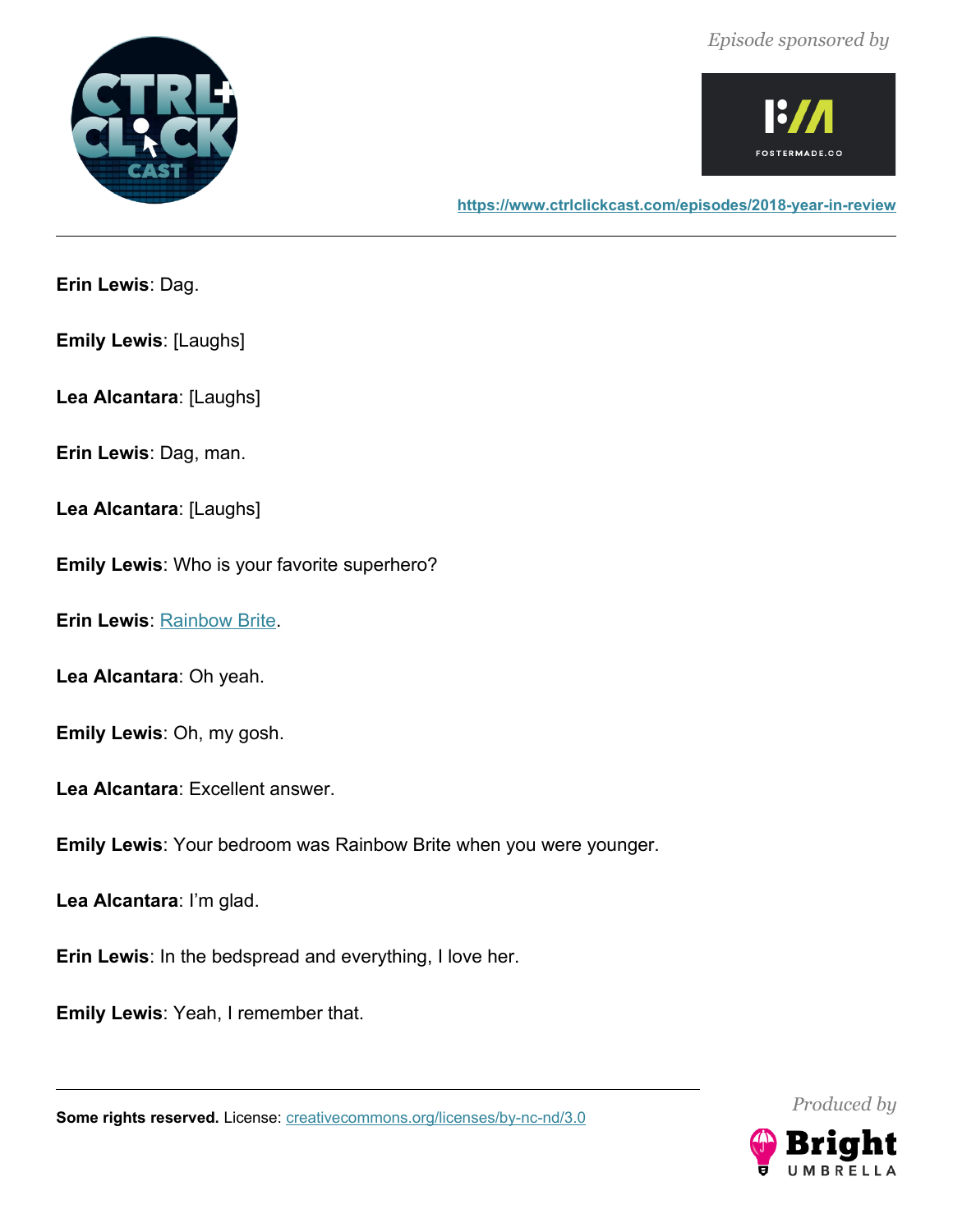



**Lea Alcantara**: What is your favorite time of the year?

**Erin Lewis**: So as a true Mid-Atlantic girl who is never happy with any season, my favorite times were those interim days when the seasons are changing and you get to wear the clothes and eat the food and do all the things of the new season for the first time.

**Emily Lewis**: If you could change one thing about the web, what would it be?

**Erin Lewis**: That's such a big question, I think I would make it so people could only use its powers for good.

**Lea Alcantara**: What are three words that describe you?

**Erin Lewis**: Determined, motivated and down to earth.

**Emily Lewis**: What are three words that describe your work?

**Erin Lewis**: Effective, joyful and evolving.

**Lea Alcantara**: [Agrees]

**Emily Lewis**: [Agrees]

**Lea Alcantara**: What's your favorite meal of the day?

**Erin Lewis**: Lunch and no one else said that they like lunch.

**Lea Alcantara**: [Laughs]

Some rights reserved. License: [creativecommons.org/licenses/by-nc-nd/3.0](http://creativecommons.org/licenses/by-nc-nd/3.0/)

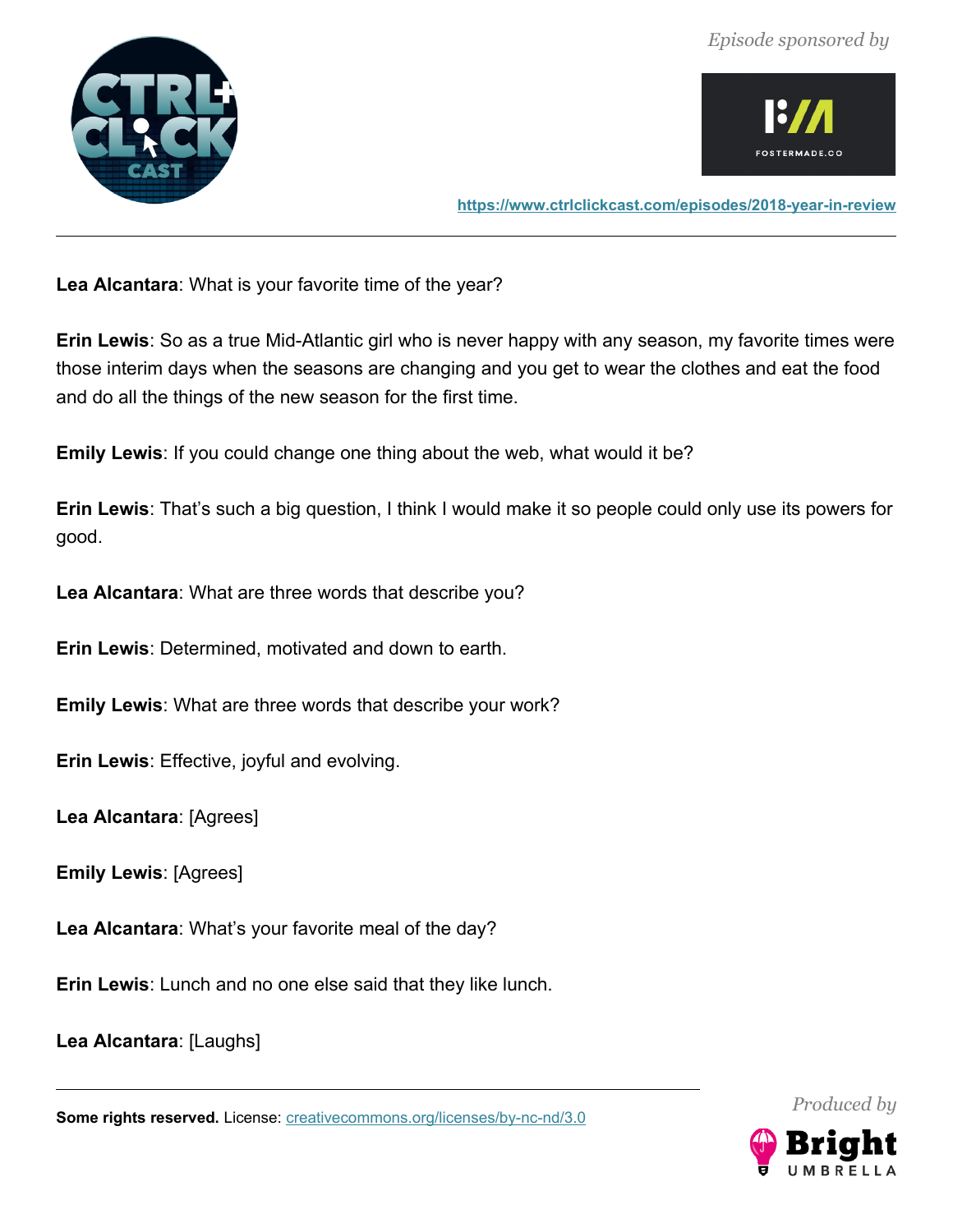



**<https://www.ctrlclickcast.com/episodes/2018-year-in-review>**

**Erin Lewis**: Every other guests, they said they like breakfast or dinner.

**Emily Lewis**: [Agrees]

**Erin Lewis**: Lunch is the most wonderful thing you could look forward to at all morning and take a break and eat, it's so good.

**Lea Alcantara**: [Laughs]

**Emily Lewis**: All right, last question, coffee or tea?

**Erin Lewis**: Coffee, and tea if I can't get coffee.

**Lea Alcantara**: Awesome. So bye, 2018. That's all the time we have for today. [Laughs]

**Emily Lewis**: [Laughs]

**Lea Alcantara**: Thanks, Erin, for returning for our end of the year review.

[Music starts]

**Erin Lewis**: It was a lot of fun. Thank you for having me.

**Emily Lewis**: In case our listeners wanted to follow up with you online, where can they find you?

**Erin Lewis**: I have a Twitter, although I don't look at it, [@ErnLew.](http://twitter.com/ernlew) I guess that's it.

**Emily Lewis**: All right, this is such a treat, Erin. Thanks again.

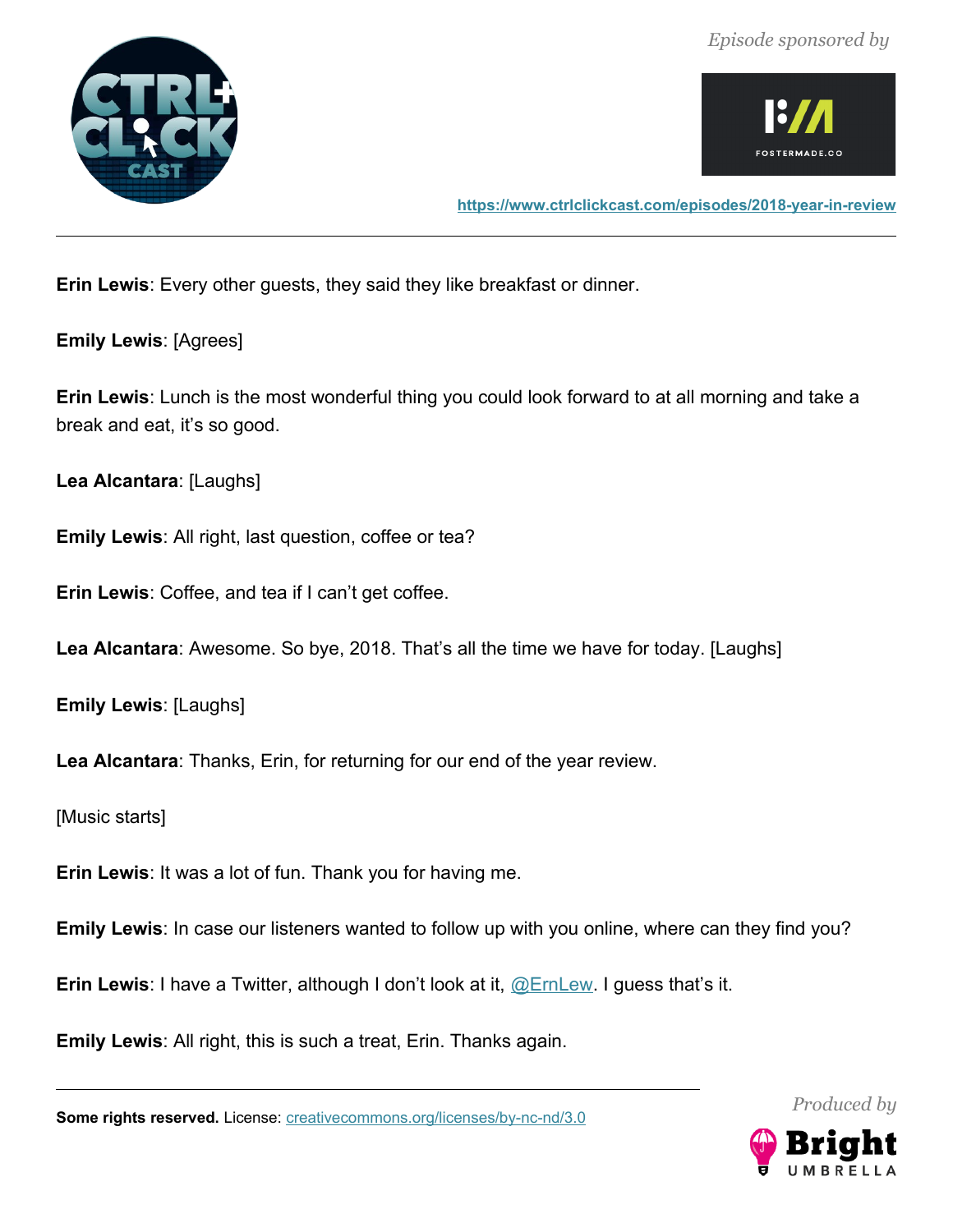



**<https://www.ctrlclickcast.com/episodes/2018-year-in-review>**

**Erin Lewis**: Thank you. I had a lot of fun.

Lea Alcantara: CTRL+CLICK is produced by **Bright Umbrella**, a web services agency obsessed with happy clients. Today's podcast would not be possible without the support of this episode's sponsor! Many thanks to [Foster Made!](http://fostermade.co/)

**Emily Lewis**: And before we sign off for 2018, we want thank all the guests who helped us deliver another year of fantastic content, episode after episode. And of course, a huge thank you to our listeners.

Lea Alcantara: We also can't forget to thank our hosting partner: **Arcustech** for their ongoing support. They've hosted our shows since the days when we were the EE Podcast.

**Emily Lewis**: Finally, a special shout out to our "View Network" patron, Mike Rogers. Thank you so much for helping us to keep this podcast going.

**Lea Alcantara**: If you want to know more about CTRL+CLICK, make sure you follow us on Twitter and [Instagram](http://instagram.com/ctrlclickcast) at @ctriclickcast or visit our website ctriclickcast.com. And if you liked this episode, become a patron, so we can continue creating content you love. Visit [patreon.com/ctrlclickcast.](http://www.patreon.com/ctrlclickcast) **Emily Lewis**: We're going to take a short break, super short this time around, but we will be back on January 10<sup>th</sup>. We're going to get the low down on the recent Vector Media Group acquisition of Happy Cog from Vector's Matt Weinberg and Stuart Henry. Be sure to check out [ctrlclickcast.com/schedule](http://ctrlclickcast.com/schedule) for more upcoming topics.

**Lea Alcantara**: This is Lea Alcantara …